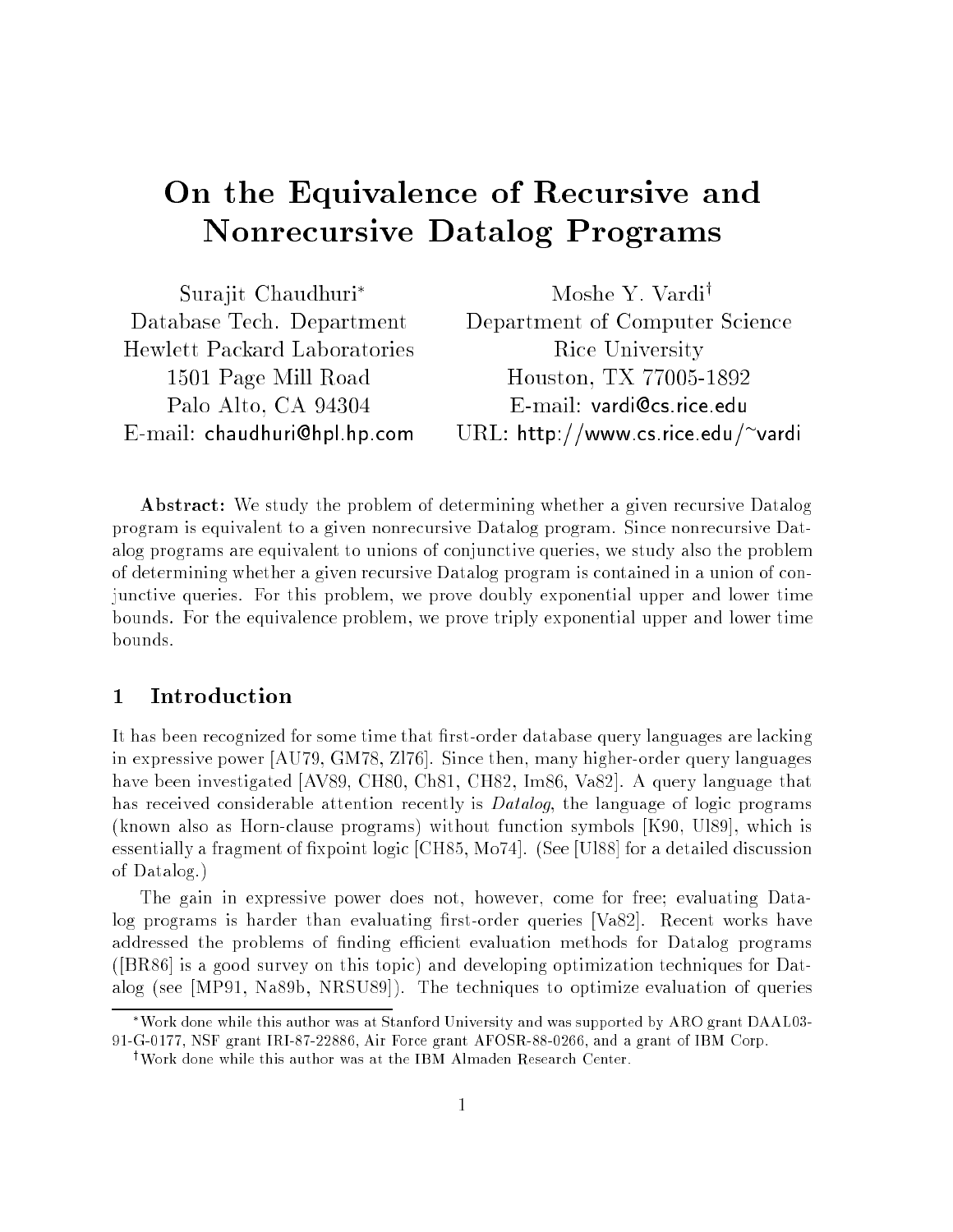are often based on the ability to transform a query into an equivalent one that can be evaluated more efficiently [RSUV93]. Therefore, determining equivalence of queries is one of the most fundamental optimization problems. Naturally, the problem of determining equivalence of Datalog programs has received attention. Unfortunately, Datalog program equivalence is undecidable [Shm87].

Since the source of the difficulty in evaluating Datalog programs is their recursive nature, the first line of attack in trying to optimize such programs is to eliminate the recursion. The following example is from [Na89a].

**Example 1.1:** Consider the following Datalog program  $\Pi_1$ :

 $buys(X, Y) :=$ likes $(X, Y)$ .  $buvs(X, Y) := \text{trendv}(X)$ ,  $buvs(Z, Y)$ .

It can be shown that  $\Pi_1$  is equivalent to the following nonrecursive program.

 $buys(X, Y) \quad : -likes(X, Y).$  $buvs(X, Y) := \text{trendy}(X)$ , likes(Z, Y).

Consider, on the other hand, the following Datalog program  $\Pi_2$ :

 $buys(X, Y) :=$ likes $(X, Y)$ .  $buys(X, Y) := knows(X, Z), buys(Z, Y).$ 

It can be shown that  $\Pi_2$  is not equivalent to the following nonrecursive program:

 $buys(X, Y) := likes(X, Y).$  $buys(X, Y) : -knows(X, Z), likes(Z, Y).$ 

In fact,  $\Pi_2$  is inherently recursive, i.e., it is not equivalent to any nonrecursive program. П

Thus, a problem of special interest is that of determining the equivalence of a given recursive Datalog program to a given nonrecursive program, i.e., a Datalog program where the dependency graph among the predicates is acyclic.

This problem is the main focus of this paper. Note that this problem is different from that of determining whether a given recursive Datalog program is equivalent to some nonrecursive program. The latter problem, called the *boundedness* problem, is known to be undecidable [GMSV93] and has been studied extensively (see [KA89] for a survey and [HKMV91, HKMV95] for recent results)

A nonrecursive program can be rewritten as a union of conjunctive queries. Thus, containment of a nonrecursive program in a recursive program can be reduced to the containment of a conjunctive query in a recursive program. The latter problem was shown to be decidable; in fact it is EXPTIME-complete [CK86, CLM81, Sa88b]. Thus,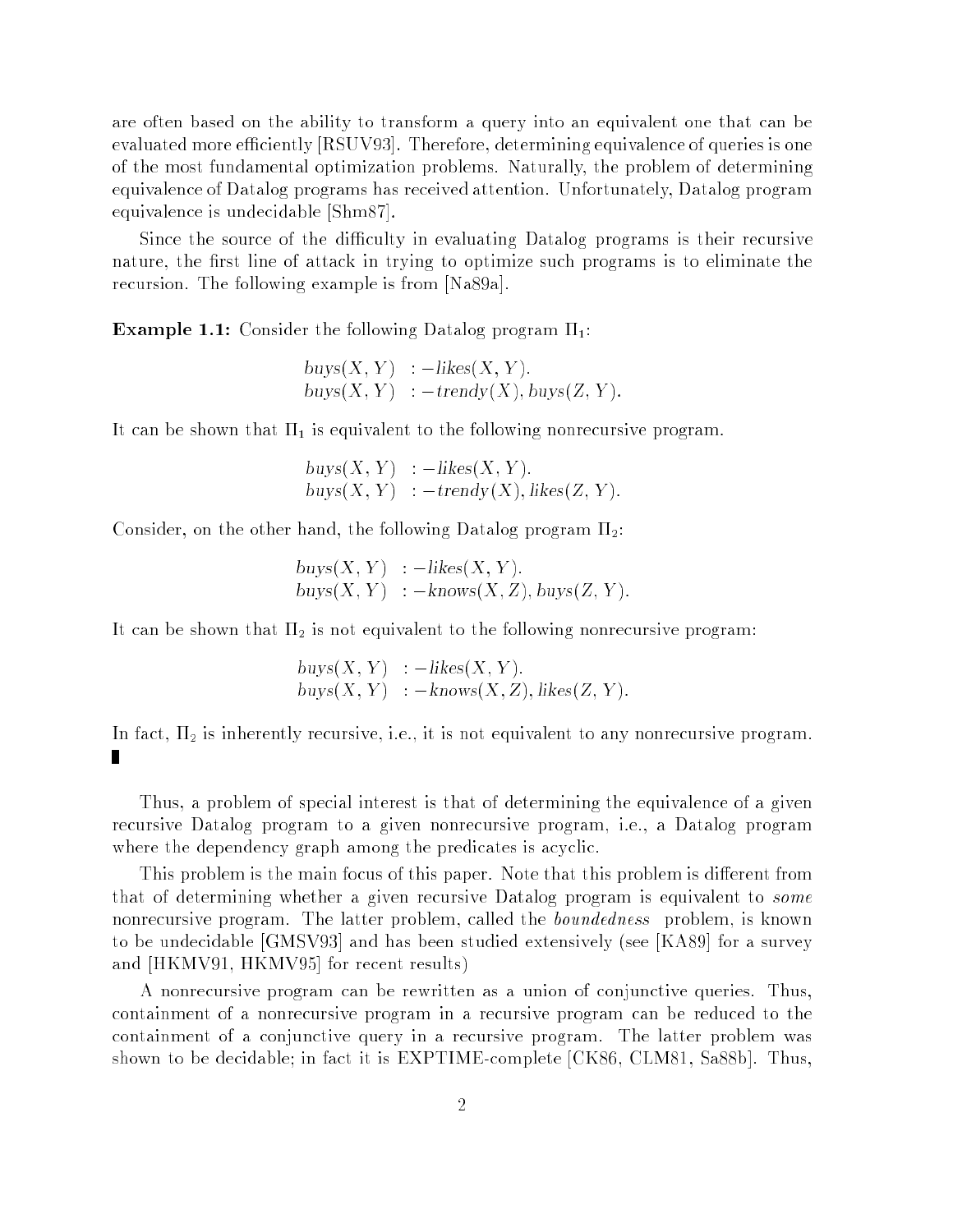what was left open is the other direction, i.e., the problem of determining whether a recursive program is contained in a nonrecursive program. We attack this problem by investigating the containment of recursive programs in unions of conjunctive queries. Our main result is that containment of recursive programs in unions of conjunctive queries is decidable. Therefore, iIt follows that equivalence of two given programs is decidable when one is recursive and the other nonrecursive.

We first prove that the decidability of the containment problem follows from a powerful general decidability result due to Courcelle [Cou91]. Unfortunately, while Courcelle's result yields the decidability of the containment problem, it provides only nonelementary time-bounds [Cou90]. The main body of the paper is dedicated to a detailed study of the computational complexity of containment and equivalence.

For upper bounds, we use the automaton-theoretic approach advocated in [Va92]. The key idea is that a recursive program can be viewed as an infinite union of conjunctive queries. These conjunctive queries can be represented by proof trees, and the set of proof trees corresponding to a given recursive program can be represented by a tree automaton. This representation enables us to reduce containment of recursive programs in unions of conjunctive queries to containment of tree automata, which is known to be decidable in exponential time [Se90]. The size of the tree automata obtained in the reduction is exponential in the size of the input; as a result, we obtain a doublyexponential time upper bound for containment in unions of conjunctive queries. These bounds turn out to be optimal; by a succinct encoding of alternating exponential-space Turing machines, we prove a matching doubly-exponential time lower bound. A case of special interest is that of linear programs, i.e., programs in which each rule contains at most one recursive subgoal [CK86, UV88]. In this case, the corresponding set of proof trees can be represented by word automata, for which containment is known to be decidable in polynomial space [MS72]. As a result, we obtain an exponential space upper bound for the containment problem for linear programs, which is also matched by a lower bound.<sup>1</sup>

We then note that expressing a nonrecursive program as a union of conjunctive queries may involve an exponential blow-up in size. Thus, our upper-bound technique for containment yields a triply-exponential time upper bound for containment in nonrecursive programs (doubly-exponential space upper bound for linear programs). We show that the succinctness of nonrecursive programs is inherent, by proving a matching triplyexponential time lower bound (doubly-exponential space lower bound for linear programs). Finally, we observe that these results also yield the same complexity bounds for equivalence to nonrecursive programs. Thus, while equivalence to nonrecursive programs is decidable, it is highly intractable. We note that one has to be careful in interpreting lower bounds for query containment. While containment of conjunctive queries in recursive program is complete for EXPTIME [CK86, CLM81, Sa88b], this complexity

<sup>&</sup>lt;sup>1</sup>Our upper bounds follow also from van der Meyden's results on recursively indefinite databases [Mey93, Theorem 5.7].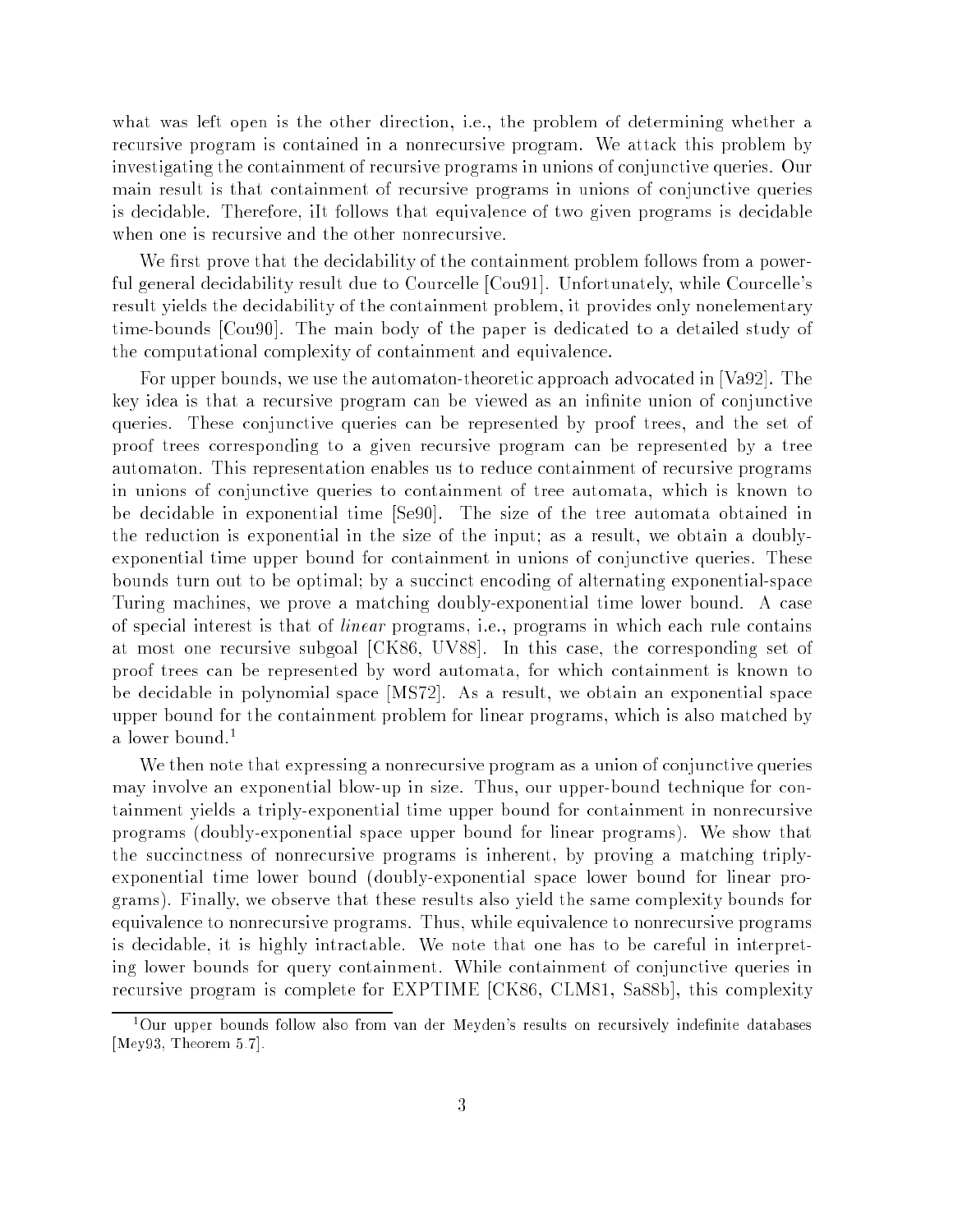is simply the expression complexity of evaluation Datalog programs [Va82]. In fact, if attention is restricted to programs of bounded arity, we get NP-completeness instead of EXPTIME-completeness. In contrast, our lower bounds here imply "real" intractability, and they hold even for programs of bounded arity.

### 2 Preliminaries

### 2.1 Conjunctive Queries and Datalog

A *conjunctive query* is a positive existential conjunctive first-order formula, i.e., the only propositional connective allowed is  $\wedge$  and the only quantifier allowed is  $\exists$ . Without loss of generality, we can assume that conjunctive queries are given as formulas  $\theta(x_1, \ldots, x_k)$ of the form  $(\exists y_1, \ldots, y_m)(a_1 \wedge \ldots a_n)$  with free variables among  $x_1, \ldots, x_k$ , where the  $a_i$ 's are atomic formulas of the form  $p(z_1, \ldots, z_l)$  over the variables  $x_1, \ldots, x_k, y_1, \ldots, y_m$ . For example, the conjunctive query  $(\exists y)(E(x, y) \wedge E(y, z))$  is satisfied by all pairs  $\langle x, z \rangle$ such that there is a path of length 2 between x and z. The free variables are also called distinguished variables. We distinguish between variables and *occurrences* of variables in a conjunctive query, but we only consider occurrences of variables in the atomic formulas of the query. For example, the variables x and y have each two occurrences in  $(\exists y)(E(x, y)\wedge$  $E(y, z)$ . An occurrence of a distinguished variable in a conjunctive query is called a distinguished occurrence. A union of conjunctive queries is a disjunction

$$
\bigvee_{i=1}^s \theta_i(x_1,\ldots,x_k)
$$

of conjunctive queries.

A union of conjunctive queries  $\Theta(x_1,\ldots,x_k)$  can be applied to a database D. The result

$$
\Theta(D) = \{(a_1, \ldots, a_k) | D \models \Theta(a_1, \ldots, a_k)\}
$$

is the set of k-ary tuples that satisfy  $\Theta$  in D. If  $\Theta$  has no distinguished variables, then it is viewed as a Boolean query; the result is either the empty relation (corresponding to false) or the relation containing the 0-ary tuple (corresponding to true).

A (Datalog) program consists of a set of Horn rules. A Horn rule consists of a single atom in the head of the rule and a conjunction of atoms in the body, where an atom is a formula of the form  $p(z_1, \ldots, z_l)$  where p is a predicate symbol and  $z_1 \ldots z_l$  are variables. The predicates that occur in head of rules are called intensional (IDB) predicates. The rest of the predicates are called *extensional* (EDB) predicates. Let  $\Pi$  be a Datalog program. Let  $Q^*_{\Pi}(D)$  be the collection of facts about an IDB predicate  $Q$  that can be deduced from a database  $D$  by at most  $i$  applications of the rules in  $\Pi$  and let  $Q_{\Pi}^{\infty}(D)$  be the collection of facts about  $Q$  that can be deduced from  $D$  by any number of applications of the rules in  $\Pi$ , that is,

$$
Q_{\Pi}^{\infty}(D) = \bigcup_{i \geq 0} Q_{\Pi}^{i}(D).
$$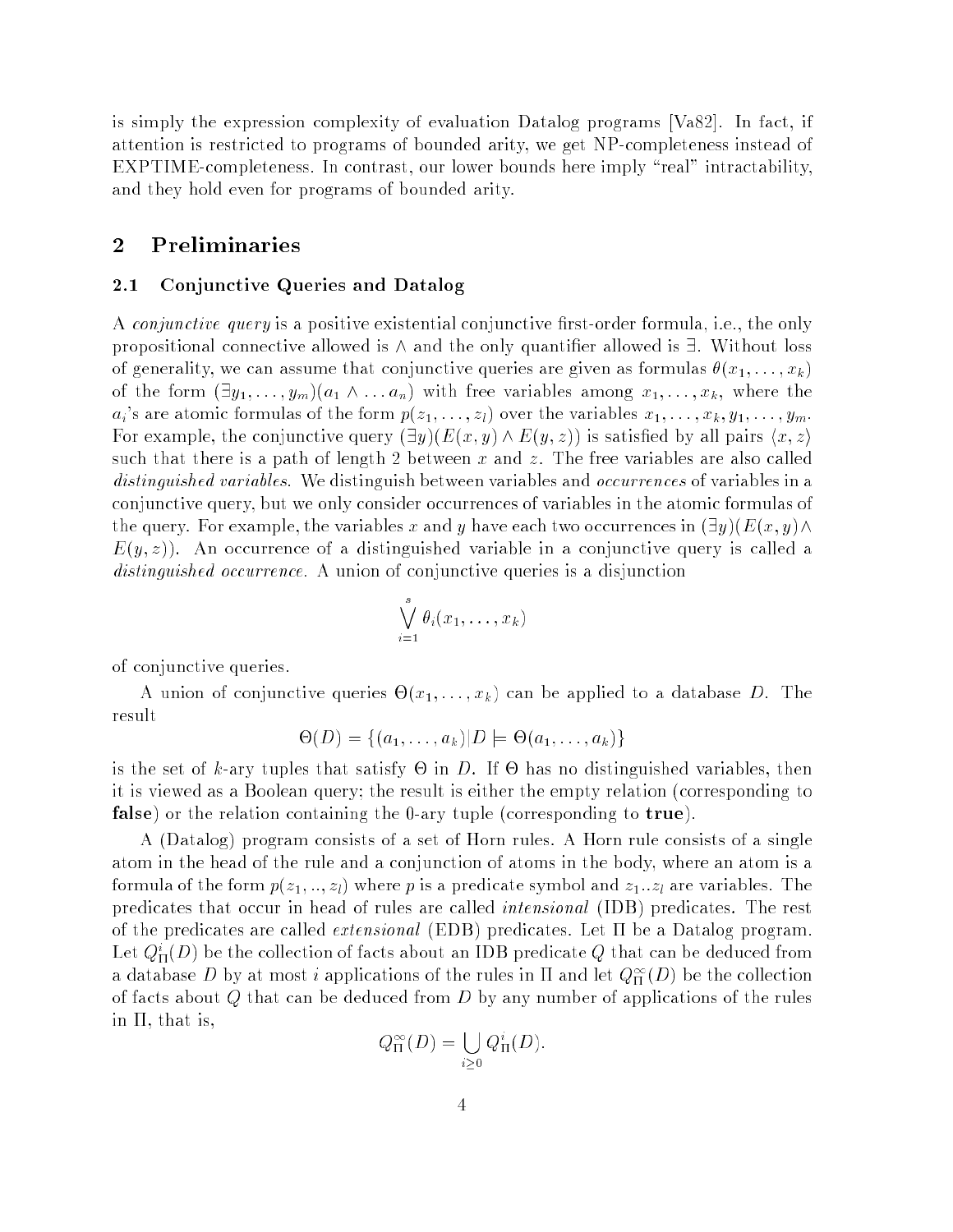We say that the program  $\Pi$  with goal predicate Q is *contained* in a union of conjunctive queries  $\Theta$  if  $Q_{\Pi}^{\infty}(D) \subseteq \Theta(D)$  for each database  $D$ . It is known (cf. [MUV84, Na89a]) that the relation defined by an IDB predicate in a Datalog program  $\Pi,$  i.e.,  $Q_{\Pi}^{\infty}(D),$  can be defined by an *infinite* union of conjunctive queries. That is, for each IDB predicate  $Q$ there is an infinite sequence  $\varphi_0, \varphi_1, \ldots$  of conjunctive queries such that for every database D, we have  $Q_{\Pi}^{\infty}(D) = \bigcup_{i=0}^{\infty} \varphi_i(D)$ . The  $\varphi_i$ 's are called the *expansions* of Q.

A predicate P depends on a predicate Q in a program  $\Pi$ , if Q occurs in the body of a rule r of  $\Pi$  and P is the predicate at the head of r. The *dependence graph* of  $\Pi$ is a directed graph whose nodes are the predicates of  $\Pi$ , and whose edges capture the dependence relation, i.e., there is an edge from Q to P if P depends on P. A program  $\Pi$ is nonrecursive if its dependence graph is acyclic, i.e., no predicate depends recursively on itself. It is well-known that a nonrecursive program has only finitely many expansions (up to renaming of variables). Thus, a nonrecursive program is equivalent to a union of conjunctive queries.

#### 2.2 Containment of Conjunctive Queries

Let  $\theta(x_1, \ldots, x_k)$  and  $\psi(x_1, \ldots, x_k)$  are two conjunctive queries with the same vector of distinguished variables. We say that  $\theta$  is *contained* in  $\psi$  if  $\theta(D) \subseteq \psi(D)$  for each database D, i.e., if the following implication is valid

$$
\forall x_1 \ldots \forall x_k (\theta(x_1, \ldots, x_k) \rightarrow \psi(x_1, \ldots, x_k))
$$

**Definition 2.1:** A *containment mapping* from a conjunctive query  $\psi$  to a conjunctive query  $\theta$  is a renaming of variables subject to the following constraints: (a) every distinguished variable must map to itself, and (b) after renaming, every literal in  $\psi$  must be among the literals of  $\theta$ .

Conjunctive-query containment can be characterized in terms of containment mappings (cf. [Ul89]).

**Theorem 2.2:** A conjunctive query  $\theta(x_1, \ldots, x_k)$  is contained in a conjunctive query  $\psi(x_1, \ldots, x_k)$  iff there is a containment mapping from  $\psi$  to  $\theta$ .

It will be convenient to view a containment mapping h from  $\psi$  to  $\theta$  as a mapping from occurrences of variables in  $\psi$  to occurrences to variables in  $\theta$ . Such a mapping has the property that  $v_1$  and  $v_2$  are occurrences of the same variable in  $\psi$ , then  $h(v_1)$  and  $h(\mathsf{v}_2)$  are occurrences of the same variable in  $\theta$ .

Sagiv and Yannakakis [SY81] extended Theorem 2.2 to the case where queries are unions of conjunctive queries.

**Theorem 2.3:** If  $\Phi = \bigcup_i \varphi_i$  and  $\Psi = \bigcup_i \psi_i$  are union of conjunctive queries, then  $\Phi$  is contained in  $\Psi$  (i.e.,  $\Phi(D) \subseteq \Psi(D)$  for every database D) iff each  $\varphi_i$  is contained in some  $\psi_j$ , i.e., there is a containment mapping from  $\psi_j$  to  $\varphi_i$ .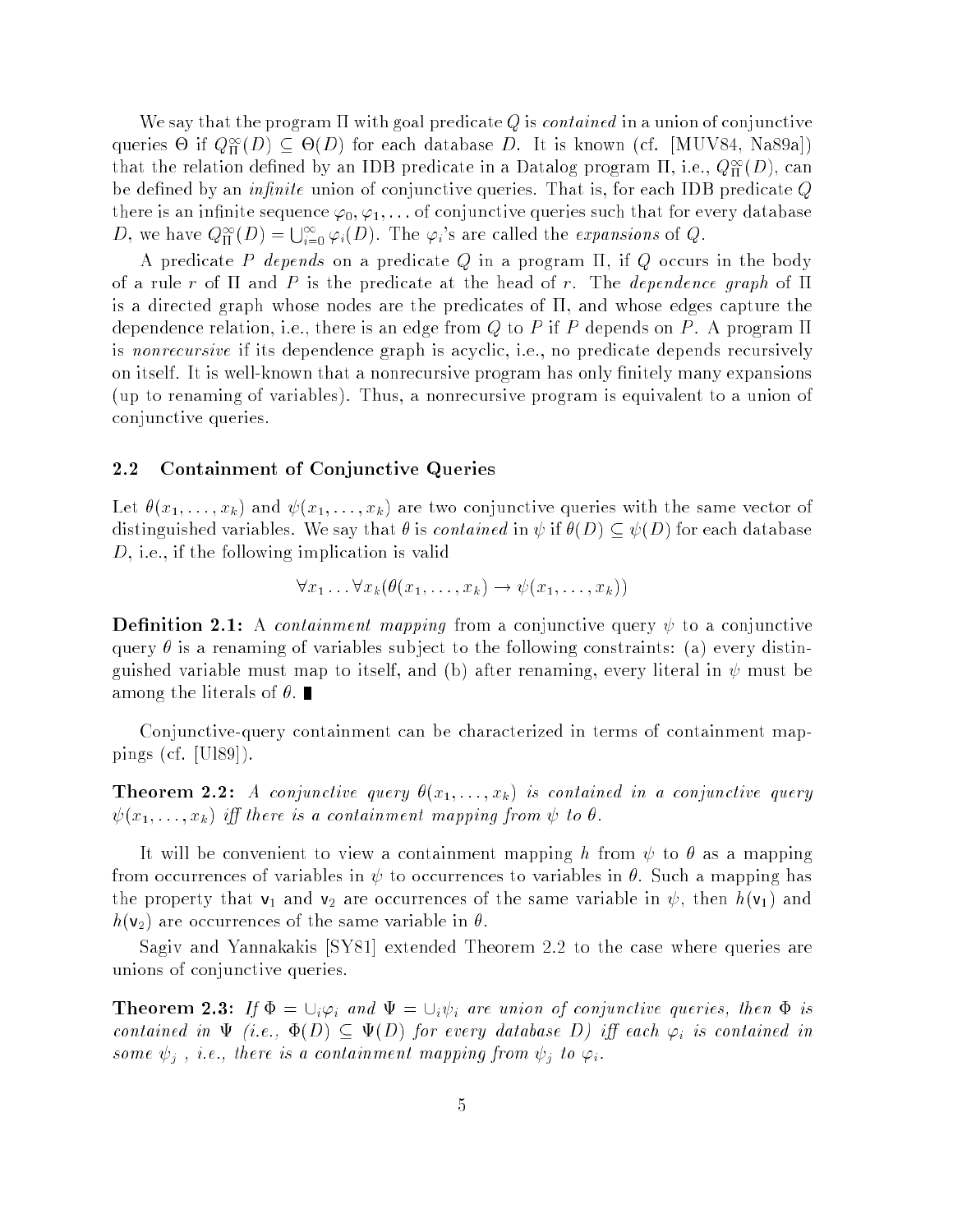#### 2.3 Expansion Trees

Expansions can be described in terms of expansion trees. The nodes of an expansion tree for a Datalog program  $\Pi$  are labeled by pairs of the form  $(\alpha, \rho)$ , where  $\alpha$  is an IDB atom and  $\rho$  is an instance of a rule r of  $\Pi$  such that the head of  $\rho$  is  $\alpha$ . The atom labeling a node x is denoted  $\alpha_x$  and the rule labeling a node x is denoted  $\rho_x$ . In an expansion tree for an IDB predicate Q, the root is labeled by a Q-atom. Consider a node x, where  $\alpha_x$ is the atom  $R(t)$ ,  $\rho_x$  is the rule

$$
R(\mathbf{t}):=R_1(\mathbf{t}^1),\ldots,R_m(\mathbf{t}^m),
$$

and the IDB atoms in the body of the rule are  $R_{i_1}({\bf{t}}^{i_1}),\ldots,R_{i_l}({\bf{t}}^{i_l}).$  Then  $x$  has children  $x1,\ldots,xl$  labeled with the atoms  $R_{i_1}({\bf t}^i),\ldots,R_{i_l}({\bf t}^u).$  In particular, if all atoms in  $\rho_x$  are EDB atoms, then  $x$  must be a leaf. The query corresponding to an expansion tree is the conjunction of all EDB atoms in  $\rho_x$  for all nodes x in the tree, with the variables in the root atom as the free variables. Thus, we can view an expansion tree  $\tau$  as a conjunctive query. Let  $trees(Q, \Pi)$  denote the set of expansion trees for an IDB predicate Q in  $\Pi$ . (Note that  $trees(Q, \Pi)$  is an infinite set.) Then for every database D, we have

$$
Q_{\Pi}^{\infty}(D) = \bigcup_{\tau \in trees(Q,\Pi)} \tau(D).
$$

It follows that  $\Pi$  is contained in a conjunctive query  $\theta$  if there is a containment mapping from  $\theta$  to each expansion tree  $\tau$  in trees(Q, II), i.e., a mapping, which maps distinguished variables to distinguished variables and maps the atoms of  $\theta$  to atoms in the bodies of rules labeling nodes of  $\tau$ .

Of particular interest are expansion trees that are obtained by "unfolding" the program II.

**Definition 2.4:** An expansion tree  $\tau$  of a Datalog program  $\Pi$  is an unfolding expansion tree if it satisfies the following conditions: (a) the atom labeling the root is the head of a rule in  $\Pi$ , and (b) if a node x is labeled by  $(\alpha_x, \rho_x)$ , then the variables in the body of  $\rho_x$  either occur in  $\alpha_x$  or they do not occur in the label of any node above x.

Intuitively, an unfolding expansion tree is obtained by starting with a head of a rule in  $\Pi$  as the atom labeling the root, and then creating children by unifying an atom labeling a node with a "fresh" copy of a rule in  $\Pi$ . Note that if a variable v occur in the atom labelling a node x but not in the atoms labeling the children of  $x$ , then v will not occur in the label of any descendant of  $x$ .

We denote the collection of unfolding expansion trees for an IDB predicate  $Q$  in a program  $\Pi$  by u\_trees( $Q,\Pi$ ). It is easy to see that every expansion tree can be obtained by renaming variables in an unfolding expansion tree. Thus, every expansion tree, viewed as a conjunctive query, is contained in an unfolding expansion tree.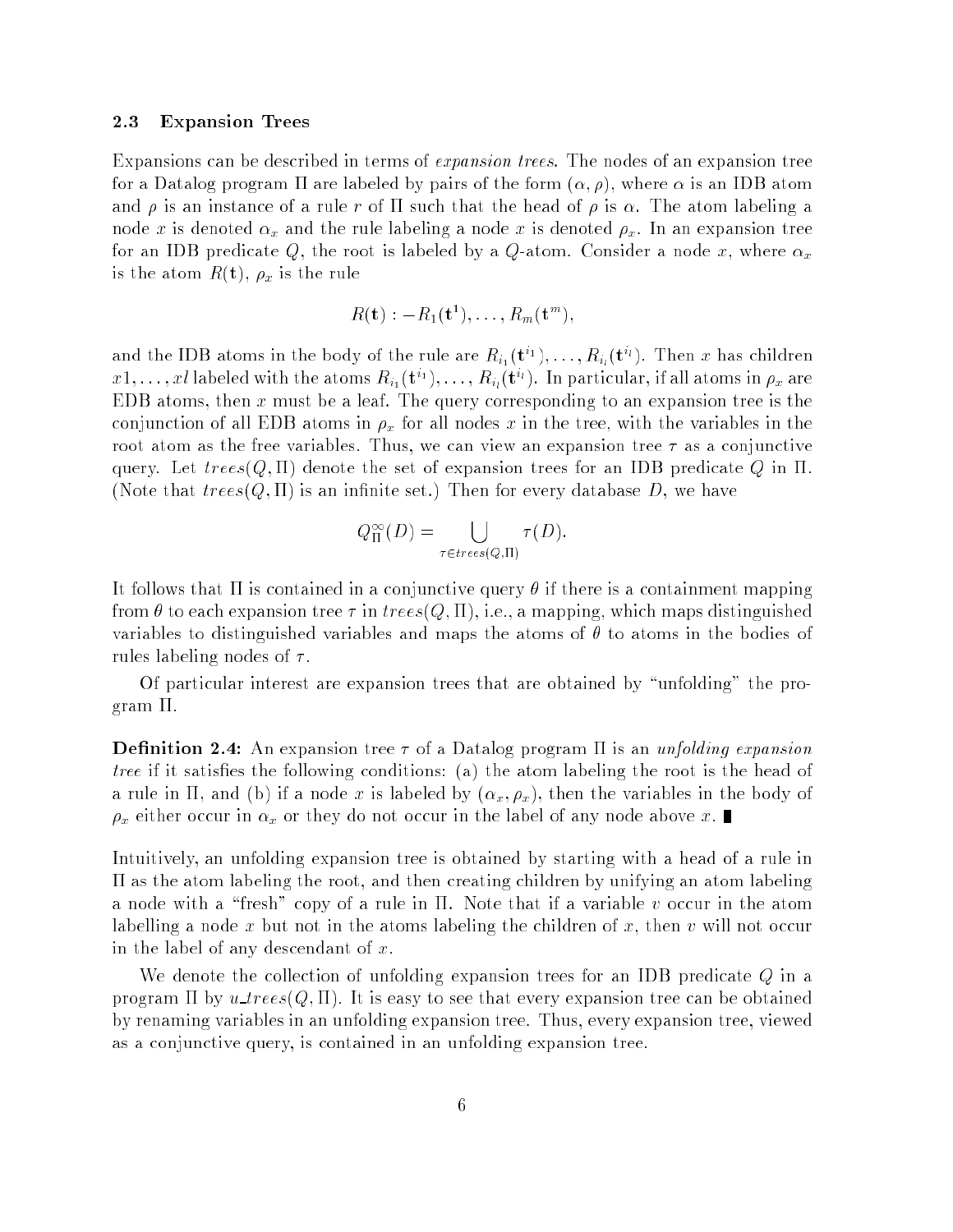$$
p(X,Y), p(X,Y) := e(X,Z), p(Z,Y) \qquad p(X,Y), p(X,Y) := e(X,Z), p(Z,Y)
$$
\n
$$
p(Z,Y), p(Z,Y) := e(Z,X), p(X,Y) \qquad p(Z,Y), p(Z,Y) := e(Z,W), p(W,Y)
$$
\n
$$
p(X,Y), p(X,Y) := e'(X,Y) \qquad p(W,Y), p(W,Y) := e'(W,Y)
$$
\n(a)\n(b)

Figure 1: (a) Expansion Tree (b) Unfolding Expansion Tree

**Example 2.5:** Figure 1 shows expansion trees for the IDB predicate  $p$  in the following transitive closure program.

$$
\begin{array}{rcl} r1: & p(X,Y) & := & e(X,Z), p(Z,Y) \\ r0: & p(X,Y) & := & e'(X,Y) \end{array}
$$

Note that the variable X is re-used in the child of the root of the expansion tree, while a new variable W is used instead of X in the child of the root of the unfolding expansion tree.

The following proposition follows immediately.

**Proposition 2.6:** Let  $\Pi$  be a program with a goal predicate Q. For every database D, we have

$$
Q_{\Pi}^{\infty}(D) = \bigcup_{\tau \in u \_trees(Q,\Pi)} \tau(D).
$$

### 3 Decidability

We can view a conjunctive query  $\varphi(x_1, \ldots, x_k)$  with free variables among  $x_1, \ldots, x_k$  as a 2-sorted relational structure  $A_{\varphi}$ . The sorts V and F, denote the set of variables and atomic formulas in  $\varphi$ , respectively. For each *l*-ary predicate symbol P in the vocabulary of  $\varphi,$  we have a predicate symbol  $P'$  in the vocabulary of  ${\bf A}_\varphi$  of type  $F \times V'$  . The vocabulary of  $\mathbf{A}_{\varphi}$  also has constant symbols  $\mathbf{x}_1, \ldots, \mathbf{x}_k$ . These constant and predicate symbols are interpreted in  $\mathbf{A}_{\varphi}$  as follows. First, the constant symbol  $\mathbf{x}_i$  is interpreted as  $x_i$ . Second, if the atomic formula  $a_i$  is  $P(z_1, \ldots, z_l)$  in  $\varphi$ , then we have a tuple  $\langle a_i, z_1, \ldots, z_l \rangle$  in the interpretation of P'. (Note that  $\varphi$  can have multiple occurrences of the same atomic formula, which explains why we need the sort F in  $\mathbf{A}_{\varphi}$ .)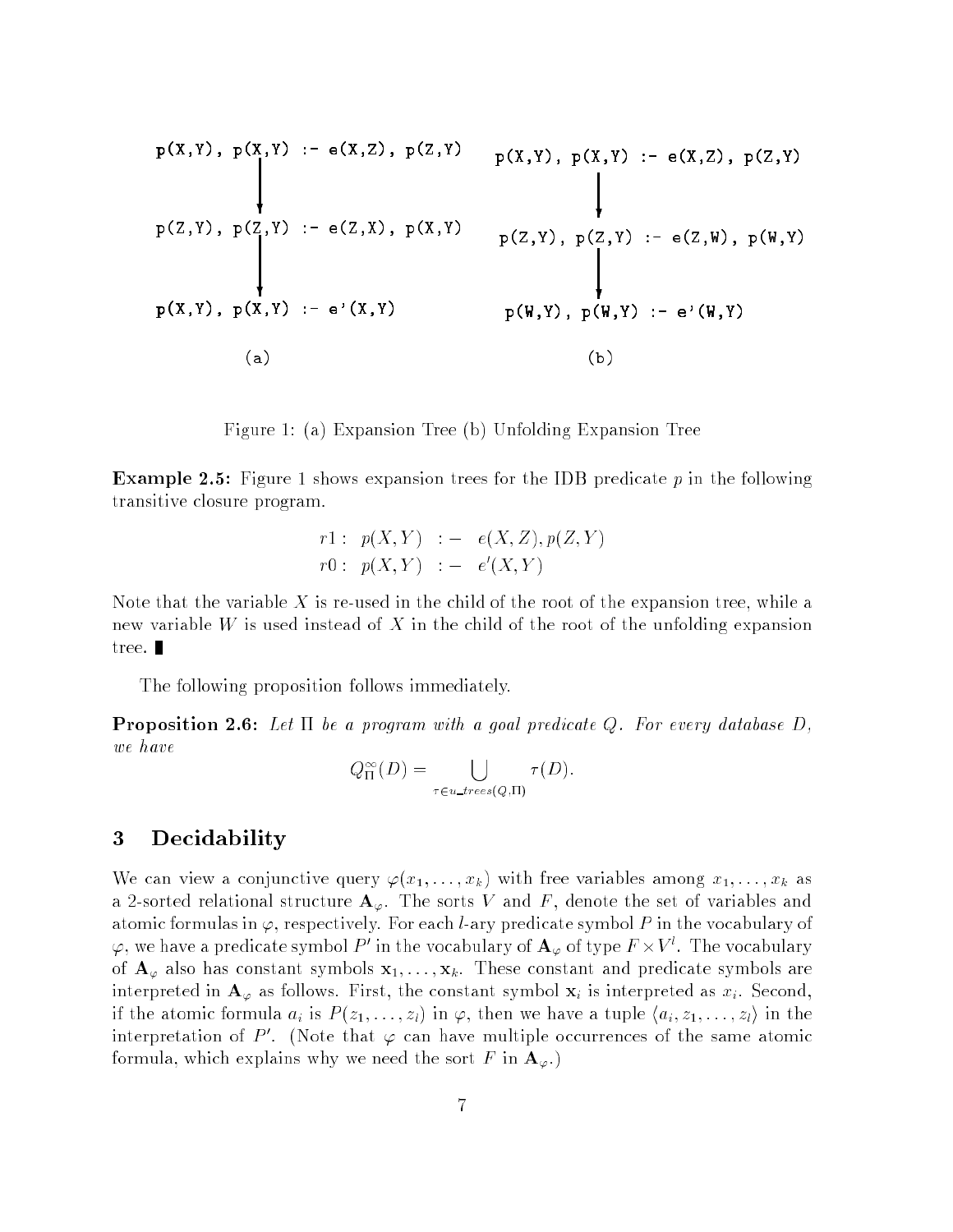Since a conjunctive query  $\varphi$  can be viewed as a 2-sorted relational structure  $\mathbf{A}_{\varphi}$ , we can view  $u\_trees(Q, \Pi)$  as a set of 2-sorted relational structures, which we denote as  $str(Q,\Pi)$ . If Q is k-ary, then we can assume that all conjunctive queries in u\_trees(Q,  $\Pi$ ) have free variables among  $x_1, \ldots, x_k$ . Thus, all structures in  $str(Q, \Pi)$  have the same vocabulary, denoted  $\text{vocab}(Q, \Pi)$ . We can now express properties of Datalog program in terms of properties of the associated collection of 2-sorted structures. If  $\psi$  is a 1st-order formula over  $\text{voca}(Q, \Pi)$ , then we say that the program  $\Pi$  with goal predicate Q satisfies  $\psi$  if  $\psi$  holds in all structures in  $str(Q,\Pi)$ .

As an example, consider the property of *strong nonredundancy*. We say that a Datalog program  $\Pi$  with goal predicate Q is strongly nonredundant if no unfolding expansion tree contains two distinct occurrences of the same EDB atom. It is easy to see that this property can be expressed as a first-order property of the structures in  $str(Q, \Pi)$ . For simplicity assume that there is a single EDB predicate  $P$ , which happens to be k-ary. Then the desired property holds if the program  $\Pi$  with goal predicate Q satisfies the sentence

$$
(\forall x_1, x_2 \in F)(\forall y_1, \dots, y_k \in V)(P'(x_1, y_1, \dots, y_k))
$$
  
 
$$
\wedge P'(x_2, y_1, \dots, y_k) \Rightarrow x_1 = x_2).
$$

First-order logic gives us a very powerful language to describe properties of Datalog queries in terms of the associated set of structures. It is not clear, a priori, whether such properties can be effectively tested. After all, to check whether a Datalog program  $\Pi$ with a goal Q satisfies a first-order sentence  $\psi$  we have to check in principle the infinitely many structures in  $str(Q, \Pi)$ . The following powerful result by Courcelle asserts that, nevertheless, first-order properties of Datalog programs can be effectively tested.<sup>2</sup>

Theorem 3.1: [Cou90, Cou91] There is an algorithm to decide, given a Datalog program  $\Pi$  with goal predicate Q and a first-order sentence  $\psi$  over vocab(Q,  $\Pi$ ), whether  $\Pi$  satisfies  $\psi$  .

The decidability of containment in nonrecursive programs follows now from Theorem 3.1.

Theorem 3.2: Containment of recursive Datalog programs in nonrecursive Datalog programs is decidable.

**Proof:** Let us assume that  $\Pi$  is a recursive Datalog program with the goal predicate Q. Let - be an arbitrary nonrecursive program. Assume that - has already been rewritten as a finite union

$$
\bigvee_{i=1}^s \varphi_i(x_1,\ldots,x_k)
$$

<sup>&</sup>lt;sup>2</sup>Courcelle's result applies also to monadic second-order logic, which is a powerful extension of firstorder logic.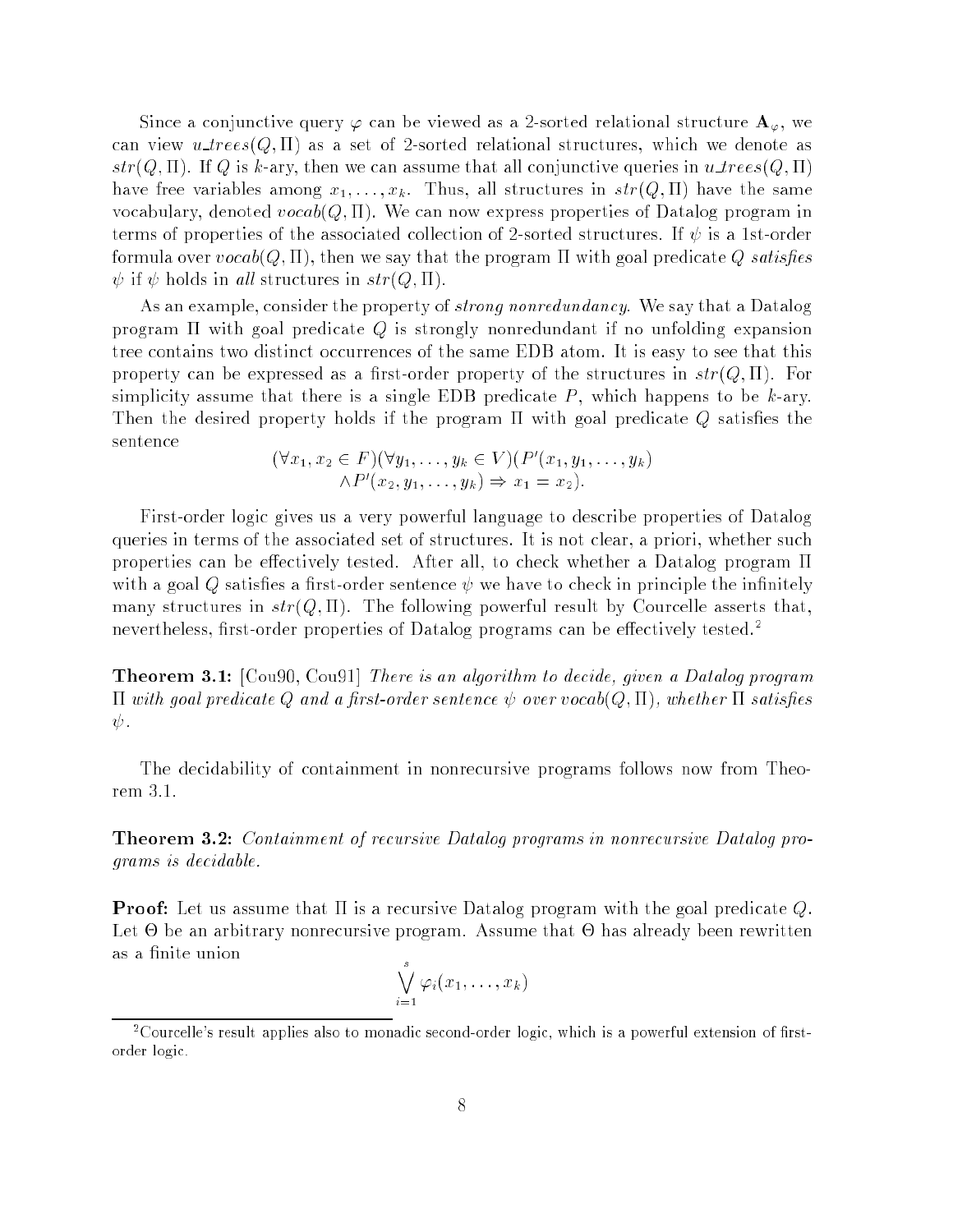of conjunctive queries. Let  $\varphi_i(x_1,\ldots,x_k)$  be  $(\exists y_1,\ldots,y_m)(a_1\wedge\ldots\wedge a_n)$  with free variables among  $x_1, \ldots, x_k$ , where  $a_i$  is an atomic formula  $p_i(z_1, \ldots, z_l)$  over the variables  $x_1,\ldots,x_k,y_1,\ldots,y_m$ . Define  $\varphi'_i$  to be the sentence  $(\exists y_1,\ldots,y_m\,\in\,V)(\exists a_1,\ldots,a_n\,\in\,V)$  $F)(a'_1 \wedge \ldots a'_n)$ , where  $a'_i$  is the atomic formula  $p'_i(a_i, z'_1, \ldots, z'_l)$ , and  $z'_1, \ldots, z'_l$  are obtained from  $z_1, \ldots, z_l$  by substituting  $\mathbf{x}_j$  for  $x_j$ .

We claim that  $\Pi$  is contained in  $\Theta$  iff  $\Pi$  satisfies  $\Theta'$ , where  $\Theta'$  is  $\bigvee_{i=1}^s \varphi'_i$ . Assume that is contained in -. Then, from Theorem 2.3, it follows that for every expansion  $\tau(x_1,\ldots,x_k)\in u\_trees(Q,\Pi)$ , there exists some  $\varphi_i=(\exists y_1,\ldots,y_m)(a_1\wedge\ldots\wedge a_n)$  such that there is a containment mapping from  $\varphi_i$  to  $\tau$ . Let  $\tau(x_1, \ldots, x_k)$  be  $\exists z_1, \ldots, z_r(b_1 \wedge \ldots \wedge b_s)$ . Let the corresponding tuples in  $\mathbf{A}_{\tau}$  be  $b'_1,\ldots,b'_s.$  Consider any  $a_q$  where  $1\leq q\leq n.$  Since <sup>s</sup> there is a containment mapping from  $\varphi_i$  to  $\tau$ , it follows that  $a_q$  maps to some  $b_j$  where the distinguished variables are preserved. Therefore, there is a substitution for the variables in  $a'_q$  such that it corresponds to the literal  $b'_i$ . Therefore,  $\varphi'_i$  holds over  ${\bf A}_{\tau}$ . Thus,  $\Pi$ sausnes  $\mathbf \sigma$  .

Let us now assume that II satisfies  $\Theta$  . Let  $\tau$  be an expansion of II that corresponds to an unfolding expansion tree, and let  $A_\tau$  be the corresponding structure. Since  $\Pi$ satisfies  $\Theta$  , it follows that some  $\varphi_i$  must hold over  $\mathbf{A}_\tau.$  I herefore, there is an assignment of variables, such that a literal  $a'_q$  of  $\varphi'_i$  corresponds to a tuple  $b'_j$ . Moreover, such a mapping ensures that the distinguished variables map to themselves. Thus,  $\tau$  is contained in - . This complete our proof. This complete our proof. This complete our proof. This complete our proof. This complete our proof. This complete our proof. This complete our proof. This complete our proof. This complete o

#### Corollary 3.3: Equivalence of Datalog programs to nonrecursive programs is decidable.

Unfortunately, Theorem 3.1 yields a very high upper bound; the algorithm described in [Cou90] is of nonelementary time complexity, i.e., its time complexity cannot be bounded by any finite stack of exponentials. There is, however, a possible way around this difficulty. While Courcelle's algorithm for arbitrary first-order properties of Datalog programs has a nonelementary time complexity, more ecient algorithms may exist for specific properties. The crux of Courcelle's result is the well known connection between monadic second-order logic and tree automata (cf. [TW68, Ra69]). It is conceivable that by using automata-theoretic techniques directly we might be able to obtain more feasible algorithms for the equivalence problem. A similar strategy of using automata theory directly rather than monadic second-order logic was demonstrated successfully for decision problems in the area of program verication (cf. [VW86, EJ88]).

### 4 Automata on Words and Trees

In this section, we review some of the relevant results from automata theory on emptiness and containment of automata. We will use these results for proving the upper-bound on the complexity of deciding containment of a Datalog predicate in a union of conjunctive queries. The material in this section is quoted from [Va92].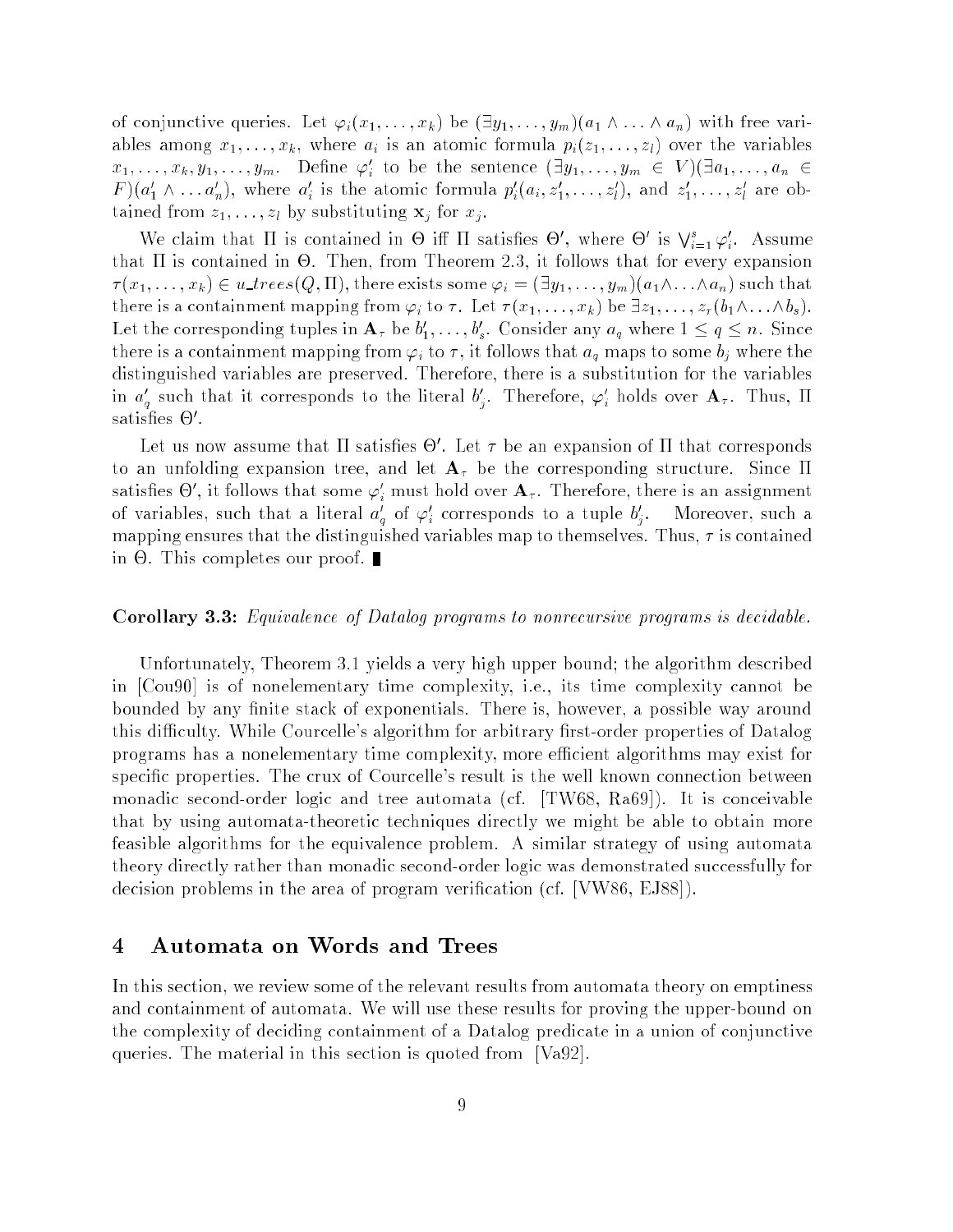#### 4.1 Automata on Words

An automaton A is a tuple  $(\Sigma, S, S_0, \delta, F)$ , where  $\Sigma$  is a finite *alphabet*, S is a finite set of states,  $S_0 \subseteq S$  is the set of *initial* states,  $F \subseteq S$  is the set of accepting states, and  $\delta: S \times \Sigma \rightarrow 2^S$  is a transition function. Note that the automaton is nondeterministic, since it may have many initial states and the transition function may specify many possible transitions for each state and letter.

A run r of A over a word  $w = a_0, \ldots, a_{n-1} \in \Sigma^n$  is a sequence  $s_0, \ldots, s_n \in S^{n+1}$  such that

- $s_0 \in S_0$ ,
- $s_{i+1} \in \delta(s_i, a_i)$  for  $0 \leq i < n$ .

The run r is accepting if  $s_n \in F$ . The word w is accepted by A if A has an accepting run over w. The language of A, denoted  $L(A)$ , is the set of words accepted by A.

An important property of automata is their closure under Boolean operations.

**Proposition 4.1:** [RS59] Let  $A_1$ ,  $A_2$  be a automata over an alphabet  $\Sigma$ . Then there are automata  $A_3$ ,  $A_4$ , and  $A_5$  such that  $L(A_3) = \Sigma^* - L(A_1)$ ,  $L(A_4) = L(A_1) \cap L(A_2)$ , and  $L(A_5) = L(A_1) \cup L(A_2).$ 

The constructions for union and intersection involve only a polynomial blowup in the size of the automata. In contrast, complementation may involve an exponential blow-up in the size of the automaton [MF71].

The nonemptiness problem for automata is to decide, given an automaton A, whether  $L(A)$  is nonempty.

**Proposition 4.2:** [Jo75, RS59] The nonemptiness problem for automata is decidable in nondeterministic logarithmic space.

**Proof:** Let  $A = (\Sigma, S, S_0, \delta, F)$  be the given automaton. Let s, t be states of S. Say that s is directly connected to t if there is a letter  $a \in \Sigma$  such that  $t \in \delta(s, a)$ . Say that s is connected to t if there is a sequence  $s_1, \ldots, s_m, m \geq 1$ , of states such that  $s_1 = s$ ,  $s_n = t$ , and  $s_i$  is directly connected to  $s_{i+1}$  for  $1 \leq i \leq m$ . It is easy to see that  $L(A)$  is nonempty iff there are states  $s \in S_0$  and  $t \in F$  such that s is connected to t. Thus, automata nonemptiness is equivalent to *graph reachability*, which can be tested in nondeterministic logarithmic space.

A problem related to nonemptiness is the *containment problem*, which is to decide, given automata  $A_1$  and  $A_2$ , whether  $L(A_1) \subseteq L(A_2)$ . Note that  $L(A_1) \subseteq L(A_2)$  iff  $L(A_1) \cap L(A_2) = \emptyset$ . Thus, by Proposition 4.1, the containment problem is reducible to the nonemptiness problem, though the reduction may be computationally expensive.

**Proposition 4.3:** [MS72] The containment problem for automata is PSPACE-complete.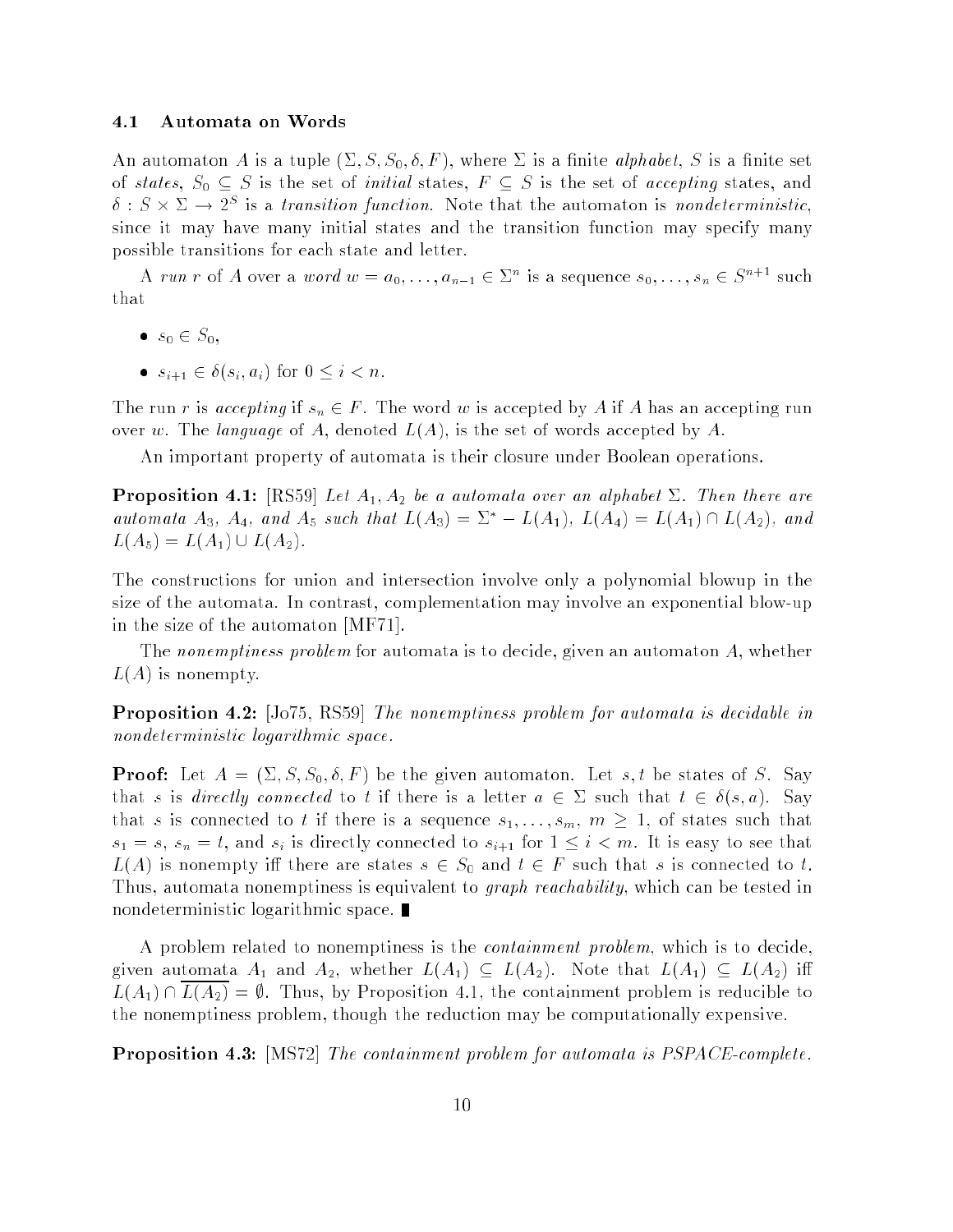#### 4.2 Automata on Trees

Let N denote the set of positive integers. The variables x and y denote elements of  $N^*$ . A tree  $\tau$  is a finite subset of  $N^*$ , such that if  $xi \in \tau$ , where  $x \in N^*$  and  $i \in N$ , then also  $x \in \tau$  and and if  $i > 1$  then also  $x(i - 1) \in \tau$ . The elements of  $\tau$  are called nodes. If x and xi are nodes of  $\tau$ , then x is the parent of xi and xi is the child of x. The node x is a *leaf* if it has no children. By definition, the empty sequence  $\epsilon$  is a member of every tree; it is called the root.

A  $\Sigma$ -labeled tree, for a finite alphabet  $\Sigma$ , is a pair  $(\tau, \pi)$ , where  $\tau$  is a tree and  $\pi : \tau \to \Sigma$ assigns to every node a label. Labeled trees are often referred to as trees; the intention will be clear from the context. The set of  $\Sigma$ -labeled trees is denoted  $trees(\Sigma)$ .

A tree automaton A is a tuple  $(\Sigma, S, S_0, \delta, F)$ , where  $\Sigma$  is a finite alphabet, S is a finite set of states,  $S_0 \subseteq S$  is a set of initial states,  $F \subseteq S$  is a set of accepting states, and  $\delta: S \times \Sigma \to 2^{S^+}$  is a transition function such that  $\delta(s,a)$  is finite for all  $s \in S$  and  $a \in \Sigma$ . A run  $r : \tau \to S$  of A on a  $\Sigma$ -labeled tree  $(\tau, \pi)$  is a labeling of  $\tau$  by states of A, such that the root is labeled by an initial state and the transitions obey the transition function  $\delta$ ; that is,  $r(\epsilon) \in S_0$ , and if x is not a leaf and x has k children, then  $\langle r(x1), \ldots, r(xk) \rangle \in \delta(r(x), \pi(x))$ . If for every leaf x of  $\tau$  there is a tuple  $\langle s_1, \ldots, s_l \rangle \in \delta(r(x), \pi(x))$  such that  $\{s_1, \ldots, s_l\} \subseteq F$ , then r is accepting. A accepts  $(\tau, \pi)$  if it has an accepting run on  $(\tau, \pi)$ . The tree language of A, denoted  $T(A)$ , is the set of trees accepted by A.

An important property of tree automata is their closure under Boolean operations.

**Proposition 4.4:** [Cos72] Let  $A_1, A_2$  be a automata over an alphabet  $\Sigma$ . Then there are automata  $A_3$ ,  $A_4$ , and  $A_5$  such that  $L(A_3) = \Sigma^* - L(A_1)$ ,  $L(A_4) = L(A_1) \cap L(A_2)$ , and  $L(A_5) = L(A_1) \cup L(A_2).$ 

As in word automata, the constructions for union and intersection involve only a polynomial blowup in the size of the automata, while complementation may involve an exponential blow-up in the size of the automaton.

The nonemptiness problem for tree automata is to decide, given a tree automaton  $A$ , whether  $T(A)$  is nonempty.

Proposition 4.5: [Do70, TW68] The nonemptiness problem for tree automata is decidable in polynomial time.

**Proof:** Let  $A = (\Sigma, S, S_0, \delta, F)$  be the given tree automaton. Let  $accept(A)$  be the minimal set of states in S such that

- $F \subseteq accept(A)$ , and
- $\bullet$  if s is a state such that there are a letter  $a \in \Sigma$  and a transition  $\langle s_1, \ldots, s_k \rangle \in \Sigma$  $\delta(s, a) \cap accept(A)^{*}, \text{ then } s \in accept(A).$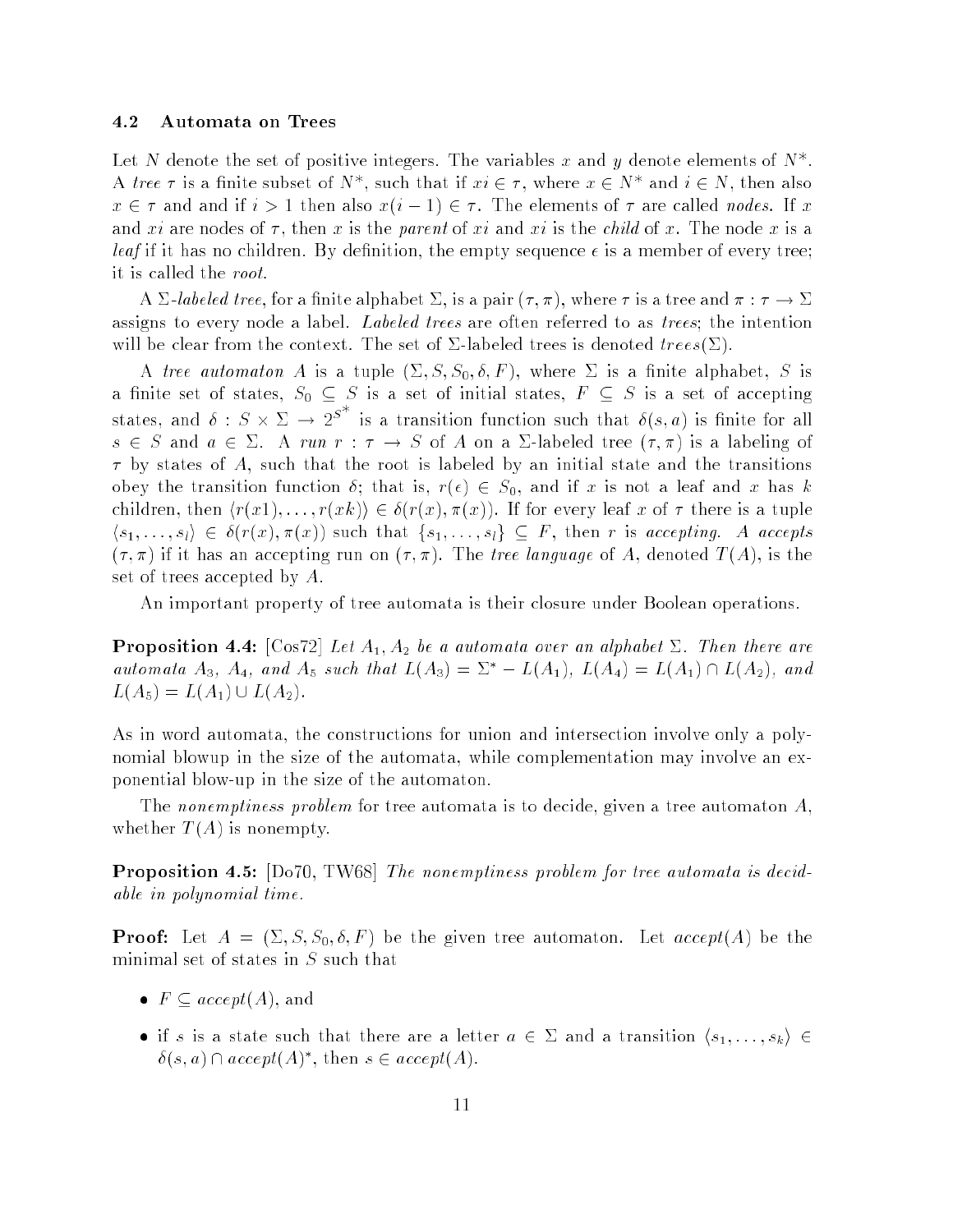It is easy to see that  $T(A)$  is nonempty iff  $S_0 \cap accept(A) \neq \emptyset$ . Intuitively,  $accept(A)$ is the set of all states that label the roots of accepting runs. Thus,  $T(A)$  is nonempty precisely when some initial state is in  $accept(A)$ . The claim follows, since  $accept(A)$  can be computed bottom-up in polynomial time.

We note that using techinques such as in [Be80], the nonemptiness problem for tree automata is decidable in linear time.

A problem related to nonemptiness is the *containment problem*, which is to decide, given tree automata  $A_1$  and  $A_2$ , whether  $T(A_1) \subseteq T(A_2)$ . As for word automata, the containment problem is reducible to the nonemptiness problem, though the reduction may be computationally expensive.

**Proposition 4.6:** [Se90] The containment problem for tree automata is EXPTIMEcomplete.

#### $\overline{5}$ 5 Containment in Union of Conjunctive Queries

### 5.1 Proof Trees

The basic idea behind *proof trees* is to describe expansion trees using a finite number of labels. We bound the number of labels by bounding the set of variables that can occur in labels of nodes in the tree. If r is a rule of a Datalog program  $\Pi$ , then let *var*  $num(r)$  be the number of variables occurring in IDB atoms in r (head or body). Let *var\_num*(II) be twice the maximum of *var\_num(r)* for all rules r in  $\Pi$ . Let *var*( $\Pi$ ) be the set  $\{x_1, \ldots, x_{var\_num(\Pi)}\}$ . A proof tree for  $\Pi$  is simply an expansion tree for  $\Pi$  all of whose variables are from  $var(\Pi)$ . We denote the set of proof trees for a predicate Q of a program  $\Pi$  by  $p\_trees(Q, \Pi)$ .

The intuition behind proof tree is that variables are re-used. In an unfolding expansion tree, when we "unfold" a node x we take a "fresh" copy of a rule r in  $\Pi$ . In a proof tree, we take instead an instance of r over  $var(\Pi)$ . Since the number of variables in  $var(\Pi)$ is twice the number of variables in any rule of  $\Pi$ , we can instantiate the variables in the body of r by variables different from those in the goal  $\alpha_x$ .

Example 5.1: Figure 2 describes an unfolding expansion tree and a proof tree for the IDB predicate  $p$  in the transitive-closure program of Example 2.5. In the proof tree. instead of using a new variable W, we re-use the variable X.

A proof tree represents an expansion tree where variables are re-used. In other words, the same variable is used to represent a set of distinct variables in the expansion tree. Intuitively, to reconstruct an expansion tree for a given proof tree, we need to distinguish among occurrences of variables.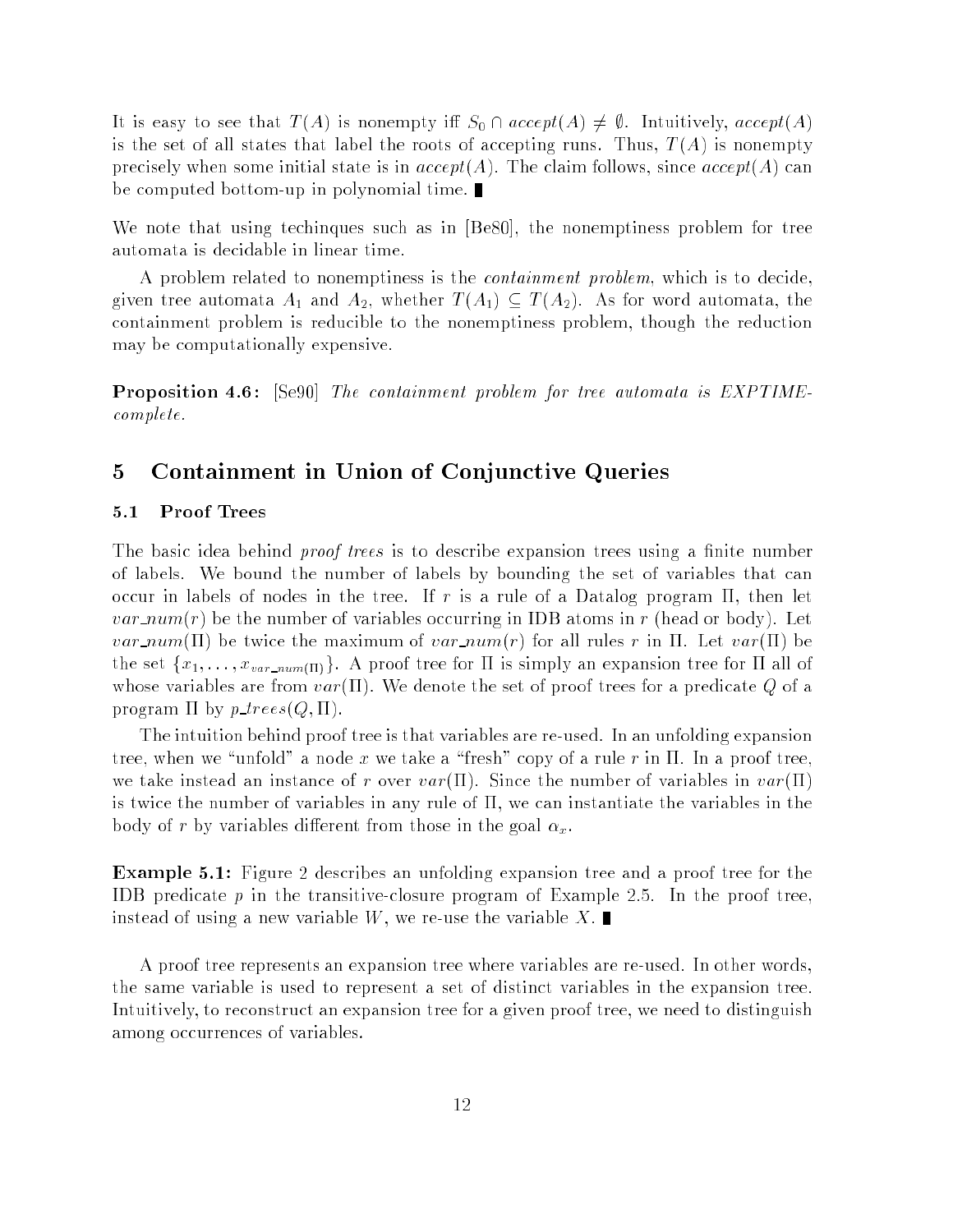$$
p(X,Y), p(X,Y) := e(X,Z), p(Z,Y) \qquad p(X,Y), p(X,Y) := e(X,Z), p(Z,Y)
$$
\n
$$
p(Z,Y), p(Z,Y) := e(Z,W), p(W,Y) \qquad p(Z,Y), p(Z,Y) := e(Z,X), p(X,Y)
$$
\n
$$
p(W,Y), p(W,Y) := e'(W,Y) \qquad p(X,Y), p(X,Y) := e'(X,Y)
$$
\n(a)\n(b)

Figure 2: (a) Unfolding Expansion Tree (b) Proof Tree

**Definition 5.2:** Let  $x_1$  and  $x_2$  be nodes in a proof tree  $\tau$ , with a lowest common ancestor x, and let  $v_1$  and  $v_2$  be occurrences, in  $x_1$  and  $x_2$ , respectively, of a variable v. We say that  $v_1$  and  $v_2$  are *connected* in  $\tau$  if the goal of every node, except perhaps for x, on the simple path connecting  $x_1$  and  $x_2$  has an occurrence of v. We say that an occurrence v of a variable v in  $\tau$  is a *distinguished occurrence* if it is connected to an occurrence of v in the atom labeling the root of  $\tau$ .

From the definition above, it follows that connectedness is an equivalence relation and it partitions the occurrences of variables in the proof tree. We denote the equivalence class of an occurrence **v** of a variable v in a proof tree  $\tau$  by  $[v]_{\tau}$ . We will omit  $\tau$  when it is clear from the context.

**Example 5.3:** Consider the proof tree in Figure 2. The occurrences of the variable Y in the root and in the interior node are connected. Both occurrences of  $Y$  are distinguished. The occurrences of the variable  $X$  in the root and in the leaf are not connected. The occurrence of X in the root is distinguished, but the occurrence of X in the leaf is not distinguished.

Every proof tree corresponds to an expansion tree and hence to an expansion. We want to define containment mappings from conjunctive queries to proof trees such that there is a containment mapping from a conjunctive query to a proof tree iff there is a containment mapping from the conjunctive query to the expansion corresponding to the proof tree. The definition should force a variable in the conjunctive query to map to a unique variable in the expansion corresponding to the proof tree.

**Definition 5.4:** A strong containment mapping from a conjunctive query  $\theta$  to a proof tree  $\tau$  is a containment mapping h from  $\theta$  to  $\tau$  with the following properties: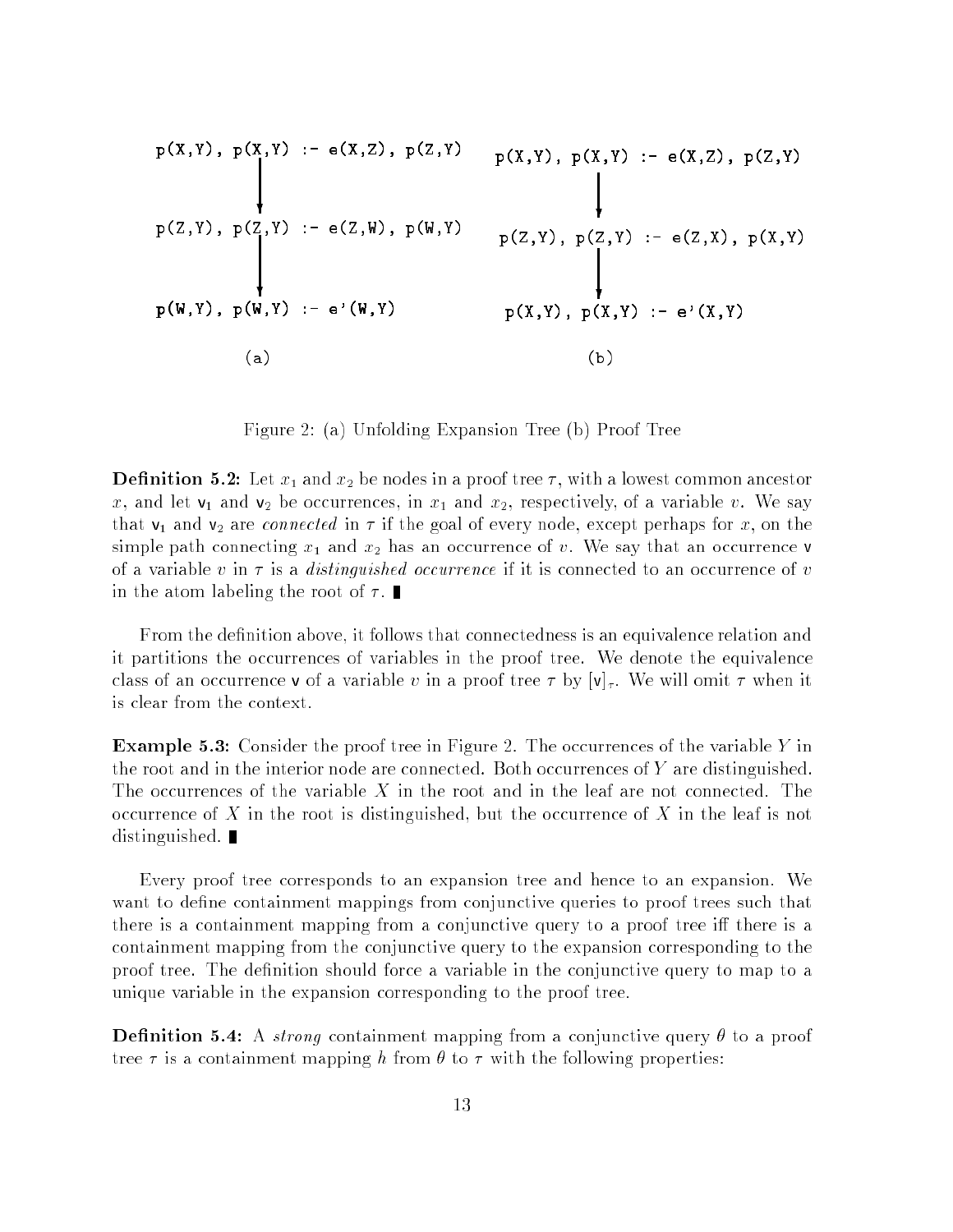- h maps distinguished occurrences in  $\theta$  to distinguished occurrences in  $\tau$ , and
- if  $v_1$  and  $v_2$  are two occurrences of a variable v in  $\theta$ , then the occurrences  $h(v_1)$  and  $h(\mathsf{v}_2)$  in  $\tau$  are connected.

We now relate containment of programs and strong containment mappings.

П

**Proposition 5.5:** Let  $\theta$  be a conjunctive query and and let  $\Pi$  be a program with goal predicate Q. If  $\Pi$  is contained in  $\theta$ , then, for every proof tree  $\tau \in p\_tree(Q, \Pi)$ , there is a strong containment mapping from  $\theta$  to  $\tau$ .

**Proof:** Assume that  $\Pi$  is contained in  $\theta$ , and let  $\tau \in p\_tree(Q, \Pi)$ . Rename every occurrence v of a variable v in  $\tau$  by an occurrence of a new variable  $v_{[v]},$  i.e., connected occurrences  $\mathsf{v}_1$  and  $\mathsf{v}_2$  of a variable  $v$  are replaced by occurrences  $\mathsf{v}_1$  and  $\mathsf{v}_2$  of  $v_{[\mathsf{v}_1]}$  (note that  $[v_1] = [v_2]$ ). Denote this renaming, which is a mapping on occurrences (not on variables), by  $\Delta$ . It is easy to prove that the result of this renaming is an expansion tree; call it  $\tau'$ . Since  $\Pi$  is contained in  $\theta$ , there is a containment mapping h' from  $\theta$  to  $\tau'$ .

We now define a containment mapping h from  $\theta$  to  $\tau$  as follows. Let u be an occurrence of a variable u in  $\theta$ , and suppose that  $h'(\mathbf{u})$  is  $\Delta(\mathbf{v})$ , where v is an occurrence of the variable v in  $\tau$ , i.e.,  $h'(\mathbf{u})$  is an occurrence of  $v_{[\mathbf{v}]}$  in  $\tau'$ . Define  $h(\mathbf{u}) = \mathbf{v}$ .

We have to show that h is also a mapping on variables. Consider now two occurrences  $u_1$  and  $u_2$  of a variable u in  $\theta$ . Then  $h'(u_1)$  and  $h'(u_2)$  are occurrences of some variables  $v_{[\mathsf{v}^\prime]}$  and  $v_{[\mathsf{v}^{\prime\prime}]}$  in  $\tau$  , where  $\mathsf{v}^\prime$  and  $\mathsf{v}^\prime$  are occurrences in  $\tau$  . But  $v_{[\mathsf{v}^\prime]}$  and  $v_{[\mathsf{v}^{\prime\prime}]}$  must be the same variable, since h<sup>'</sup> is a containment mapping from  $\theta$  to  $\tau'$ , so  $v'_{[v']}$  and  $v''_{[v'']}$  coincide, as well as  ${\bf v}'$  and  ${\bf v}''$ . It follows that  $h({\bf u}_1)$  and  $h({\bf u}_2)$  are connected occurrences of the same variable. A similar argument shows that h maps distinguished occurrences in  $\theta$  to distinguished occurrences in  $\tau$ . It follows that h is a strong containment mapping from  $\theta$  to  $\tau$ .

**Proposition 5.6:** Let  $\theta$  be a conjunctive query and and let  $\Pi$  be a program with goal predicate Q. If, for every proof tree  $\tau \in p\_tree(Q,\Pi)$ , there is a strong containment mapping from  $\theta$  to  $\tau$ , then  $\Pi$  is contained in  $\theta$ .

**Proof:** Assume that, for every proof tree  $\tau' \in p\_tree(Q, \Pi)$ , there is a strong containment mapping from  $\theta$  to  $\tau'$ . Let  $\tau$  be an unfolding expansion tree of II. We obtain a proof tree  $\tau$  -from  $\tau$  by renaming of variables in a top-down fashion. Let  $x$  be a node of  $\tau$  that was not yet relabeled and that is labeled in  $\tau$  by  $(\alpha_x, \rho_x)$ . The variables in the body of  $\rho_x$  either occur in  $\alpha_x$  or they do not occur in the label of any node above x. We rename the variables in the body of  $\rho_x$  that do not occur in  $\alpha_x$  by variables from  $var(\Pi)$  that do not occur in  $\alpha_x$ ; distinct variables in the body of  $\rho_x$  are renamed by distinct variables of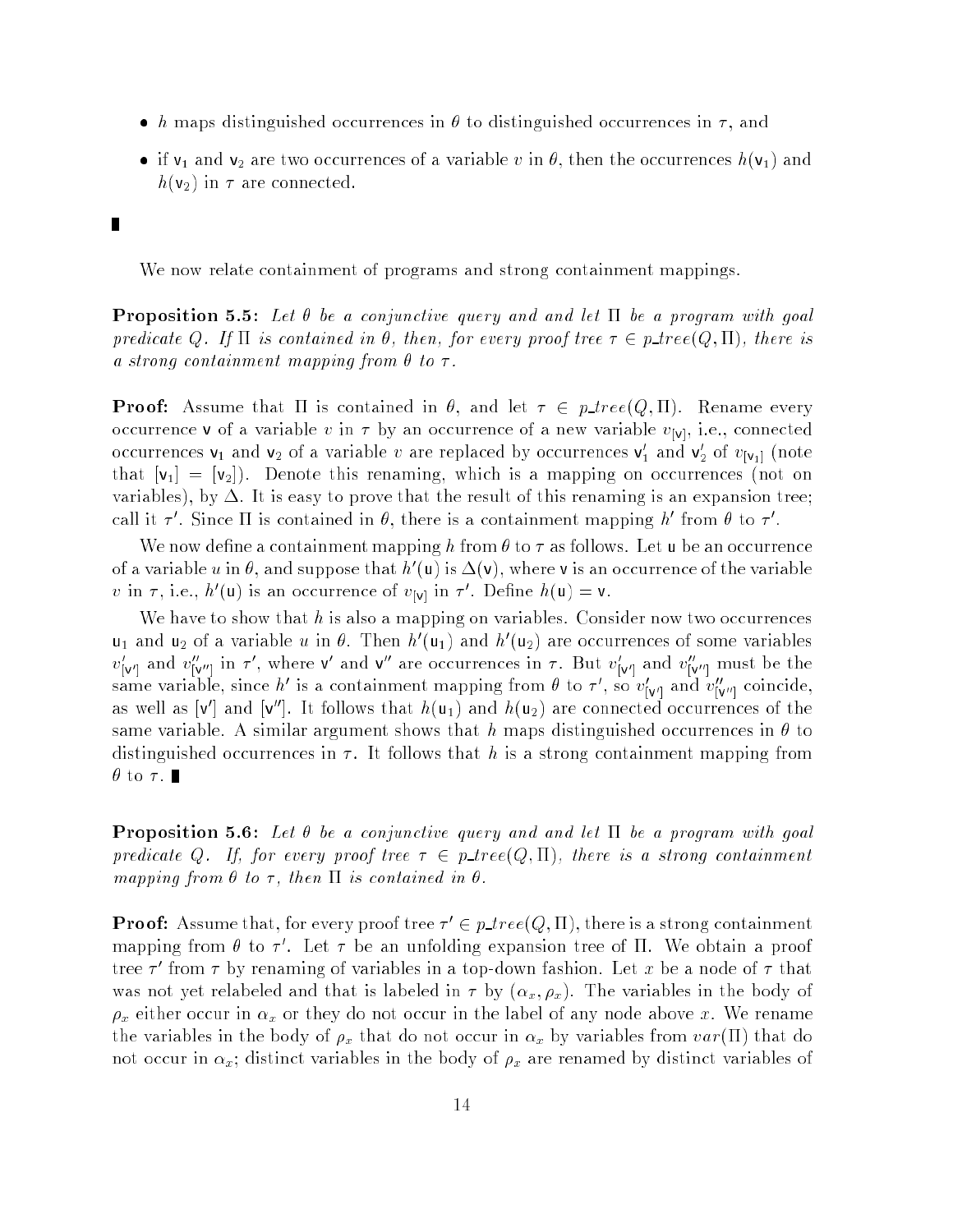$var(\Pi)$ . This renaming can be done, since the number of variables in  $var(\Pi)$  is at least twice the number of variables in any rule of  $\Pi$ . Denote this renaming, which is a mapping, by  $\Delta$ . Note that the distinguished variables of  $\tau$  are not renamed by this process. It is also easy to verify that if  $\mathsf{v}_1 = \Delta(\mathsf{u}_1)$  and  $\mathsf{v}_2 = \Delta(\mathsf{u}_2)$  are connected occurrences in  $\tau$ , then  $u_1$  and  $u_2$  must be occurrences of the same variable in  $\tau$ .

Since  $\tau'$  is a proof tree, by assumption, there is a strong containment mapping h' from  $\theta$  to  $\tau'$ . We use h' to define a containment mapping h from  $\theta$  to  $\tau$ . We define h on occurrences of variables. Let **u**, **v**, and **w** be occurrences of variables  $u, v,$  and  $w$  in  $\tau, \tau',$ and  $\theta$ , respectively. If  $h'(\mathbf{w}) = \mathbf{v}$  and  $\mathbf{v} = \Delta(\mathbf{u})$ , then we take  $h(\mathbf{w}) = \mathbf{u}$ . We claim that h can also be viewed as a mapping on variables, i.e.,  $h(w) = u$ . Indeed, suppose that  $w_1$ and  $w_2$  are both occurrences of w in  $\theta$ . Since h' is a strong containment mapping,  $h'(w_1)$ and  $h'(w_2)$  must be connected in  $\tau'$ . But then, as observed above, there are occurrences  $u_1$  and  $u_2$  of u in  $\tau$  such that  $h'(\mathsf{w}_1) = \Delta(\mathsf{u}_1)$  and  $h'(\mathsf{w}_2) = \Delta(\mathsf{u}_2)$ . A similar argument shows that h maps distinguished variables in  $\theta$  to distinguished variables in  $\tau$ . Thus, h is indeed a containment mapping.

The propositions above yield the following characterization of containment.

**Corollary 5.7:** Let  $\Pi$  be a program with goal predicate Q, and let  $\theta$  be a conjunctive query. Then  $\Pi$  is contained in  $\theta$  if and only if there are strong containment mappings from  $\theta$  to all proof trees in p\_trees( $Q, \Pi$ ).

Since we are also interested in containment in union of conjunctive queries, we need the following characterization

**Theorem 5.8:** Let  $\Pi$  be a program with goal predicate Q, and let  $\Theta = \cup_i \theta_i$  be a union of conjunctive queries. Then is contained in - if and only if for every proof tree  $\tau \in p\text{-}trees(Q,\Pi)$  there is a strong containment mappings from some  $\theta_i$  to  $\tau$ .

**Proof:** Theorem 2.3 tells us that if  $\Phi = \bigcup_i \varphi_i$  and  $\Psi = \bigcup_i \psi_i$  are union of conjunctive queries, then  $\Phi$  is contained in  $\Psi$  (i.e.,  $\Phi(D) \subseteq \Psi(D)$  for every database D) iff each  $\varphi_i$  is contained in some  $\psi_i$ . It follows that  $\Pi$  is contained in  $\Theta$  iff each expansion tree (resp. unfolding expansion tree) is contained in some  $\theta_i$ . The claim now follows by repeating the arguments in the proofs of Propositions 5.5 and 5.6.

We will use the characterization above to obtain optimal upper bound for containment of programs in conjunctive queries.

### 5.2 Upper Bounds

The main feature of proof trees, as opposed to expansion trees, is the fact that the numbers of possible labels is finite; it is actually exponential in the size of  $\Pi$ . Because the set of labels is finite, the set of proof trees  $p\_trees(Q, \Pi)$ , for an IDB predicate Q in a program  $\Pi$ , can be described by a tree automaton.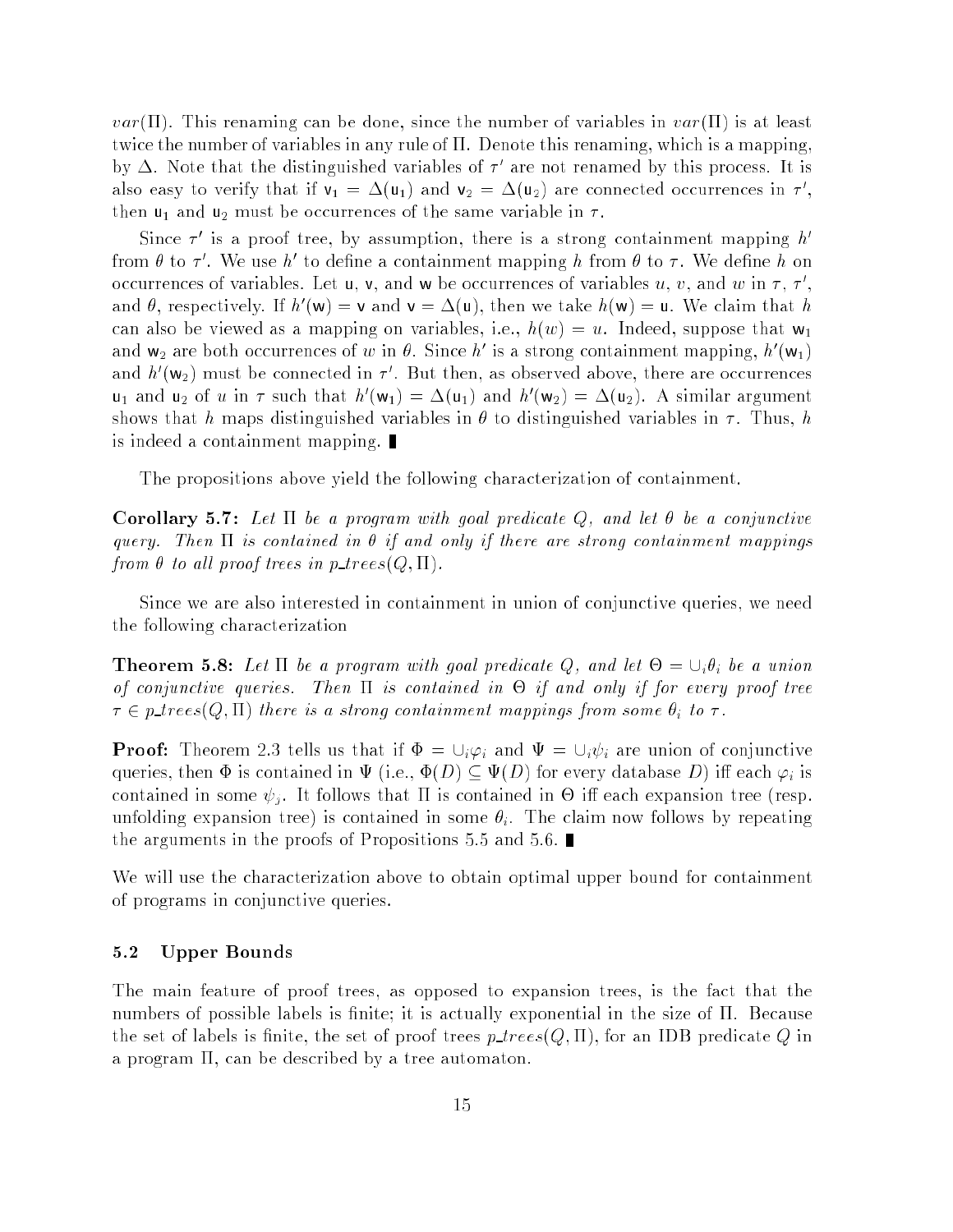**Proposition 5.9:** Let  $\Pi$  be a Datalog program with a goal predicate Q. Then there is an automaton  $A_{\text{O},\Pi}^{p\text{-}trees}$ , whose size is exponential in the size of  $\Pi$ , such that  $T(A_{\text{O},\Pi}^{p\text{-}trees})=$  $p\_trees(Q, \Pi)$ .

Proof: We describe the construction of the automaton

$$
A_{Q,\Pi}^{p\text{-}trees} = (\Sigma, \mathcal{I} \cup \{accept\}, \mathcal{I}_Q, \delta, \{accept\})
$$

The state set T is the set of all IDB atoms with variables among  $var(\Pi)$ . The start-state set is the set of all atoms  $Q(s)$ , where the variables of s are in  $var(\Pi)$ . The alphabet  $\Sigma = L \times K$  where K is the set of instances of rules of H over  $var(11)$ . The transition function  $\delta$  is constructed as follows:

 $\bullet\,$  Let  $\rho\,$  be a rule instance

$$
R(\mathbf{t}):=R_1(\mathbf{t}^1),\ldots,R_m(\mathbf{t}^m),
$$

in R, where the IDB atoms in the body of the rule are  $R_{i_1}({\bf{t}}^{i_1}),\ldots,R_{i_l}({\bf{t}}^{i_l}).$  Then  $\langle R_{i_1}({\bf{t}}^{i_1}),\ldots,R_{i_l}({\bf{t}}^{i_l})\rangle\in \delta(R({\bf{t}}), (R({\bf{t}}),\rho)).$ 

 $\bullet\,$  Let  $\,\rho\,$  be a rule instance

$$
R(\mathbf{t}):=R_1(\mathbf{t}^1),\ldots,R_m(\mathbf{t}^m),
$$

in R, where all atoms in the body of the rule are EDB atoms. Then  $\langle accept \rangle \in$  $\delta(R(\mathbf{t}), (R(\mathbf{t}), \rho)).$ 

It follows that  $T(A_{\text{O-II}}^{p \text{-}trees}) = p\_trees(Q, \Pi)$ . It is easy to see that the number of states and transitions in the automaton is exponential in the size of  $\Pi$ .

We now show that strong containment of proof trees in a conjunctive query can be checked by tree automata as well.

**Proposition 5.10:** Let  $\Pi$  be a Datalog program  $\Pi$  with goal predicate Q, and let  $\theta$  be a conjunctive query. Then there is an automaton  $A_{\text{Q},\Pi}^{\theta}$ , whose size is exponential in the size of  $\Pi$  and  $\theta$ , such that  $T(A_{\text{O},\Pi}^{\theta})$  is the set of proof trees  $\tau$  in p\_trees(Q,  $\Pi$ ) where there is a strong containment mapping from  $\theta$  to  $\tau$ .

**Proof:** We describe the construction of  $A_{Q,\Pi}^{\theta}$ , and then prove its correctness.

We view  $\theta$  as a set of atoms. Every state of the automaton includes a subset of atoms of  $\theta$  that have not yet been strongly mapped to  $\tau$ . Such unmapped atoms may share variables with atoms that have already been mapped. Therefore, also included in the state description is a partial mapping that indicates the images of the mapped variables. A transition on an input symbol  $(\alpha, \rho)$  results in mapping of zero or more unmapped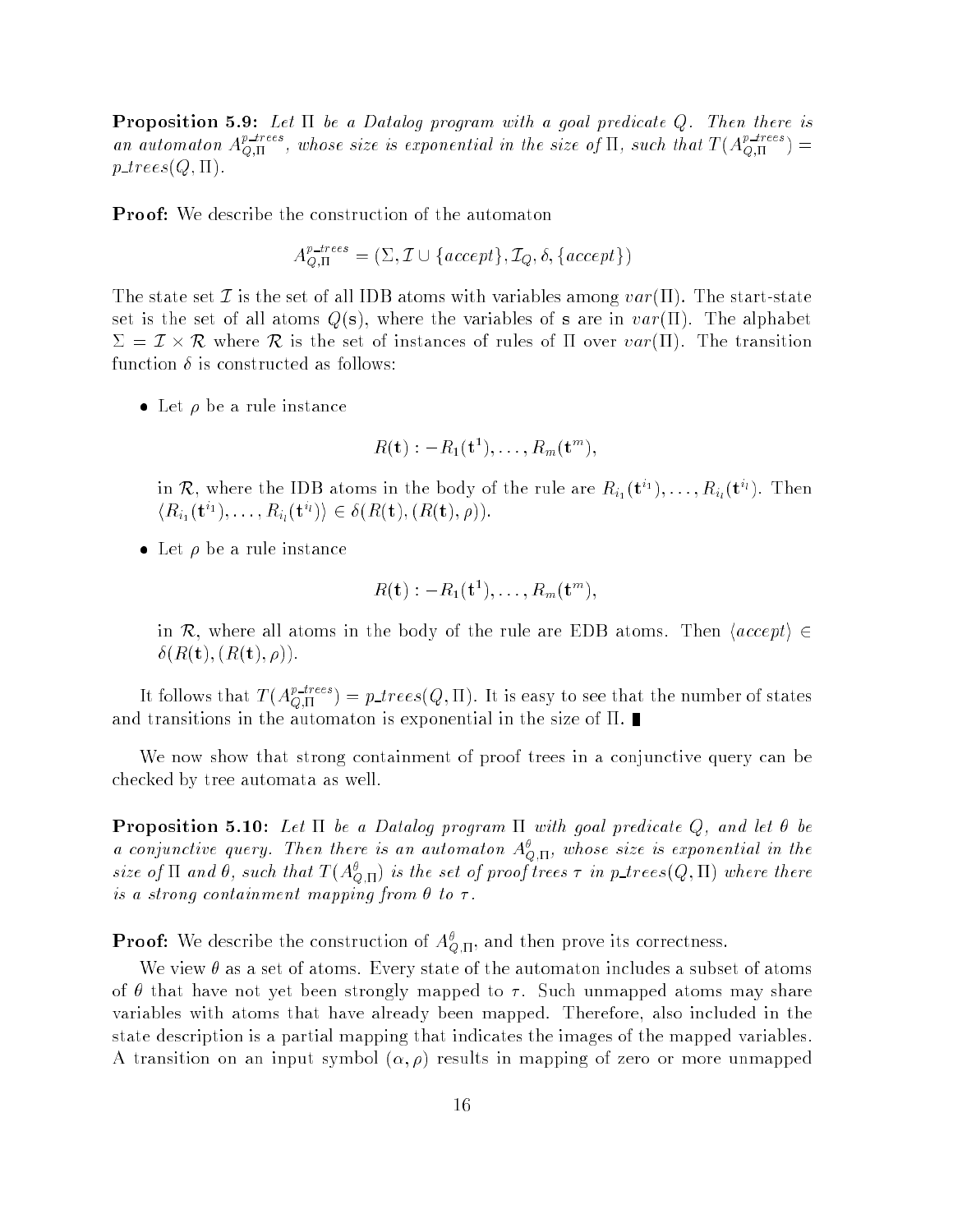atoms to the body of  $\rho$ . The remainder of the unmapped atoms are partitioned among the sequence of states prescribed by the transition.

The automaton  $A^\theta_{Q,\Pi}$  is  $(\Sigma, S\cup\{accept\}, S_Q, \delta, \{accept\})$ . The sets  $\mathcal I$  and  $\Sigma=\mathcal I\times \mathcal R$ are as in the proof of Proposition 5.9. We assume that the conjunctive query  $\theta$  has a set of variables  $V_{\theta}$ . The state set S is the set  $\mathcal{I} \times 2^{\theta} \times 2^{\nu_{\theta} \times var(\Pi)}$ . The second component in S represents the collection of subsets (of atoms) of  $\theta$  and the final component contains the set of partial mappings from  $V_{\theta}$  to  $var(\Pi)$ . The start-state set  $S_Q$  consists of all triples  $(Q(s), \theta, M_{\theta,s})$ , where the variable of s are in  $var(\Pi)$  and  $M_{\theta,s}$  is a mapping of the distinguished variables of  $\theta$  into the variables of s. The transition function is constructed as follows:

 $\bullet\,$  Let  $\,\rho\,$  be a rule instance

$$
R(\mathbf{t}): -R_1(\mathbf{t}^1), \ldots, R_m(\mathbf{t}^m),
$$

in R, where the IDB atoms in the body of the rule are  $R_{i_1}({\bf{t}}^{i_1}),\ldots,R_{i_l}({\bf{t}}^{i_l}).$  Then

$$
\langle (R_{i_1}(\mathbf{t}^{i_1}), \beta_1, M') \dots, (R_{i_l}(\mathbf{t}^{i_l}), \beta_l, M') \rangle \in \delta((R(\mathbf{t}), \beta, M), (R(\mathbf{t}), \rho))
$$

if the following hold:

- 1.  $\beta$  can be partitioned into  $\beta', \beta_1, \ldots, \beta_l$ , where  $\beta'$  is mapped to atoms in the body of  $\rho$  by a mapping  $M_{\beta'}$  that is consistent with M,
- 2. M' is a partial mapping that extends M and is consistent with  $M_{\beta'}$ .
- 3.  $\beta_i$  and  $\beta_k$  can share a variable only if this variable is in the domain of M' and its image is in both  $\mathfrak{t}^\vee$  and  $\mathfrak{t}^\wedge.$
- 4. If a variable occurs in  $\beta_j$  and it is in the domain of M', then its image is in  $\mathbf{U}^{ij}$ .
- $\bullet\,$  Let  $\,\rho\,$  be a rule instance

$$
R(\mathbf{t}): -R_1(\mathbf{t}^1), \ldots, R_m(\mathbf{t}^m),
$$

in R, where all atoms in the body of the rule are EDB atoms. Then  $\langle accept \rangle \in$  $\delta((R(t), \beta, M), (R(t), \rho))$  if there is a mapping that extends M and maps all literals in  $\beta$  to atoms in the body of  $\rho$ .

It is easy to see that the number of states and transition in the automaton is exponential in the size of  $\Pi$  and  $\theta$ . We now show the correctness of our construction. First, we show that if there is a strong containment mapping h from  $\theta$  to  $\tau$ , then  $\tau$  is accepted by  $A_{Q,\Pi}^{\theta}$ . We prove acceptance by showing the existence of an accepting run r.

We show that our definition of r satisfies the inductive property that if  $R(t)$  is the goal labeling a node x, then  $r(x) = (R(t), \beta, M)$ , where M is consistent with h, and h maps  $\beta$  to atoms in bodies of rules labeling x or nodes below x.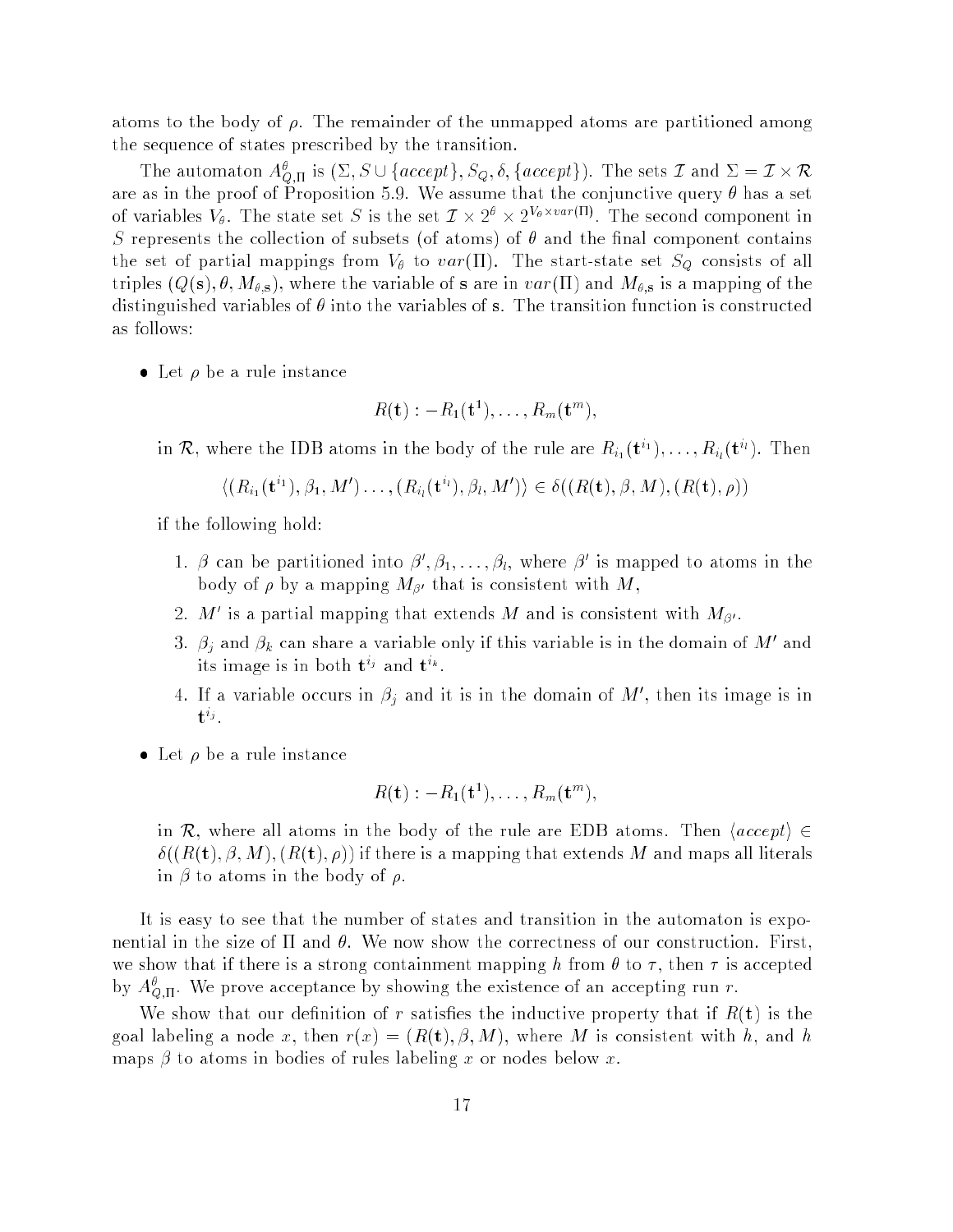The run starts with  $r(\epsilon) = (Q(s), \theta, M_{\theta, s})$ , where  $Q(s)$  be the atom labeling the root of  $\tau$  and  $M_{\theta,s}$  is the restriction of h to the distinguished variables of  $\theta$ ; the range of  $M_{\theta,s}$ are the variables of s. Since h is a strong containment mapping from  $\theta$  to  $\tau$ , it follows that all literals in  $\theta$  are mapped in  $\tau$ . Thus, the specification of the root of  $\tau$  satisfies the inductive property.

Suppose now that x is not a leaf node and has l children. Assume that  $\pi(x)$  =  $(R(t), \rho)$ . We know that  $\rho$  must be an instance of a recursive rule in R:

$$
R(\mathbf{t}): -R_1(\mathbf{t}^1), \ldots, R_m(\mathbf{t}^m),
$$

where the IDB atoms in the body of the rule are  $R_{i_1}(\mathbf{t}^{i_1}), \ldots, R_{i_l}(\mathbf{t}^{i_l}).$  Thus, x has l children, labeled by the IDB atoms in the body of  $\rho$ . By inductive hypothesis, let  $r(x) = (R(t), \beta, M)$  where h maps  $\beta$  to atoms in rules labeling nodes below x. We can partition  $\beta$  into subsets  $\beta', \beta_1, \ldots, \beta_l$ , where  $\beta'$  is mapped by h to atoms in the body of  $\rho$ , and  $\beta_j$  is mapped by h to atoms in bodies labeling the node xj or nodes below xj. We obtain M' from M by adding to M the pairs consisting of variables in  $\beta'$  and their corresponding images in h. Also, suppose that  $\beta_i$  and  $\beta_k$  share a variable. Since h is strong, it must maps the occurrences of this variable in  $\beta_j$  and  $\beta_k$  to occurrences in  ${\bf t}^{i_j}$  and  $\mathbf{t}^{i_k}$ . In that case, we add the pair consisting of this variable and its image (in h) to M'. We now define  $r(x_j) = (R_{i_j}(t_{i_j}), \beta_j, M')$ . Note that our construction ensures that  $r(\epsilon) \in S_0$ and if x is an internal node with children  $x_1, ..., x_l$ , then  $\langle r(x_1), ..., r(x_l) \rangle \in \delta(r(x), \pi(x))$ .

Finally, if x is a leaf-node, then  $\pi(x) = (R(t), \rho)$ , where  $\rho$  is instance of a nonrecursive rule. Our inductive property ensures that  $r(x) = (R(t), \beta, M)$ , where all literals in  $\beta$  map to literals in  $\rho$  that is consistent with h. Therefore, from the description of the automaton, it follows that  $accept \in \delta(r(x), \pi(x))$ . Thus, r is an accepting run.

Second, we show that if  $\tau$  is accepted by  $A_{\text{O},\Pi}^{\theta}$ , then there is a strong containment mapping h from  $\theta$  to  $\tau$ . Let r be an accepting run. The proof is by bottom-up induction on the tree. The inductive hypothesis is that if  $r(x) = (R(t), \beta, M)$ , then  $R(t)$  is the goal labeling x, and there is a mapping  $h_x$  that is consistent with M and maps  $\beta$  to atoms in bodies of rules labeling x or nodes below x. Furthermore,  $h_x$  is a strong mapping; it maps occurrences of the same variable in  $\beta$  to connected occurrences in  $\tau$ . Suppose first that x is a leaf. Since r is an accepting run, x is labeled by  $(R(t), \rho)$ , where  $\rho$  is a rule instance

$$
R(\mathbf{t}): -R_1(\mathbf{t}^1), \ldots, R_m(\mathbf{t}^m),
$$

in R and all atoms in the body of the rule are EDB atoms, and there is a mapping  $h_x$ that extends M and maps all literals in  $\beta$  to atoms in the body of  $\rho$ . Thus, the inductive hypothesis holds for leaves.

Suppose now that x is not a leaf, and let  $x_1, \ldots, x_l$  be the children of x. Then x is labeled by  $(R(t), \rho)$ , where  $\rho$  is a rule instance

$$
R(\mathbf{t}):=R_1(\mathbf{t}^{1}),\ldots,R_m(\mathbf{t}^{m}),
$$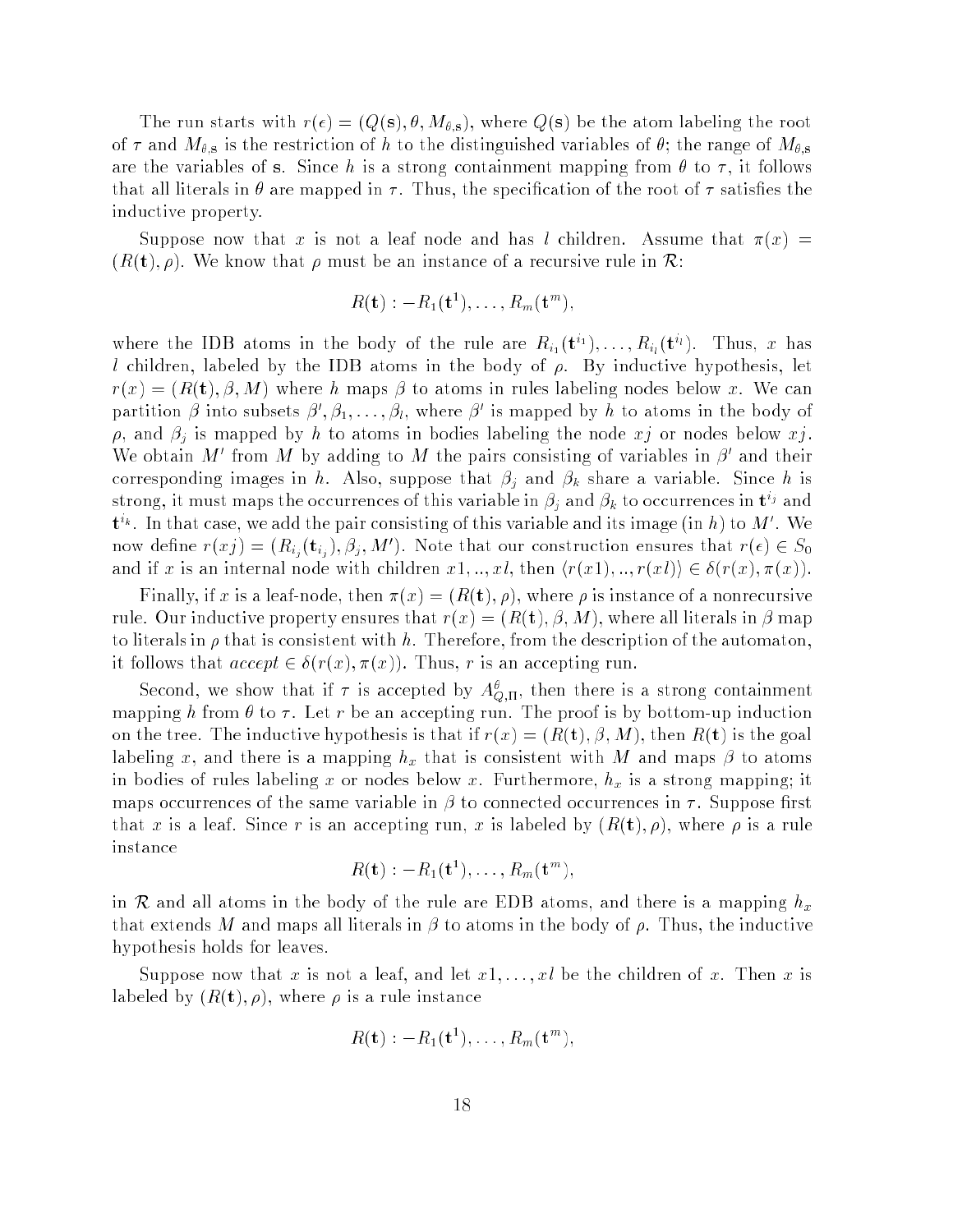in  $\mathcal{R},$  and the IDB atoms in the body of the rule are  $R_{i_1}({\bf{t}}^{i_1}),\ldots,R_{i_l}({\bf{t}}^{i_l}).$  Thus, we have  $r(x_j) = (R(t^{i_j}), \beta_i, M'), 1 \leq j \leq l$ , where  $\beta', \beta_1, \ldots, \beta_l$  is a partition of  $\beta$  that satisfies the conditions in the definition of  $\delta$ . By the inductive hypothesis, for  $j = 1, \ldots, l$ , and there is a mapping  $h_i$  that is consistent with M' and maps  $\beta_i$  to atoms in bodies of rules labeling xj or nodes below xj. The definition of  $\delta$  guarantees that the  $h_j$ 's are consistent with each other and that there is a mapping  $M_{\beta'}$  that maps  $\beta'$  to atoms in the body of  $\rho$ , and M' is an extension of  $M_{\beta'}$ . Thus, the union of the  $h_j$ 's with  $M_{\beta'}$  is a partial mapping  $h_x$  that is consistent with M and maps  $\beta$  to atoms in the bodies of rule labeling x or nodes below x. Furthermore, the definition of  $\delta$  guarantees that  $h_x$  is strong.

Now let  $r(\epsilon) = (Q(s), \theta, M_{\theta, s})$ . By the induction hypothesis  $Q(s)$  is the goal labeling the root of  $\tau$ , and there is a strong mapping h that extends  $M_{\theta,s}$  and maps  $\beta$  to atoms in bodies of rules labeling nodes in  $\tau$ . Thus, h is a strong containment mapping from  $\theta$ to  $\tau$ .

We can now reduce the containment problem for Datalog programs in unions of conjunctive queries to an automata-theoretic problem.

**Theorem 5.11:** Let  $\Pi$  be a program with goal predicate Q, and let  $\Theta = \cup_i \theta_i$  be a union of conjunctive queries. Then is contained in - if and only if

$$
T(A_{Q,\Pi}^{p\text{-}trees}) \subseteq \bigcup_i T(A_{Q,\Pi}^{\theta_i}).
$$

**Proof:** By Theorem 5.8, If is contained in  $\Theta$  if and only if for every proof tree  $\tau$   $\in$  $p\text{-}trees(Q,\Pi)$  there is a strong containment mappings from some  $\theta_i$  to  $\tau$ . By Propositions 5.9 and 5.10, the latter condition is equivalent to

$$
T(A_{Q,\Pi}^{p\text{-}trees}) \subseteq \bigcup_i T(A_{Q,\Pi}^{\theta_i}).
$$

п

п

**Theorem 5.12:** Containment of a recursive Datalog program in a union of conjunctive queries is in 2EXPTIME (EXPSPACE for linear programs).

**Proof:** By Propositions 4.1 and 4.4, we can obtain an automaton  $A_{\text{O},\text{II}}^{\Theta}$ , whose size is exponential in the size of and -, such that

$$
T(A_{Q,\Pi}^{\Theta}) = \bigcup_i T(A_{Q,\Pi}^{\theta_i}).
$$

Thus, by Theorem 5.11, containment in a union of conjunctive queries can be reduced to containment of tree (resp. word) automata of exponential size. Since containment of tree automata can be decided in exponential time (Proposition 4.6), and containment of word automata can be decided in polynomial space (Proposition 4.3), the result follows.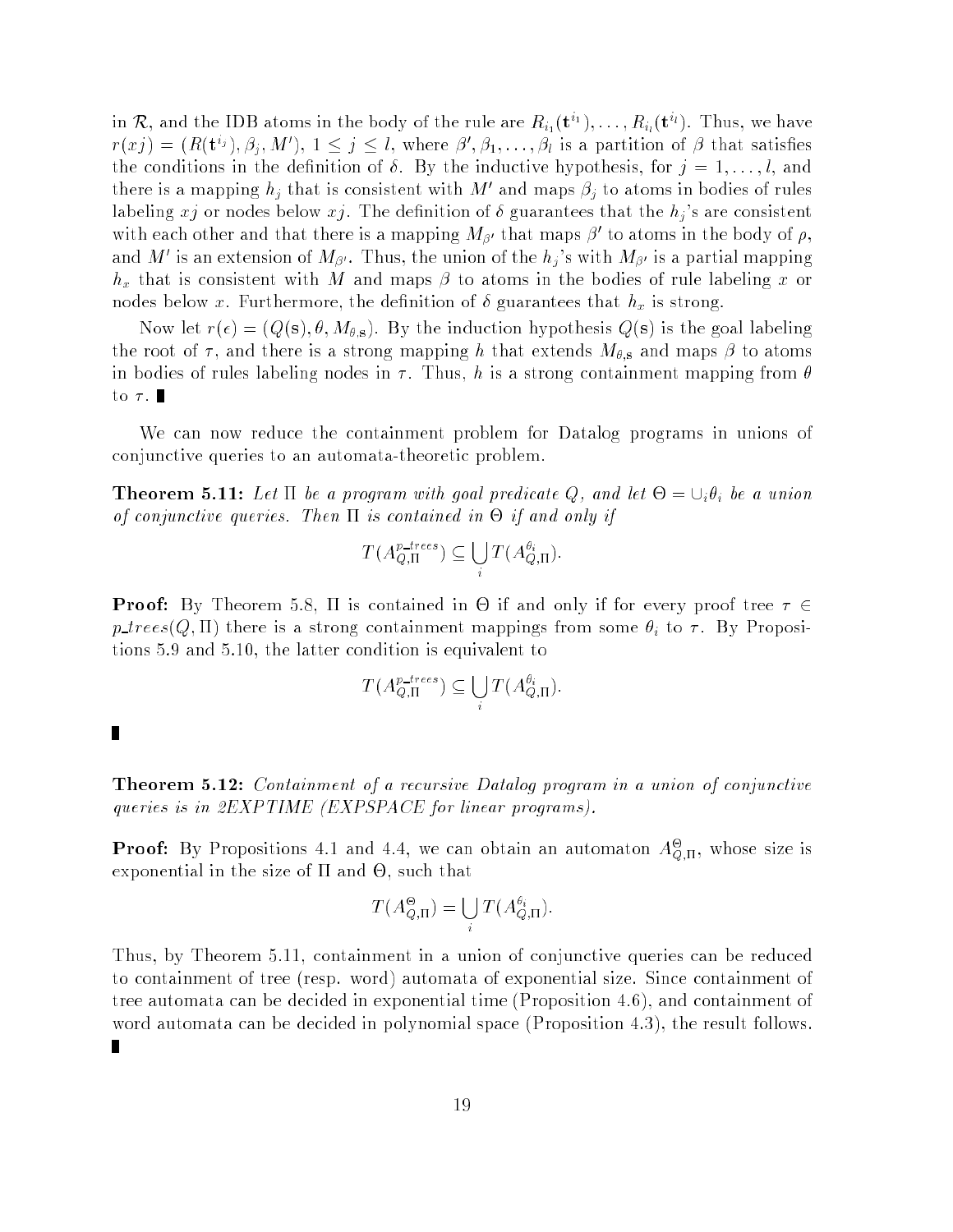Remark 5.13 : The automata-theoretic technique used here is closely related to the automata-theoretic techniques used in [CGKV88] to prove the decidability of boundedness of monadic programs. The result here, however, is more robust since it applies to programs of arbitrary arity. In contrast, boundedness is undecidable for binary programs |Va88, HKMV95|. ∎

Remark 5.14 : So far, we have assumed that neither the recursive program nor the union of conjunctive queries contain constants. However, this restriction is easily relaxed by redefining the containment mapping (Definition 2.1). The proof of Theorem  $5.12$ then extends in a straight-forward fashion. In the presence of constants, a containment mapping from a conjunctive query  $\psi$  to a conjunctive query  $\theta$  is a renaming of variables sub ject to the following constraints: (a) every distinguished variable must map to itself, and (b) every nondistinguished variable must map to either a variable or a constant in  $\theta$ and (c) after renaming, every literal in  $\psi$  must be among the literals of  $\theta$ .

#### 5.3 Lower Bounds

Theorem 5.12 provides a doubly exponential time (resp., exponential space) upper bound for containment of (resp. linear) Datalog programs in a union of conjunctive queries. We now show that these bounds are optimal. We accomplish this via a succinct encoding of alternating (resp., deterministic) exponential-space Turing machines. It is known that alternating exponential-space machines have the same computational power as doublyexponential-time Turing machines [CKS81]; thus, deciding if an alternating Turing machine accepts the empty tape using space 2 <sup>n</sup> is complete for doubly exponential time.

We focus first on linear programs and exponential-space Turing machines. A configuration of an exponential-space Turing machine M can be described by a string of length  $2^{\circ}$ . The symbols of the string are either symbols of the input alphabet or *composite* symbols. A composite symbol is a pair  $(s, a)$ , where s is a state of M and a is an input symbol. Such a composite symbol denotes the fact that  $M$  is in state s and is scanning the symbol a. An important feature of Turing machine computations is the *locality* of the transitions, i.e., the succession relation between congurations depends only on local constraints. We can associate with  $M$  a 4-ary relation  $R_M$  on symbols that characterizes the transitions of M. Suppose that  $a = a_1 \ldots a_m$  and  $b = b_1 \ldots b_m$  are two configurations,  $m = 2^n$ . Then **b** is a successor configuration of **a** only if  $(a_{i-1}, a_i, a_{i+1}, b_i) \in R_M$ for  $1 < i < m$ . We also need to associate with M two 3-ary relations  $R_M^{\iota}$  and  $R_M^r$  on symbols that characterize the transitions at the left and right end of the configuration, i.e.,  $(a_1, a_2, b_1) \in R_M^l$  and  $(a_{m-1}, a_m, b_m) \in R_M^r$ .

The idea of our encoding is that the unfolding expansions of the recursive program  $\Pi$ correspond to a sequence of configurations ending with an accepting configuration. The role of the union - of conjunctive queries is to check whether the sequence corresponds to an accepting computation. If an expansion  $\tau$  does not correspond to an accepting computation, then we will have that  $\tau\subseteq \Theta$ . Thus, we will have that  $\Pi\subseteq \Theta$  if and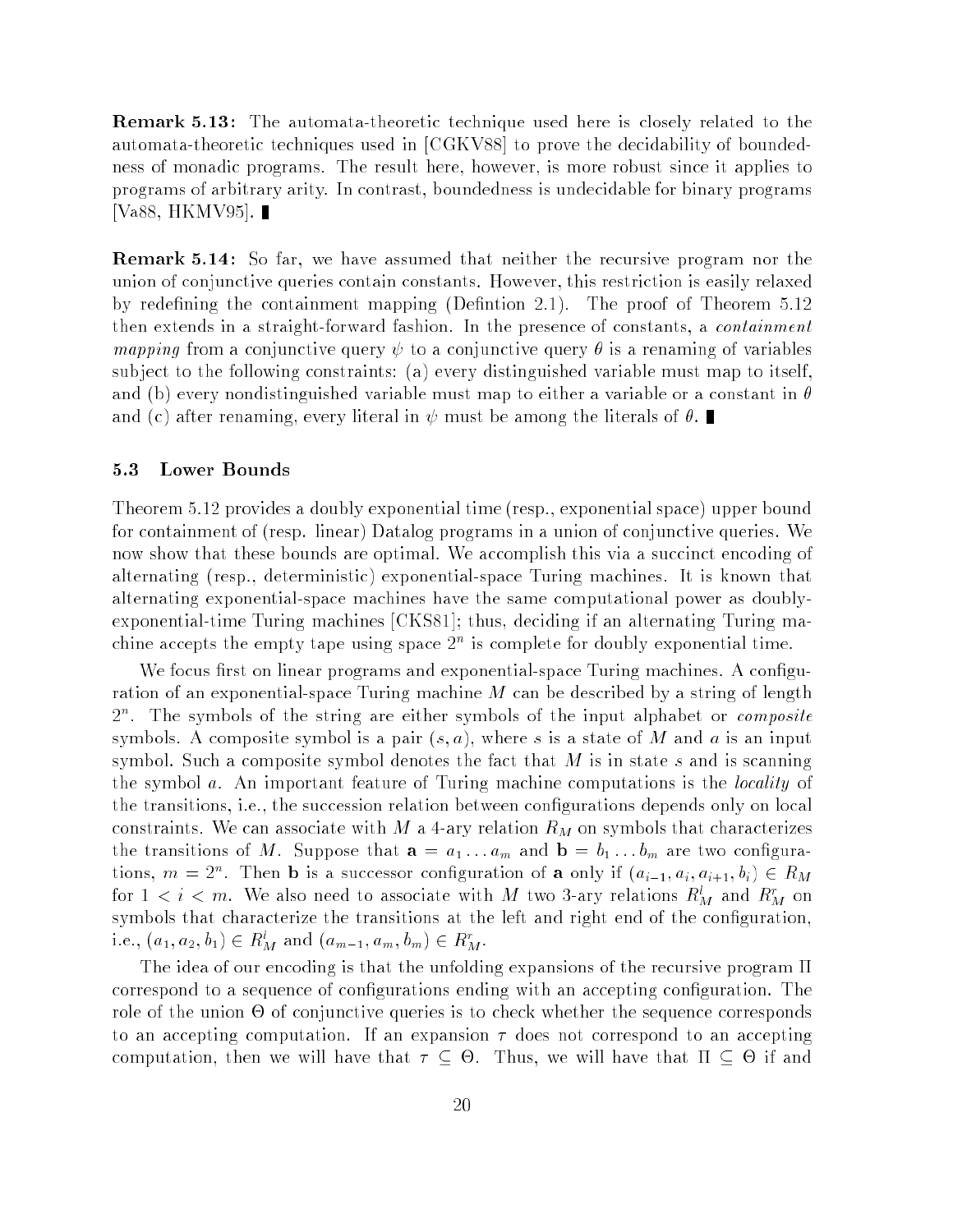only if the machine M does not accept. In order to check that an expansion  $\tau$  does not correspond to an accepting computation, we have to compare corresponding positions on successive configurations. To do that, we address each position in a configuration; we need n bits for each address. In our encoding, each rule unfolding will describe one address bit. Thus, each position in a configuration will be encoded by  $n$  rule unfoldings.

If  $\mathbf{a} = \alpha_n \dots \alpha_1$  and  $\mathbf{b} = \beta_n \dots \beta_1$  are two *n*-bit numbers, then  $\mathbf{b} = \mathbf{a} + 1 \pmod{2^n}$ precisely when the following hold: for  $1 < i \leq n$ , we have that  $\alpha_i = \beta_i$  iff  $\alpha_j = 0$  for some  $1 \leq j \leq i$ . Since this condition is not local, we encode *carry* bits in addition to address bits. Now  $\mathbf{b} = \mathbf{a} + 1 \pmod{2^n}$  if and only if there is an *n*-bit carry  $\mathbf{c} = \gamma_n \ldots \gamma_1$  such that  $\gamma_1 = 1$ ,  $\gamma_{i+1} = 1$  precisely when  $\alpha_i = 1$  and  $\gamma_i = 1$  for  $1 \le i \le n-1$ , and  $\beta_i = 0$ precisely when either both  $\alpha_i = 0$  and  $\gamma_i = 0$  or both  $\alpha_i = 1$  and  $\gamma_i = 1$ , for  $1 \leq i \leq n$ . Thus, succession of addresses also has the locality property if the carry bits are available.

We encode configurations in the following manner. Let  $Bit_1, \ldots, Bit_n$  be 5-ary IDB predicates and let  $A_1, \ldots, A_n$  be 8-ary EDB predicates:

- The first two arguments of  $A_i$  act as the constants 0 and 1,
- the 3rd and 4th arguments of  $A_i$  encode address and carry bits, respectively
- the 5th and 6th arguments of  $A_i$  link successive bits, and
- the 7th and 8th arguments of  $A_i$  link successive configurations.

For  $1 \leq i \leq n - 1$ , we have in  $\Pi$  the following rules:

$$
Bit_i(x, y, z, u, v) : - Bit_{i+1}(x, y, z', u, v), A_i(x, y, x, x, z, z', u, v),\nBit_i(x, y, z, u, v) : - Bit_{i+1}(x, y, z', u, v), A_i(x, y, x, y, z, z', u, v),\nBit_i(x, y, z, u, v) : - Bit_{i+1}(x, y, z', u, v), A_i(x, y, y, x, z, z', u, v),\nBit_i(x, y, z, u, v) : -Bit_{i+1}(x, y, z', u, v), A_i(x, y, y, y, z, z', u, v).
$$

The intuition is that each unfolding of a rule for a  $Bit<sub>i</sub>$  predicate describes one address bit. The variable  $z$  can be thought as a pointer to an address bit, while  $z^+$  points to the next bit. Note the four possible combinations of variables in the third and fourth arguments of body EDB predicate A. Each combination encodes two bits of information, an address bit and a carry bit. Intuitively, x and y, which are *persistent* variables, i.e., they appear both in the head atom and in the recursive body atom, act as the constants 0 and 1. That is, the third argument being x, or y corresponds to the address bit being 0 or 1, respectively. Similarly, the fourth argument being  $x$ , or  $y$  corresponds to the carry bit being 0 or 1, respectively. The carry bits encode the carry obtained when the previous address is incremented by 1. Note that the variables  $u$  and  $v$  are also persistent in the above rules; this persistence connects nodes that belong to the same conguration.

The rules for  $Bit_n$  encode also the symbol pointed to by the *n*-bit address. For each symbol a of the machine M we have a unary EDB predicate  $Q_a$ . The symbol in a conguration position is encoded by rules of the form:

$$
Bit_n(x, y, z, u, v) : - Bit_1(x, y, z', u, v), A_n(x, y, x, x, z, z', u, v), Q_a(z).
$$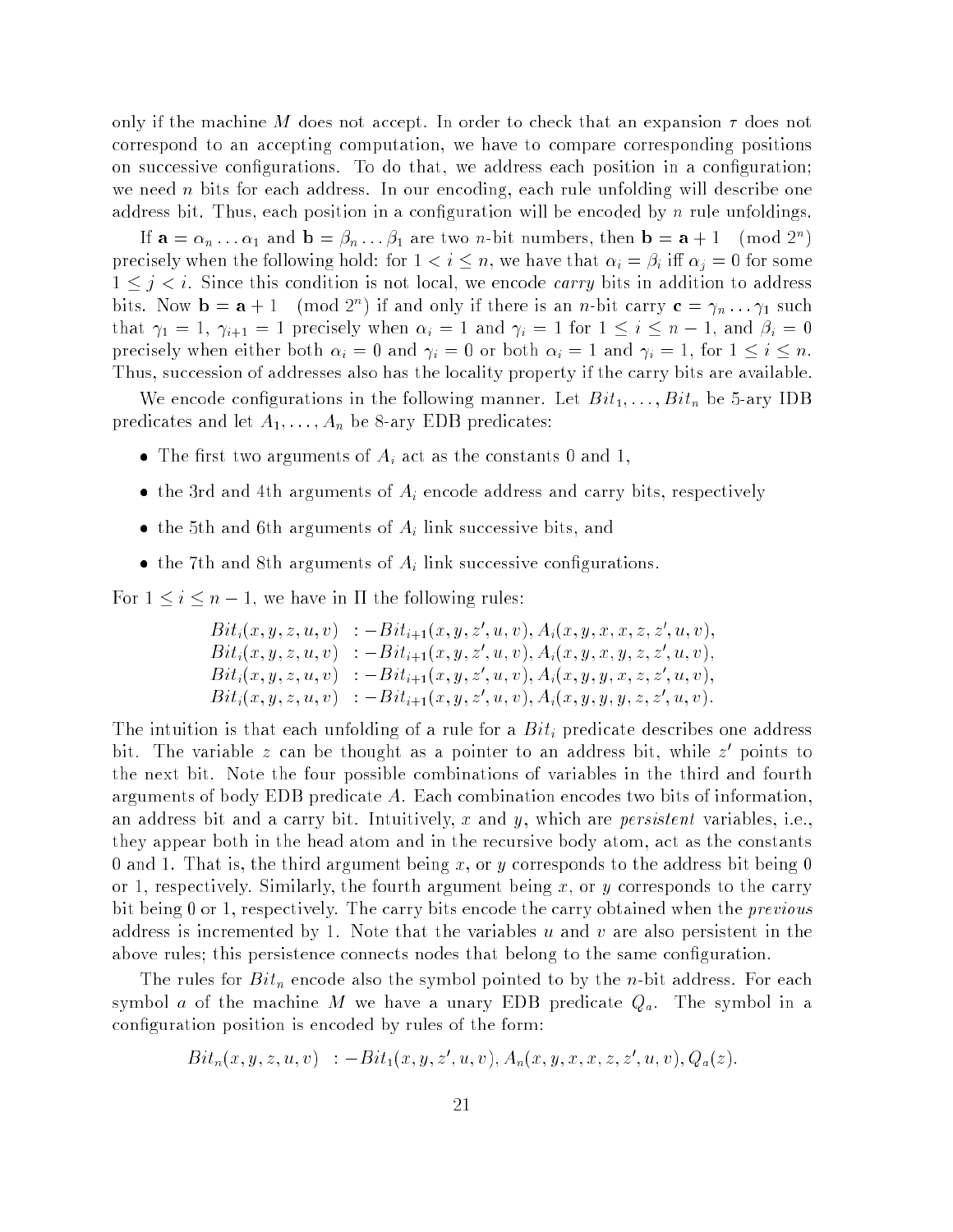(The 3rd and 4th arguments of  $A_n$  could also be the pair  $x, y$ , the pair  $y, x$ , or the pair  $y, y.$ 

So far the rules encode a sequence of address bits and tape symbols. To encode the start of the computation, we use the 0-ary goal predicate  $C$ , a 1-ary EDB predicate Start, and the rule

$$
C:-Bit_1(x,y,z,u,v),Start(z).
$$

To encode the end of the computation, we use rules of the form:

$$
Bit_n(x, y, z, u, v) : -A_n(x, y, x, x, z, z', u, v), Q_a(z),
$$

for symbols a that correspond to accepting states. (The 3rd and 4th arguments in  $A_n$ could also be the pair  $x, y$ , the pair  $y, x$ , or the pair  $y, y$ .)

Finally, to encode the transition from conguration to conguration, we use rules of the form

$$
Bit_n(x, y, z, u, v) : - Bit_1(x, y, z', u', u), A_n(x, y, x, x, z, z', u, v), Q_a(z).
$$

(The 3rd and 4th arguments in  $A_n$  could also be the pair x, y, the pair y, x, or the pair  $y, y$ .) Notice that u persists but changes position, but v does not persist (only x and y persist along nonsuccessive configurations). Intuitively,  $u$ 's role is to connect successive configurations.

where the contract the contract interactive queries in a contract in the contract of  $\mathcal{A}$ computations. The queries in a more in an influence control is a more computation disjunct of - by listing its atomic formulas. We use dots to denote variables with unique occurrences.

The first thing that we need to check is that the address bits indeed act as an  $n$ -bit counter. That is, the first address is  $0, \ldots, 0$  and two adjacent addresses are successive. Thus, one possible error is that the first address is not  $0, \ldots, 0$ . Such an error can be found by the following conjunctive query:

$$
Start(z_1), A_1(x, y, \ldots, z_1, z_2, u, v), \ldots, A_i(x, y, y, \ldots, z_i, z_{i+1}, u, v).
$$

Here the third argument of  $A_i$  is y, expressing the fact that the *i*-th address bit is 1.

The other errors that can prevent adjacent addresses from being successive are:

- 1. the first carry bit is  $0$ ,
- 2. the *i*-th address bit and the *i*-th carry bit are 1, but the  $(i + 1)$ -st carry bit is 0,
- 3. the *i*-th address bit or the *i*-th carry bit is 0, but the  $(i + 1)$ -st carry bit is 1,
- 4. the *i*-th address bit and the *i*-th carry bit are 0, but the  $(i + 1)$ -st address bit is 1,
- 5. the *i*-th address bit and the *i*-th carry bit are 1, but the  $(i + 1)$ -st address bit is 1,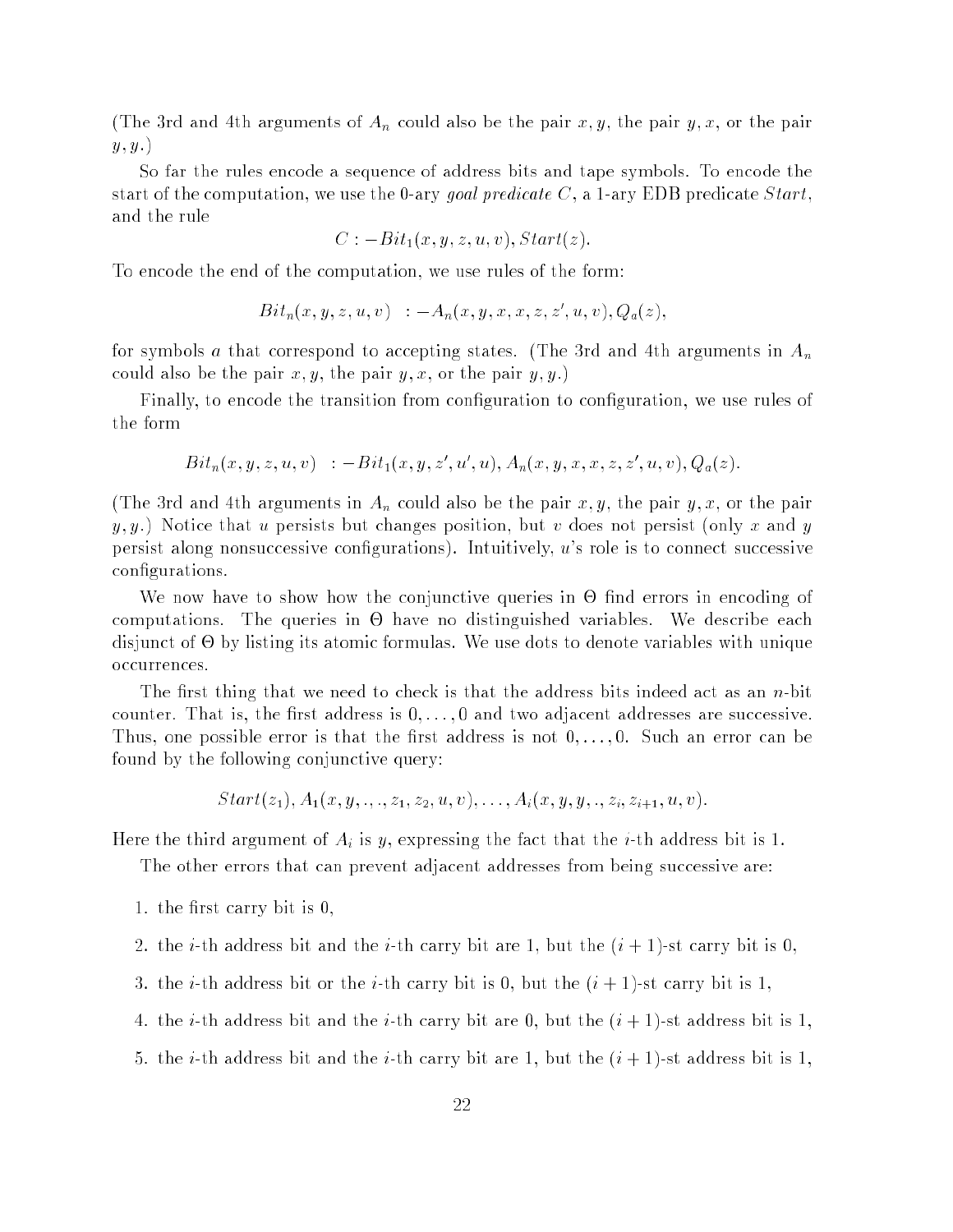- 6. the *i*-th address bit is 1 and the *i*-th carry bit is 0, but the  $(i + 1)$ -st address bit is 0,
- 7. the *i*-th address bit is 0 and the *i*-th carry bit is 1, but the  $(i + 1)$ -st address bit is 0,

We show how errors of, for example, type (2) can be discovered; the other errors can be handled similarly. Such errors are found by the following conjunctive query:

$$
A_i(x, y, y, \ldots, z_i, z_{i+1}, \ldots),
$$
  
\n
$$
A_{i+1}(x, y, \ldots, z_{i+1}, z_{i+2}, \ldots), \ldots, A_n(x, y, \ldots, z_n, z_{n+1}, \ldots),
$$
  
\n
$$
A_1(x, y, \ldots, z_{n+1}, z_{n+2}, \ldots), \ldots
$$
  
\n
$$
A_i(x, y, \ldots, y, z_{n+i}, z_{n+i+1}, \ldots),
$$
  
\n
$$
A_{i+1}(x, y, \ldots, x, z_{n+i+1}, z_{n+i+2}, \ldots).
$$

The y's in the third argument on the first  $A_i$  atom and the fourth argument of the second  $A_i$  atom mean that the *i*-th address bit and the *i*-th carry bit are 1. The x in the fourth argument of the  $A_{i+1}$  atom means that the  $(i + 1)$ -st carry bit is 0. Note that when the first *n* atoms refer to an address, the following  $i + 1$  atoms refer to the *next* address.

next, we note that that every sequence of 2<sup>2</sup> addresses starting with  $0,\ldots,0$  has to describe a single configuration, that is, we have to ensure that configuration change exactly when the address is  $1, \ldots, 1$ . Thus, there are two types of error here: (1) a configuration change when the address is not  $1, \ldots, 1,$  and (2) a configuration does not change when the address is  $1, \ldots, 1$ . For example, error of the first type are found by the following conjunctive query:

$$
A_i(x, y, x, \ldots, z_i, z_{i+1}, u, u), \ldots,
$$
  
\n $A_n(x, y, \ldots, z_n, z_{n+1}, u, v),$   
\n $A_1(x, y, \ldots, z_{n+1}, z_{n+2}, u', u).$ 

The y's in the third argument of the first  $A_i$  atom means that the *i*-th address bit is 0. Thus, the address is not  $1, \ldots, 1$ . The fact that the variable u moved from the 7th position in the  $A_n$  atom to the 8th position in the second  $A_i$  atom indicates a configuration change.

We have so far ensured that we have a sequence of configurations of length  $2^{\circ}$  with the proper sequence of addresses. We now have to enure that these sequence of conguration indeed represent a legal computation of the machine  $M$ . The first type possible error here is when the first configuration does not correspond to the empty tape with the head scanning the leftmost symbol. If  $-$  is the blank symbol and s is the initial state, then the first configuration is  $\langle s, - \rangle$   $-2^{n-1}$ . To ensure that the first symbol is indeed  $\langle s, - \rangle$ , the query

$$
Start(z_1), A_1(x, y, \ldots, z_1, z_2, u, v), \ldots, A_n(x, y, \ldots, z_n, z_{n+1}, u, v), Q_a(z_n)
$$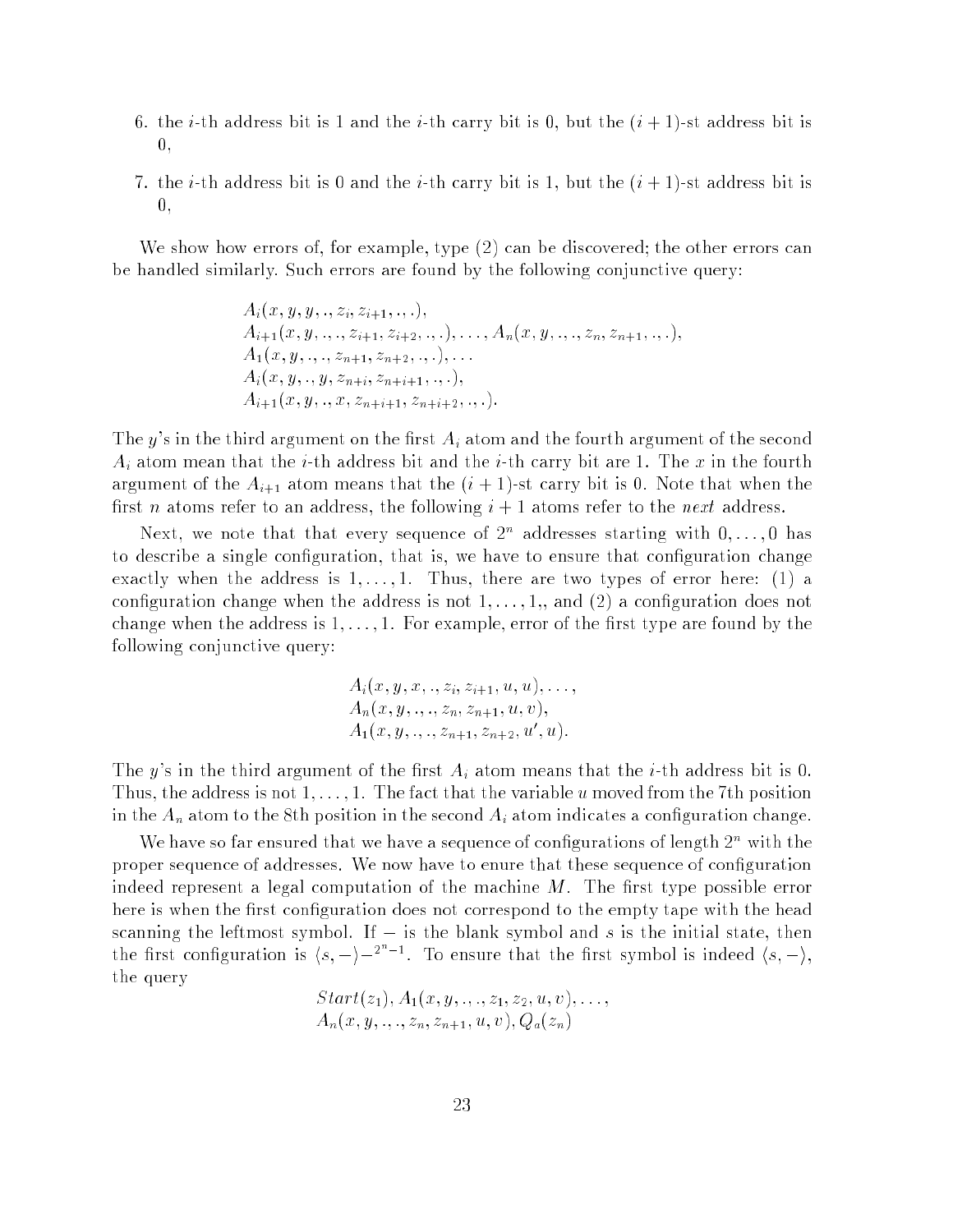checks whether the first symbols is not a, for each  $a \neq \langle s, - \rangle$ . Note that the variables  $z_1, \ldots, z_n$  ensure that this query checks the first symbol in the first configuration. Similarly, to ensure that the rest of the symbols in the first configuration are blank, the query

$$
Start(z), A_1(x, y, ..., z, ..., u, v), A_i(x, y, y, ..., z_i, z_{i+1}, u, v), ..., A_n(x, y, ..., z_n, z_{n+1}, u, v), Q_a(z_n),
$$

checks that the first symbols is not a, for each  $a \neq -$ . Because of the variable z, the first  $A_1$  atom must map to the first configuration. The variables  $u, v$  then ensures that the atoms  $A_1, \ldots, A_n$  also map to the first configuration. The fact that the 3rd argument of  $A_i$  is y means that the query does not check the first symbol, since one of the address bits is 1.

Another type of errors is between corresponding symbols in two successive configurations, i.e., when such symbols do not obey the restrictions imposed by the relations  $R_M$ ,  $R_M^{\iota}$ , and  $R_M^r$ . For example, a violation of  $R_M$  will be found by conjunctive queries of the following form:

$$
A_1(x, y, s_1, ., z_1, z_2, u, v), \ldots,
$$
  
\n
$$
A_n(x, y, s_n, ., z_n, z_{n+1}, u, v), Q_a(z_n),
$$
  
\n
$$
A_1(x, y, s_{n+1}, ., z_{n+1}, z_{n+2}, u, v), \ldots,
$$
  
\n
$$
A_n(x, y, s_{2n}, ., z_{2n}, z_{2n+1}, u, v)Q_b(z_{2n}),
$$
  
\n
$$
A_1(x, y, s_{2n+1}, ., z_{2n+1}, z_{2n+2}, u, v), \ldots,
$$
  
\n
$$
A_n(x, y, s_{3n}, ., z_{3n}, z_{3n+1}, u, v)Q_c(z_{3n}),
$$
  
\n
$$
A_1(x, y, s_{n+1}, ., z_{4n+1}, z_{4n+2}, u', u), \ldots,
$$
  
\n
$$
A_n(x, y, s_{2n}, ., z_{5n}, z_{5n+1}, u', u), Q_d(z_{5n}).
$$

The pattern of the  $z_i$ 's variables and the  $u, v$  variables ensures that the first three blocks of  $A_1, \ldots, A_n$  atoms are mapped to three successive positions on the same configuration. The patern of the variables  $u, v, u'$  enures that the last block of  $A_1, \ldots, A_n$  atoms is mapped to the next configuration. Finally, the reuse of the variables  $s_{n+1}, \ldots, s_{2n}$  ensures the the second block and the last block refer to the same address and therefore are mapped to corresponding positions on successive configurations. Here  $a, b, c, d$  are such that  $(a, b, c, d) \notin R_M$ .

 $B_1$  adding to - conjunction  $C_2$  and  $C_3$  all possible errors in the expansion in the expansion of expansion  $C_3$ sions of  ${ \Pi}$  – there are  $O(n)$  such errors, we reduce the acceptance problem for exponentialspace Turing machines to containment of linear programs in unions of conjunctive queries.

We now sketch how this encoding can be extended to alternating exponential-space machines. An alternating machine M has existential and universal states. Without loss of generality, we can assume that (1) the machine always alternates between existential and universal states and (2) every configuration of M have two possible successors, a left successor and a *right* successor. The latter can be captured by  $M$  having two transition relations, one for left successors and one for right successors. An accepting computation of  $M$  is a tree of configurations, where each configuration is a successor of its parent, a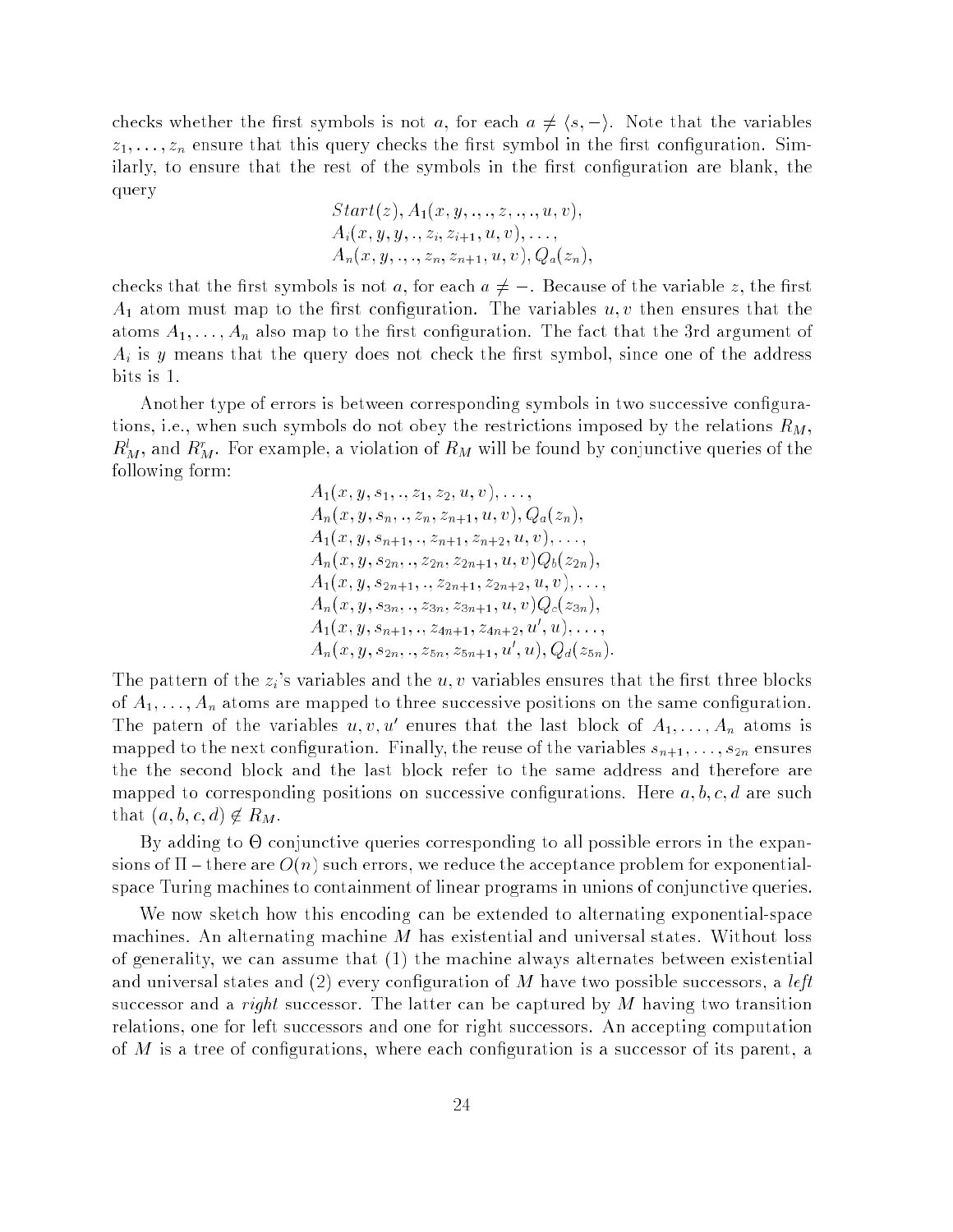universal configuration (i.e., a configuration on which  $M$  is in a universal state) has both its successors as children, and all leaves are accepting configurations.

To encode a computation tree, we add to the  $Bit_i$  and  $A_i$  predicates two additional arguments. The rule

$$
Bit_i(x, y, z, u, v) : - Bit_{i+1}(x, y, z', u, v), A_i(x, y, x, x, z, z', u, v)
$$

will be replaced by the rule

 $Bit_i(x, y, z, u, v, w, t)$  :  $-Bit_{i+1}(x, y, z', u, v, w, t)$ ,  $A_i(x, y, x, x, z, z', u, v, w, t)$ 

The intuition is that t is either x, when the configuration is existential, or y, when the configuration is universal. The pair  $u, v$  was replaced by the triple  $u, v, w$  to account for the fact that universal configuration has two successors. The other rules for  $Bit_i$  are replaced analogously.

We assume that the starting state is existential, so the rule for  $C$  is:

$$
C: -Bit_1(x, y, z, u, v, w, x), Start(z).
$$

The rules that encode transitions between congurations have to check whether the source configuration is existential or universal. For existential configurations we have rules such as:

$$
Bit_n(x, y, z, u, v, w, x) := Bit_1(x, y, z', u', u, w', y), A_n(x, y, x, x, z, z', u, v, w, x), Q_a(z) Bit_n(x, y, z, u, v, w, x) := Bit_1(x, y, z', u', v', u, y), A_n(x, y, x, x, z, z', u, v, w, x), Q_a(z)
$$

The 7th argument of  $Bit_n$  is x here, since these rules are for existential configurations. Here u migrates either to the 5th argument or the 6th argument of  $Bit_1$ . Migration to the 5th argument corresponds to a transition to a left successor, while migration to the 6th argument corresponds to a transition to the right successor.

For universal configurations we have rules such as:

$$
Bit_n(x, y, z, u, v, w, y) :=-Bit_1(x, y, z', u', u, w', x), Bit_1(x, y, z', u', v', u, x),
$$
  

$$
A_n(x, y, x, x, z, z', u, v, w, y), Q_a(z)
$$

Here the 7th argument of  $Bit_n$  is y, since this rule is for universal configurations. This rule is nonlinear; the two occurrences of  $Bit_1$  in the body correspond to transitions to both the left successor and the right successor.

The conjunctive queries in - also have to be revised to account for the additional arguments of the  $A_i$ 's. There are also additional errors to capture. For example, if a is a composite symbol with a universal state then we have the query:

$$
A_n(x,y,,.,.z_n,z_{n+1},.,.,x), Q_a(z_n)
$$

This query finds universal configurations marked as existential.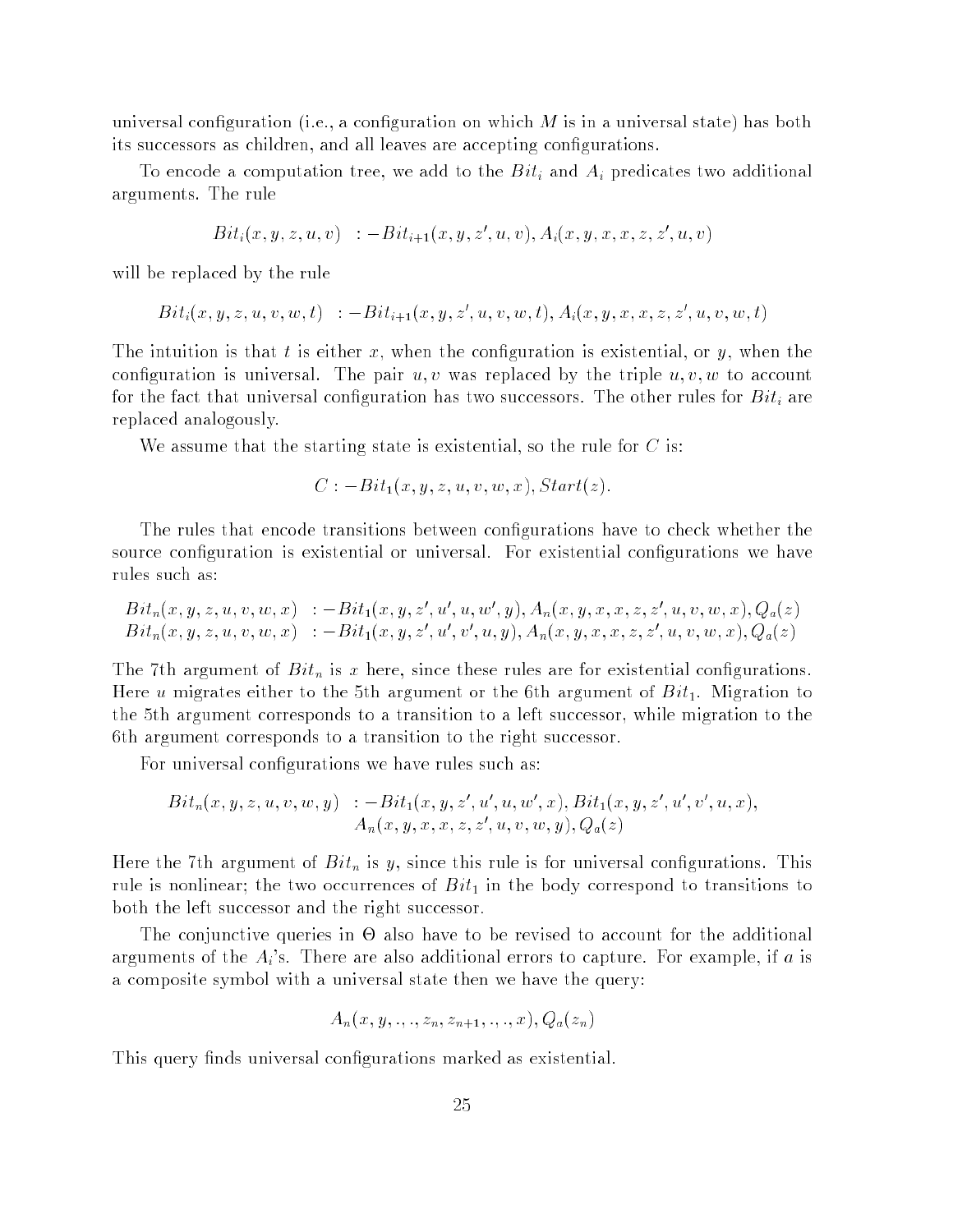The queries that capture transition errors, have to distinguish between left successors and right successors. For example, the following query is directed at transitions to left successors:

> $A_1(x, y, s_1, ., z_1, z_2, u, v, w, t), \ldots,$  $A_n(x, y, s_n, \ldots, z_n, z_{n+1}, u, v, w, t), Q_a(z_n),$  $A_1(x, y, s_{n+1}, \ldots, z_{n+1}, z_{n+2}, u, v, w, t), \ldots,$  $A_n(x, y, s_{2n}, \ldots, z_{2n}, z_{2n+1}, u, v, w, t) Q_b(z_{2n}),$  $A_1(x, y, s_{2n+1}, \ldots, z_{2n+1}, z_{2n+2}, u, v, w, t), \ldots,$  $A_n(x, y, s_{3n}, \ldots, z_{3n}, z_{3n+1}, u, v, w, t) Q_c(z_{3n}),$  $A_1(x, y, s_{n+1}, \ldots, z_{4n+1}, z_{4n+2}, u', u, w', t'), \ldots,$  $A_n(x, y, s_{2n}, .., z_{5n}, z_{5n+1}, u', u, w', t')$ ,  $Q_d(z_{5n})$ .

Here  $u$  migrates one position to the right. For right successors, we need queries where  $u$ migrates two positions to the right.

Theorem 5.15: Containment of a recursive Datalog program in a union of conjunctive queries is complete for 2EXPTIME (EXPSPACE for linear programs).

# 6 Equivalence to Nonrecursive Programs

In the previous section we studied the complexity of containment of recursive programs in unions of conjunctive queries. In this section we focus on containment of recursive programs in nonrecursive programs, i.e., we are given a recursive program  $\Pi$  and a nonrecursive program 11 and we have to decide whether II is contained in H . The  $s$ traightforward approach is to rewrite  $\scriptstyle\rm II$  as a union of conjunctive queries and apply the results of the previous section. Unfortunately, rewriting nonrecursive programs as unions of conjunctive queries may involve an exponential blow-up in size. We now show several examples; the queries defined in this example will be used later in the lower-bound proof.

**Example 6.1:** Let E be a binary EDB predicate, i.e., the database is a directed graph. Consider the nonrecursive program consisting of the rules, for  $0 < i \leq n$ :

$$
dist_i(x,y) \quad : -dist_{i-1}(x,z), dist_{i-1}(z,y)
$$

and the rule

$$
dist_0(x,y) \quad : -E(x,y)
$$

Clearly,  $dist_i(x, y)$  holds precisely when there is a path of length  $2^i$  between x and y. It is easy to see that the smallest conjunctive query equivalent to  $dist_n$  is of exponential size.

Example 6.2: This example is a variant of the previous example. Consider the nonrecursive program consisting of the rules, for  $0 < i \leq n$ :

$$
dist_{\leq i}(x, y) : -dist_{\leq i-1}(x, z), dist_{\leq i-1}(z, y) dist_{\leq i}(x, y) : -dist_{\leq i-1}(x, z), dist_{\leq i-1}(z, y)
$$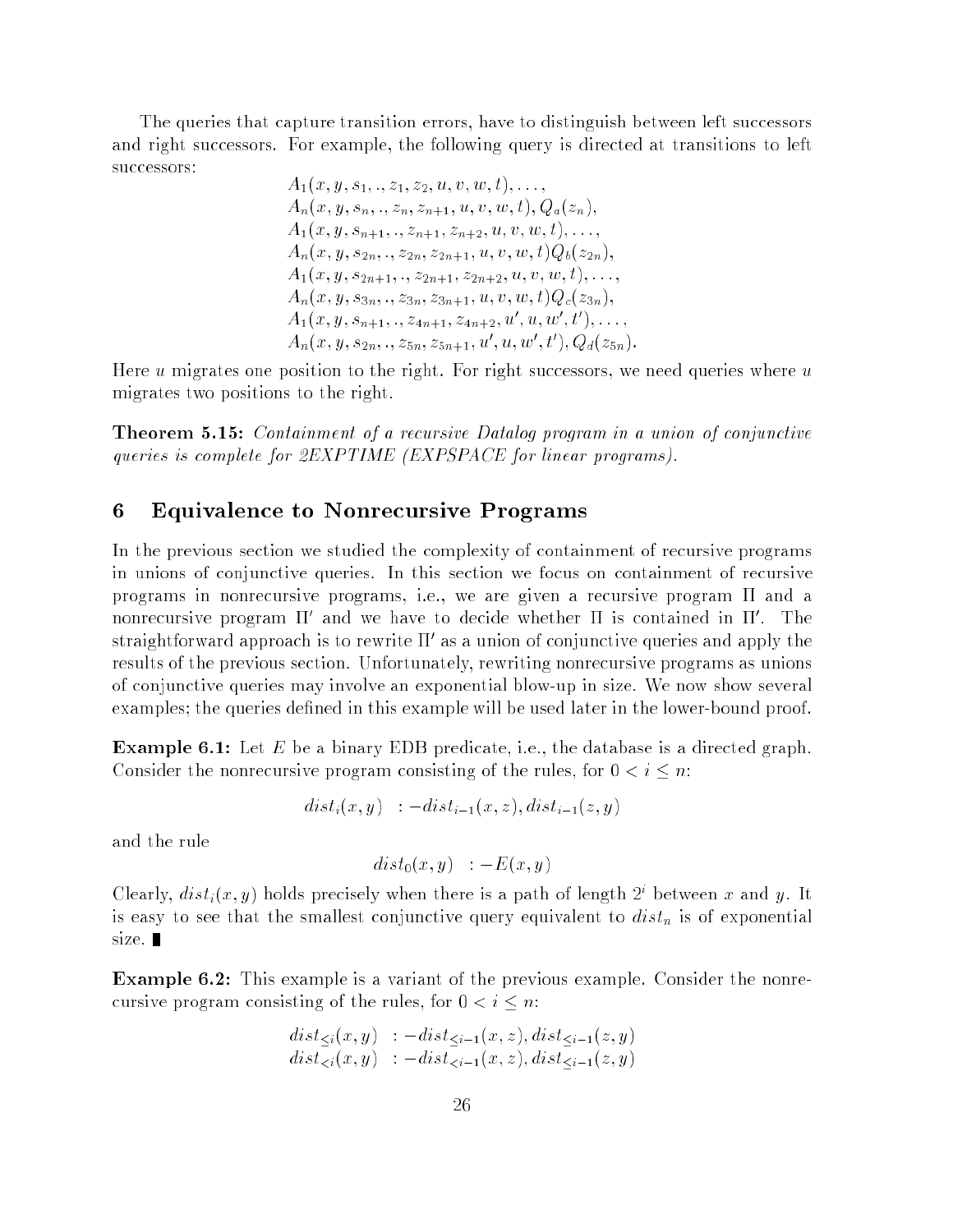and the rules

$$
dist_{\leq 0}(x, y) := E(x, y)
$$
  
\n
$$
dist_{\leq 0}(x, x) :=
$$
  
\n
$$
dist_{<0}(x, x) :=
$$

(Note the empty bodies in the last two rules; the convention is that an empty body is equivalent to **true**.) Here,  $dist_{\leq i}(x, y)$  holds precisely when there is a path of length at most 2<sup>*i*</sup> between x and y, and  $dist_{\leq i}(x, y)$  holds precisely when there is a path of length at most  $2^{i} - 1$  between x and y.

**Example 6.3:** To the EDB predicate E of the previous example, add unary EDB predicates Zero and One, i.e., the database is a node-labeled directed graph. Consider the nonrecursive program consisting of the rules, for  $0 < i \leq n$ :

$$
equal_i(x, y, u, v) : -equal_{i-1}(x, x', u, u'), equal_{i-1}(x', y, u', v),
$$

and the rules

$$
equal_0(x, y, u, v) : -E(x, y), E(u, v), Zero(x), Zero(u),
$$
  

$$
equal_0(x, y, u, v) : -E(x, y), E(u, v), One(x), One(u).
$$

Here  $equal_i(x, y, u, v)$  holds precisely when there are paths length  $2^i$  between x and y and between  $u$  and  $v$ , respectively, and the paths have the same labels, with the possible exception of the last points.

In general, the upper bounds of Theorem 5.12 together with the exponential blow-up involved in rewriting nonrecursive programs as union of conjunctive queries imply upper bounds of triply exponential time for containment of recursive programs in nonrecursive programs and doubly exponential space for containment of linear recursive programs in nonrecursive programs. It turns out that the succinctness of nonrecursive programs is inherent, and these bounds are optimal. We can encode doubly-exponential spacebounded computation by using 2<sup>2</sup>-bit counters. We can discover errors among bits that are doubly exponentially far from each other using programs such as those in the above examples.

We focus first on linear programs and doubly exponential-space Turing machines. A configuration of such a machine M can be described by a string of length  $2^{2^n}$ . Thus, we need 2<sup>n</sup> address bit to describe a position in the conguration.

As in Section 5.3, each rule unfolding in our encoding will describe one address bit. Thus, each position in a conguration will be encoded by 2<sup>n</sup> rule unfoldings. In Section 5.3, we had the predicates  $Bit_1, \ldots, Bit_n$  to denote the *n* address bits. We cannot do this here, since we have 2<sup>n</sup> address bits. Instead, we use one ternary IDB predicate  $Bit$  and one binary EDB predicate A. In addition we use several unary EDB predicates.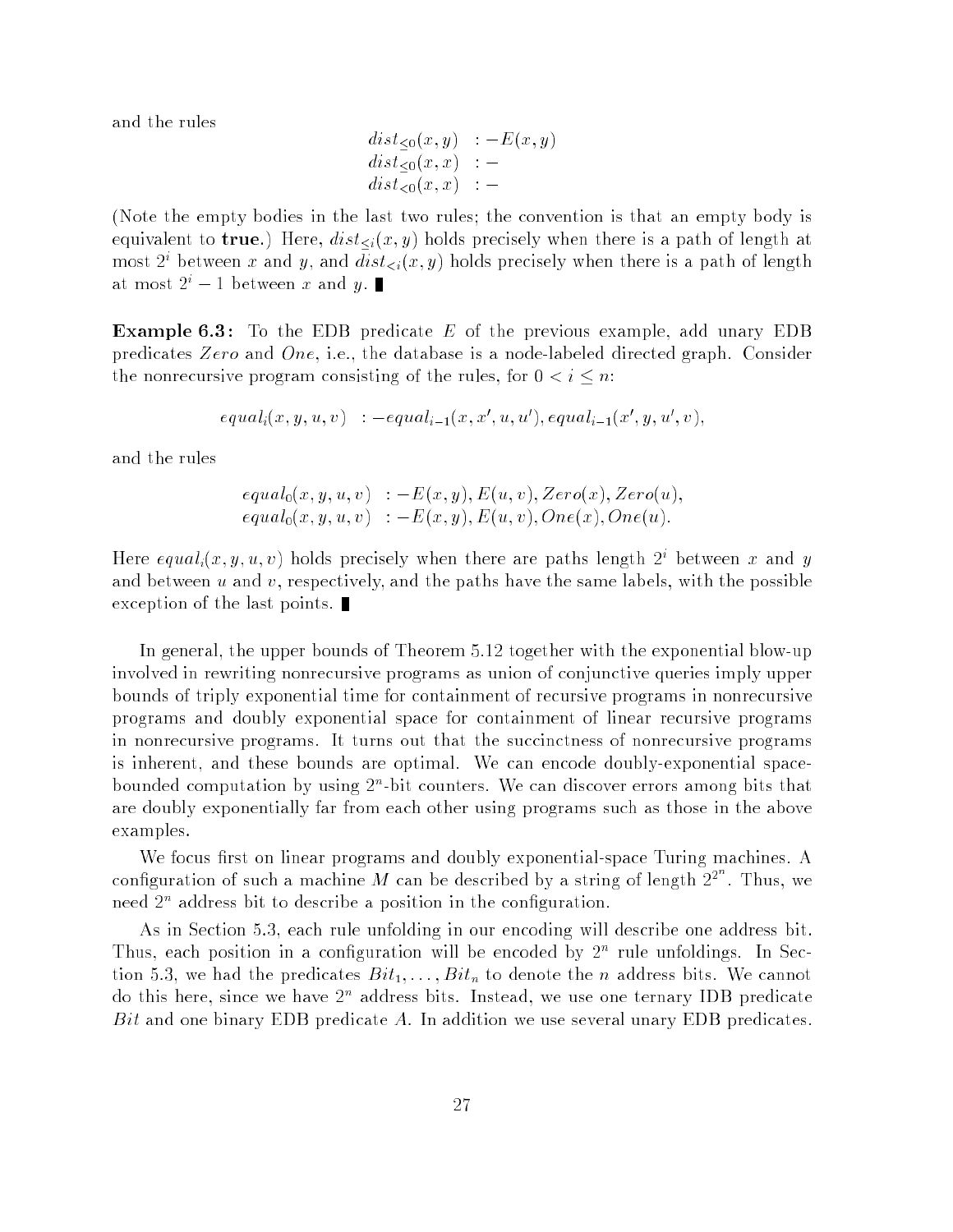The recursive program  $\Pi$  contains the following rules:

 $Bit(z,u,v) \; \; : -Bit(z',u,v), A(z,u,v), Address(z), E(z,z'), Zero(z), Carry0(z)$  $Bit(z,u,v) \; \; : -Bit(z',u,v), A(z,u,v), Address(z), E(z,z'), Zero(z), Carry1(z)$  $Bit(z, u, v)$  :  $-Bit(z', u, v), A(z, u, v), Address(z), E(z, z'), One(z), Carry0(z)$  $Bit(z, u, v)$  :  $-Bit(z', u, v), A(z, u, v), Address(z), E(z, z'), One(z), Carry1(z)$ 

The difference from the rules for  $Bit_i$  in Section 5.3 is that we have additional EDB atoms  $Address(z), E(z, z'), Zero(z), One(z), Carry0(z), and Carry1(z). Here the variable z$ points to an address bit or to a symbol. So we call these variables points. The atom  $Address(z)$  says that these rules describe address points, so we call these rules *address* rules. The atoms  $E(z, z')$  connects adjacent points. The rest of the atoms encode the address and carry bits. Notice that these atoms encode the information that was previously carried by the first four arguments of the  $A_i$  predicates.

We have separate rules in  $\Pi$  for encoding configuration symbols:

$$
Bit(z, u, v) \quad : - Bit(z', u, v), A(z, u, v), E(z, z'), Symbol(z), Q_a(z).
$$

The atom  $Symbol(z)$  says that the rule describes a symbol, so we call this rule a symbol rule.

To encode the start of the computation, we use the 0-ary goal predicate  $C$ , a 1-ary EDB predicate Start, and the rule

$$
C_-: -Start(z), Bit(z, u, v), A(z, u, v), Address(z), Zero(z), Carry1(z)\\
$$

which means that the first bit of the first configuration is the address bit 0.

To encode the end of the computation, we put in  $\Pi$  rules of the form:

$$
Bit(z, u, v) \quad : -A(z, u, v), Symbol(z), Q_a(z),
$$

for symbols a that correspond to accepting states. That is, the last symbol of the last conguration is an accepting symbol.

Finally, to encode the transition from configuration to configuration, we put in  $\Pi$ rules of the form

$$
Bit(z, u, v) : - Bit(z', u', u), A(z, u, v), E(z, z'), Symbol(z), Q_a(z).
$$

We now describe the construction of II. As in the previous lower-bound proof, the idea of our encoding is that the unfolding expansions of the recursive program  $\Pi$  correspond to a sequence of configurations, ending with an accepting configuration of the machine  $M$ . The role of the nonrecursive program <sup>0</sup> is to check whether the sequence corresponds to an accepting computation. If an expansion  $\tau$  does not correspond to an accepting computation, then we will have that  $\tau\subseteq\Pi$  . Thus, we will have that II is contained in  $\Pi'$  if and only if the machine M does not accept.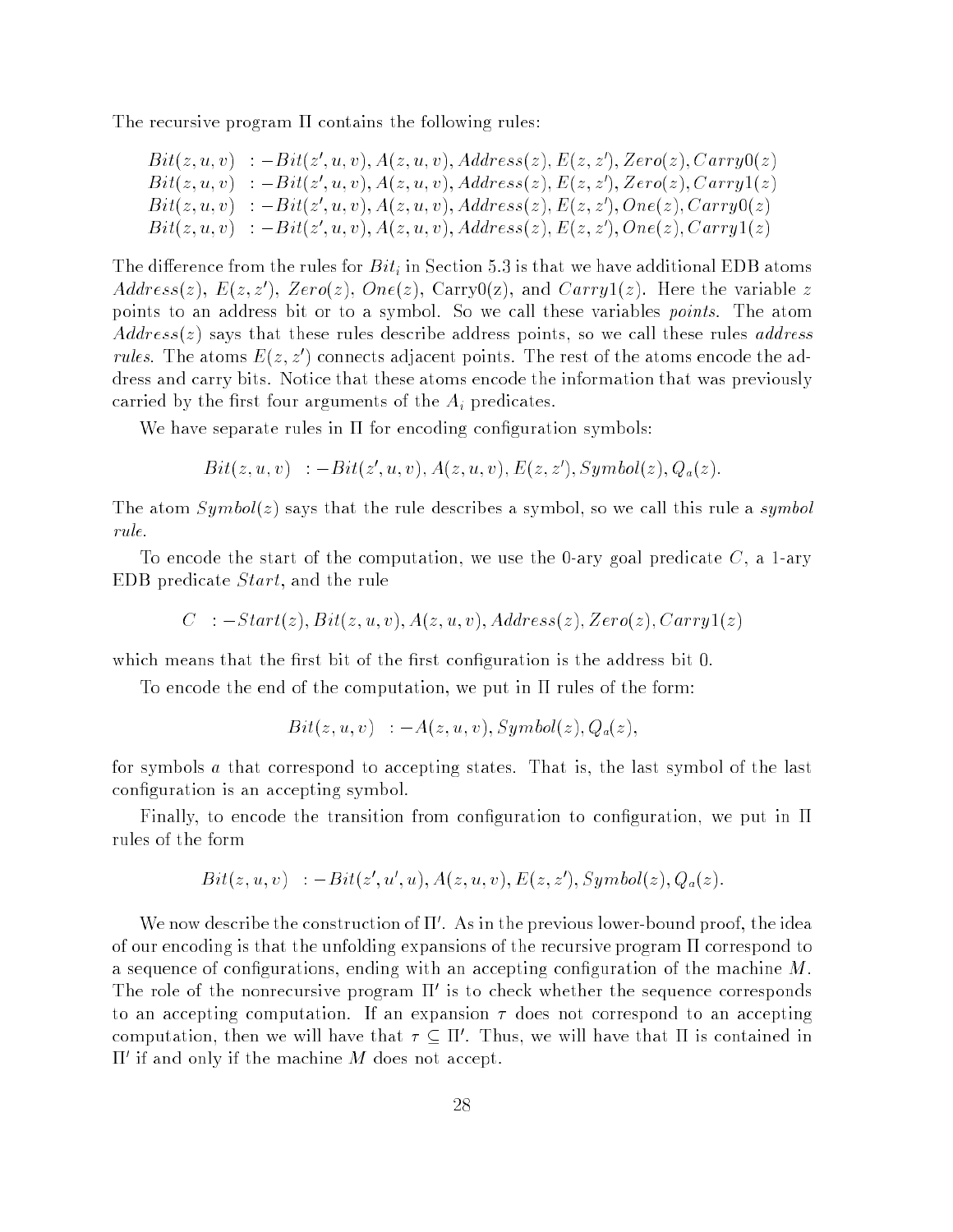In Section 5.3, unfolding expansions of the recursive program were guaranteed to correspond to sequences of *n*-bit addresses, with a symbol attached to each *n*-th bit. Here we want unfolding expansions that corresponds to sequences of 2<sup>n</sup> -bit address points followed by a symbol point. This, however, is not guaranteed by the program, since we have a single  $Bit$  predicate. Instead, we have rules in  $\Pi'$  that "filter out" expansions that are not of this format.

All expansions start with the unfolding of the start rule. We need to verify that this is followed by  $2^n - 1$  unfoldings of address rules, and then an unfolding of the symbol rule. Inis is verified by putting the following rule in II :

$$
C^- := Start(z), dist_{
$$

and the rule

$$
C^-: -Start(z), dist_n(z, z'), Address(z')
$$

The former rule finds expansions where one of the first 2<sup>n</sup> unfoldings is of a symbol rule. The latter rule finds expansion where the  $2<sup>n</sup> + 1$ -st unfolding is of an address rule.

The above queries take care of the first  $2<sup>n</sup> + 1$  unfoldings. To make sure that the expansions has the right format we also need the rule

$$
C^- := Symbol(z), dist_{>n}(z, z'), Symbol(z'')
$$

and the rule

$$
C^-: -Symbol(z), dist_n(z,z'), E(z',z''), Address(z'')
$$

This makes sure that a symbol point is followed by 2<sup>n</sup> address points followed by a symbol point.

So far we have ensured that that we have filtered away all expansions to do not correspond to sequences of blocks of 2° address points followed by a symbol point. Analogously to Section 5.3, we need to check is that the address bits indeed act as an  $2^{\circ}$ -bit counter. That is, the first address is  $0, \ldots, 0$  and two adjacent addresses are successive. As in Section 5.3, there are 7 possible errors in the counter. For example, a possible error is that the first address is not  $0, \ldots, 0$ . Such an error can be found by the following query:

 $C : -Start(z), dist_{\leq n}(z, z'), One(z').$ 

Another possible addressing error is when the *i*-th address bit and the *i*-th carry bit are 1, but the  $(i + 1)$ -st carry bit is 0. Such an error is found by the following rule:

$$
C \quad : -Address(z), One(z), dist_n(z, z'), E(z', z''),
$$
  

$$
Carry1(z''), E(z'', z'''), Carry0(z''')
$$

This query is using the fact that we need only consider expansions in which the distance between corresponding address-points is precisely  $2^n + 1$ . Thus,  $z$  and  $z^n$  point to address points in corresponding positions of successive addresses, and  $z^{\cdots}$  is the next address point.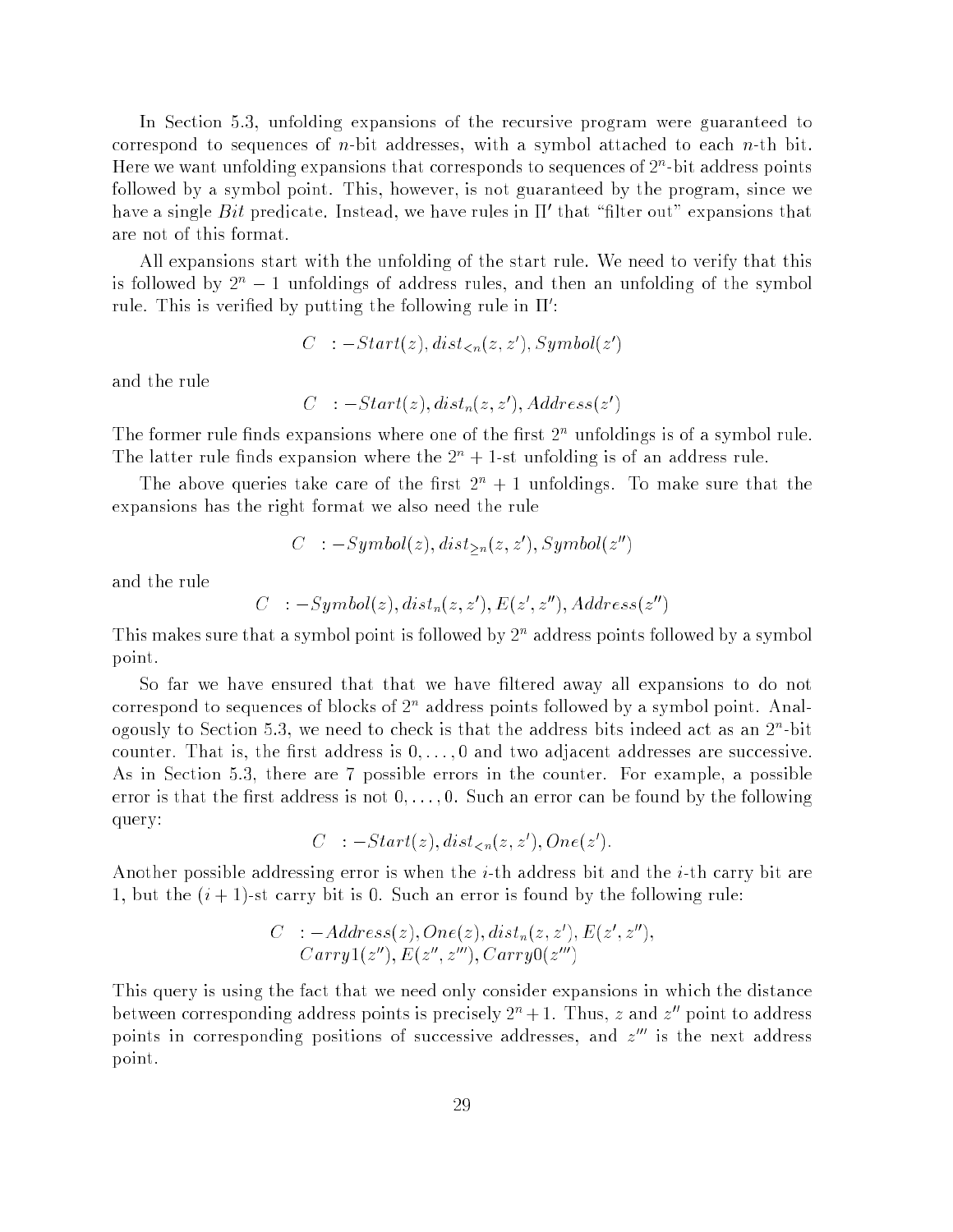so far we have ensured that our addresses indeed act as a 2°-bit counter. We now have to ensure that every sequence of  $2^{2}$  addresses starting with  $0, \ldots, 0$  describe a single configuration, that is, we have to ensure that configuration change exactly when the address is  $1, \ldots, 1$ . Thus, there are two types of error here: (1) a configuration change when the address is not  $1, \ldots, 1,$ , and (2) a configuration does not change when the address is  $1, \ldots, 1$ . For example, error of the first type are found by the following rule in 11 :

$$
C^-: -Address(z), A(z, u, v), Zero(z), dist_{\leq n}(z, z'), Symbol(z'), E(z', z''), A(z'', u', u)
$$

The atom  $Zero(z)$  indicates that we are referring to an the address that is not 1,..., 1. The fact that the variable  $u$  moved from the 2nd position in the first  $A$  atom to the 3th position in the second  $A$  atom indicates a configuration change.

We have so far ensured that we have a sequence of configurations of length  $2^{2^{n}}+1$ with the proper sequence of addresses. We now have to enure that this sequence of configurations indeed represent a legal computation of the machine  $M$ . For example, we have to detect errors between corresponding symbols in two successive configurations, i.e., when such symbols do not obey the restrictions imposed by the relations  $R_M, \, R'_M,$ and  $R_M^r$ . A violation of  $R_M$  will be found by rules in  $\Pi'$  of the following form:

$$
C : -A(z_1, , u, v), Q_a(z_1), E(z_1, t_1),
$$
  
\n
$$
A(t_1, u, v), dist_n(t_1, z_2),
$$
  
\n
$$
A(z_2, u, v), Q_b(z_2), dist_n(z_2, z'_3), E(z'_2, z_3),
$$
  
\n
$$
A(z_3, u, v), Q_c(z_3),
$$
  
\n
$$
A(t_2, ., u), dist_n(t_2, z_4),
$$
  
\n
$$
A_n(z_4, ., u), Q_d(z_4),
$$
  
\n
$$
equal_n(t_1, z_2, t_2, t_4).
$$

Here, the variables  $z_1$ ,  $z_2$ , and  $z_3$  point to three consecutive symbols a, b, and c. The variables  $t_1$  points to the first address point preceding  $z_2$ . The variable  $z_4$  points to the symbols  $d$  in the successor configuration (notice that  $u$  migrates one position to the right), and  $t_2$  points to the first address point preceding  $z_4$ . The atom  $equal_n(t_1, z_2, t_2, z_4)$  guarantees that  $z_2$  and  $z_4$  have the same addresses, so they point to symbols in corresponding positions.

 $\overline{D}$ y adding to 11 rules corresponding to all possible errors in the expansions of  $\overline{D}$  = there are  $O(n)$  such errors, we reduce the acceptance problem for doubly exponentialspace Turing machines to containment of linear programs in nonrecursive programs. We deal with nonlinear programs as in Section 5.3, that is, by adding arguments to  $Bit$  and A and using nonlinear rule we can force universal configurations to have two successors.

Theorem 6.4: Containment of a recursive Datalog program in a nonrecursive Datalog program is complete for 3EXPTIME (2EXPSPACE for linear programs).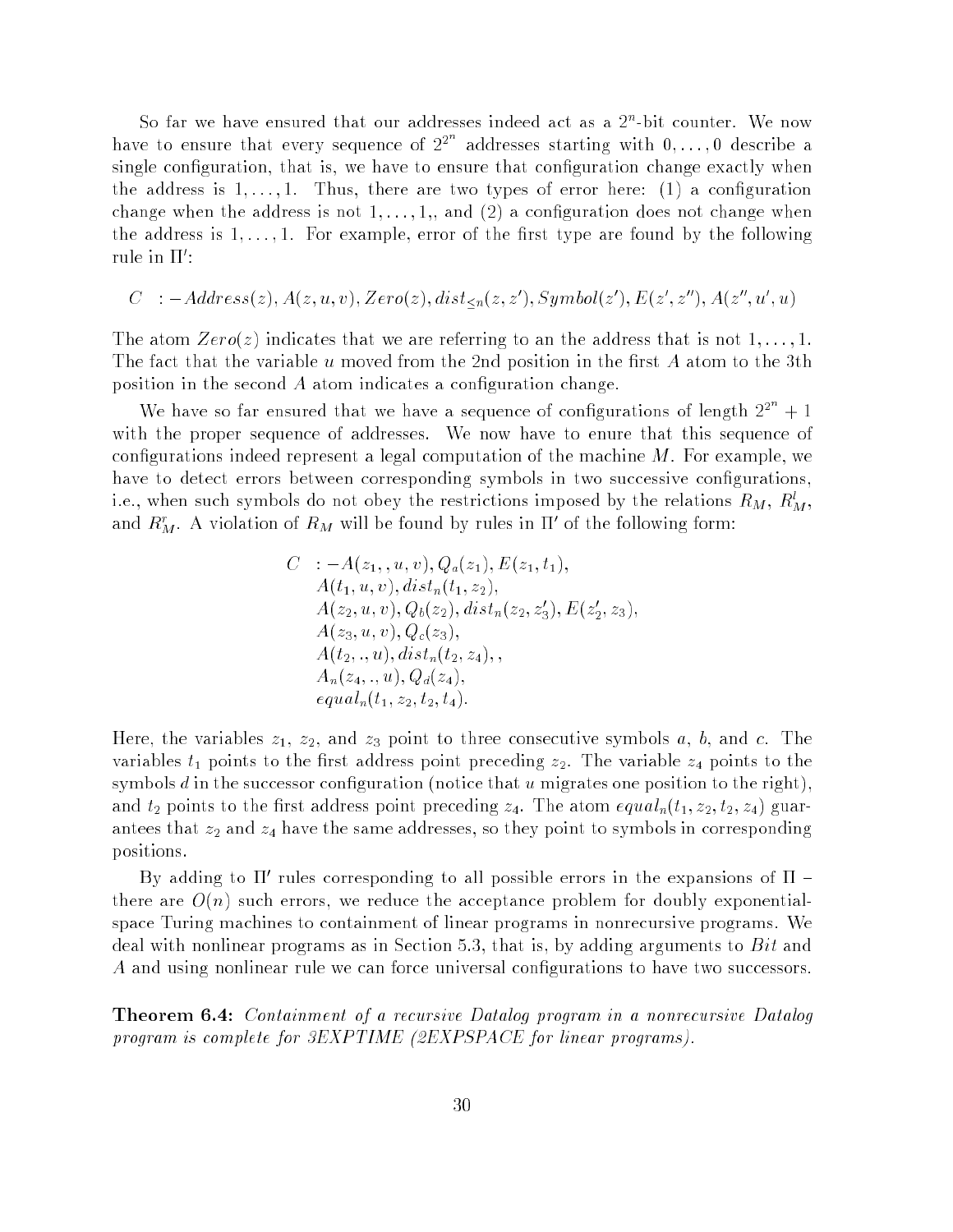Before stating our final result, we note that if II is a recursive program and II is a nonrecursive program such that both  $\Pi$  and  $\Pi'$  have the same goal predicate  $Q,$  and  $Q$ occurs only in neads of rules, than  $\Pi\subseteq\Pi$  if and only if  $\Pi\cup\Pi|= \Pi$  . Thus, containment in nonrecursive programs is reducible to equivalence to nonrecursive programs.

Theorem 6.5: Equivalence of recursive Datalog programs to nonrecursive Datalog programs is complete for 3EXPTIME (2EXPSPACE for linear recursive programs).

We note that the blow-up in the translation from nonrecursive programs to unions of conjunctive queries is caused by the nonlinearity of the nonrecursive programs. For linear nonrecursive programs the translation yields a union of conjunctive queries, where each conjunctive query is of size that is linear in the size of the nonrecursive program (though the number of terms in the union could be exponential).

**Example 6.6:** Again we use the binary EDB predicate E and the unary EDB predicates Zero and One. Consider the nonrecursive program consisting of the rules, for  $1 < i \leq n$ .

> $word_i(x, y)$  :  $-word_{i-1}(x, x'), E(x', y), Zero(y)$  $word_i(x, y) := word_{i-1}(x, x'), E(x', y), One(y)$

and the rules

$$
\begin{array}{ll} word_1(x,y) & := E(x,y), Zero(x) \\ word_1(x,y) & := E(x,y), One(x) \end{array}
$$

It is easy to see that by unfolding  $word_n$  to a union of conjunctive queries we get exponentially many terms in the union, but each term is of size  $O(n)$ .

Nevertheless, the proof of Theorem 5.12 does go through, and the bounds of the theorem hold for linear nonrecursive programs.

Theorem 6.7: Equivalence of recursive Datalog programs to nonrecursive, linear Datalog programs is complete for 2EXPTIME (EXPSPACE for linear recursive programs).

**Proof:** Let  $\Pi$  be a program with goal predicate  $Q$  and let  $\Pi'$  be a nonrecursive, linear program with goal  $Q$ . As observed above,  $\Pi'$  can be unfolded to an exponential union  $\Theta = \cup_i \theta_i$  of conjunctive queries, each of size linear in the size of  $\Pi'$ . By Theorem 5.11, is contained in  $\mathcal{L}_\mathcal{A}$  is contained in - if and only if and only if and only if and only if and only if and only if and only if and only if and only if and only if and only if and only if and only if and only if a

$$
T(A_{Q,\Pi}^{p\text{-}trees}) \subseteq \bigcup_i T(A_{Q,\Pi}^{\theta_i}).
$$

<sup>i</sup>

By Propositions 4.1 and 4.4, we can obtain an automaton  $A_{\text{O},\Pi}^{\Theta}$ , whose size is exponential in the size of 11 and 11 , such that

$$
T(A_{Q,\Pi}^{\Theta}) = \bigcup_{i} T(A_{Q,\Pi}^{\theta_i}).
$$

The upper bound then follows as in Theorem 5.12.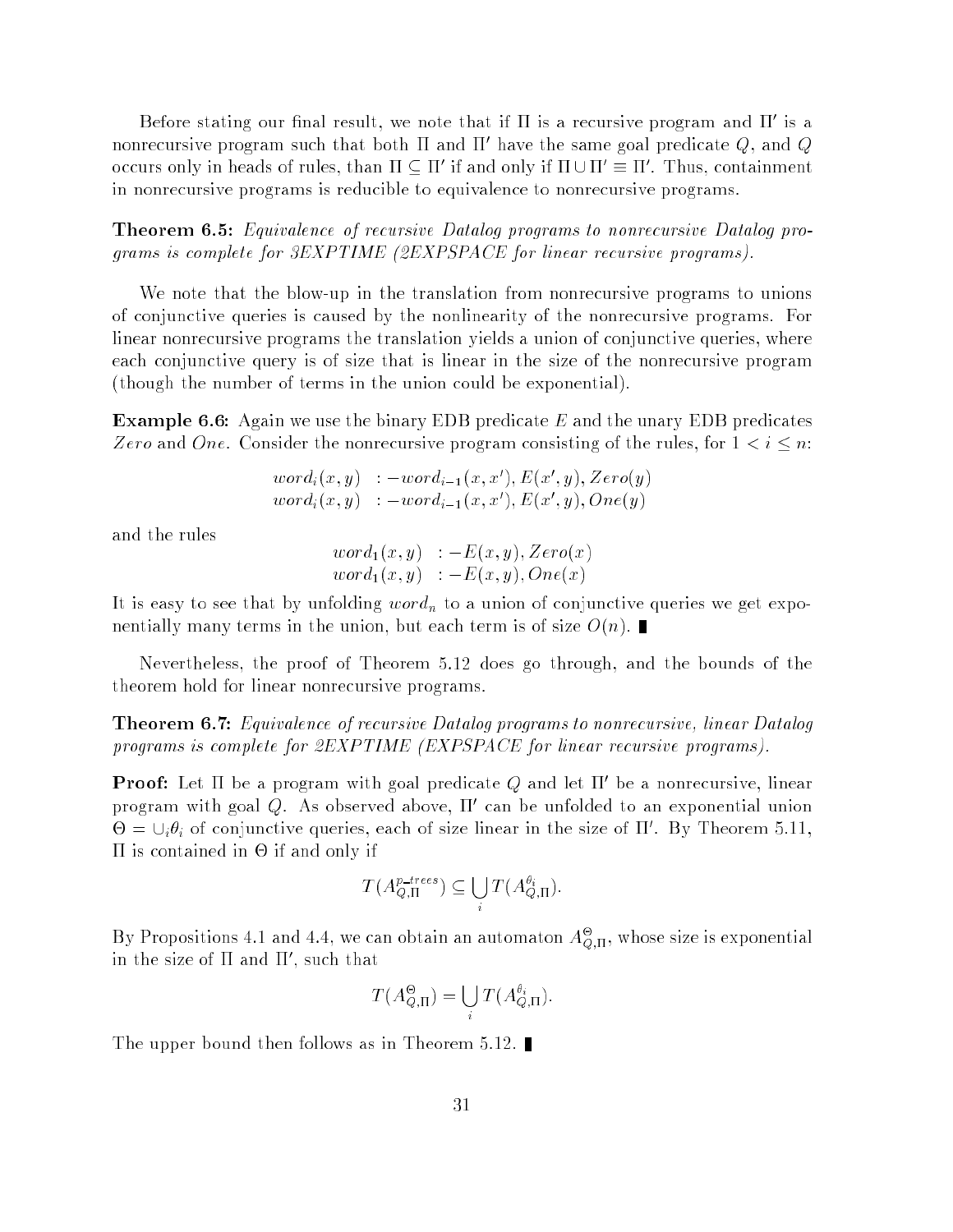# 7 Concluding Remarks

Courcelle's Theorem yields the decidability of equivalence to nonrecursive program, but with very weak upper bounds. Using the automaton-theoretic technique we found tighter upper bounds, triply-exponential time in general and doubly-exponential space for linear programs, and proved matching lower bounds. This shows that the problem is intractable; in fact, to our knowledge this is the most intractable decidable problem is database theory. We note that one has to be careful in interpreting lower bounds for query containment. While containment of conjunctive queries in recursive program is complete for EXPTIME [CK86, CLM81, Sa88b], this complexity is simply the expression complexity of evaluation Datalog programs [Va82]. In fact, if attention is restricted to programs of bounded arity, we get NP-completeness instead of EXPTIME-completeness. In contrast, our lower bounds here imply "real" intractability, and they hold even for programs of bounded arity.

For certain classes of recursive Datalog programs, such as monadic linear programs and single-rule programs, the equivalence problem is less intractable than the general case. We discuss these cases in another paper [CV94].

#### 8  ${\bf Acknowledgement}$

We thank Shuki Sagiv for discussions on the complexity of query containment and Je Ullman for useful comments that helped improve a previous draft of the paper.

### References

| [AU79] | Aho, A.V., Ullman, J.D.: Universality of data retrieval languages. <i>Proc. 6th</i><br>ACM Symp. on Principles of Programming Languages, 1979, pp. 110–117.                    |
|--------|--------------------------------------------------------------------------------------------------------------------------------------------------------------------------------|
| [AV89] | Abiteboul, S., Vianu, V.: Fixpoint Extensions of First-Order Logic and<br>Datalog-like languages. Proc. 4th IEEE Symp. on Logic in Computer Sci-<br>ence, 1989, pp. $71-79$ .  |
| [Be80] | Beeri, C.: On the membership problem for functional and multivalued<br>dependencies in relational databases. ACM Trans. on Database Systems,<br>$5(1980)$ , pp. 241-259.       |
| [BR86] | Bancilhon, F., Ramakrishnan, R.: An amateur's introduction to recursive<br>query processing strategies. Proc. ACM Conf. on Management of Data,<br>Washington, 1986, pp. 16–52. |
| [Ch81] | Chandra, A.K.,: Programming primitives for database languages. Proc. 8th<br>ACM Symp. on Principles of Programming Languages, Williamsburg, 1981,<br>pp. $50-62$ .             |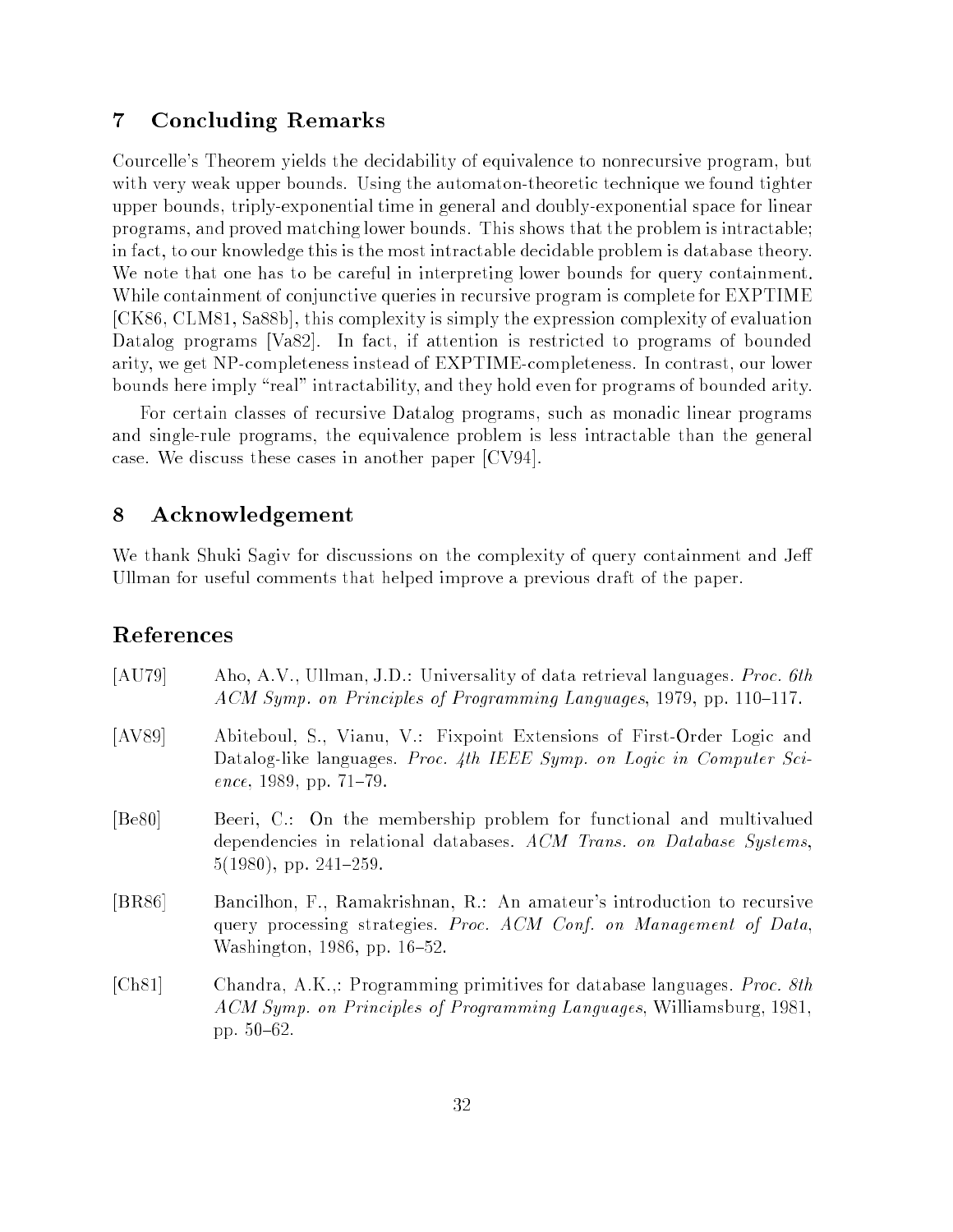- [CH80] Chandra, A.K., Harel, D.: Computable queries for relational databases. J. Computer and Systems Sciences  $21(1980)$ , pp. 156-178.
- [CH82] Chandra, A.K., Harel, D.: Structure and Complexity of Relational Queries. J. Computer and Systems Sciences  $25(1982)$ , pp. 99-128.
- [CH85] Chandra, A.K., Harel, D.: Horn Clause Queries and Generalizations. J. Logic Programming,  $2(1985)$ , 1-15.
- [CKS81] Chandra, A., Kozen, A., Stockmeyer, L.: Alternation, J. ACM 28(1981), pp. 114-133.
- [CLM81] Chandra, A. K., H. R. Lewis, and J. A. Makowsky, Embedded implicational dependencies and their inference problem. Proc. 13th  $ACM$  Symp. on Theory of Computing,  $1981$ , pp.  $342{-}354$ .
- [CV94] Chaudhuri, S., Vardi, M.Y.: On the complexity of equivalence between recursive and nonrecursive Datalog programs. Proc. 13th ACM Symp. on Principles of Database Systems, 1994, pp. 107-116.
- [CGKV88] Cosmadakis, S.S., Gaifman, H., Kanellakis, P.C., Vardi, M.Y.: Decidable optimization problems for database logic programs. Proc. 20th ACM Symp. on Theory of Computing, 1988, pp. 477-490.
- [CK86] Cosmadakis, S.S., Kanellakis, P.: Parallel evaluation of recursive rule queries. Proc. 5th ACM Symp. on Principles of Database Systems, Cambridge, 1986, pp. 280-293.
- [Cos72] Costich, O.L.: A Medvedev characterization of sets recognized by generalized finite automata. *Math. System Theory*  $6(1972)$ , pp. 263–267.
- $[$ Cou90 $]$  Courcelle, B.: The monadic second-order theory of graphs I Recognizable sets of finite graphs. Information and Computation  $85(1990)$ , pp. 12-75.
- [Cou91] Courcelle, B.: Recursive queries and context-free graph grammars. Theoretical Computer Science  $78(1991)$ , pp. 217-244.
- [Do70] Doner, J.E.: Tree acceptors and some of their applications. J. Computer and System Sciences  $4(1971)$ , pp.  $406-451$ .
- [EJ88] Emerson, E.A., Jutla, C.S.: Complexity of tree automata and modal logics of programs. Proc. 29th IEEE Symp. on Foundations of Computer Science, 1988, pp. 328-337.
- [GM78] Gallaire, H., Minker, J.: Logic and Databases. Plenum Press, 1978.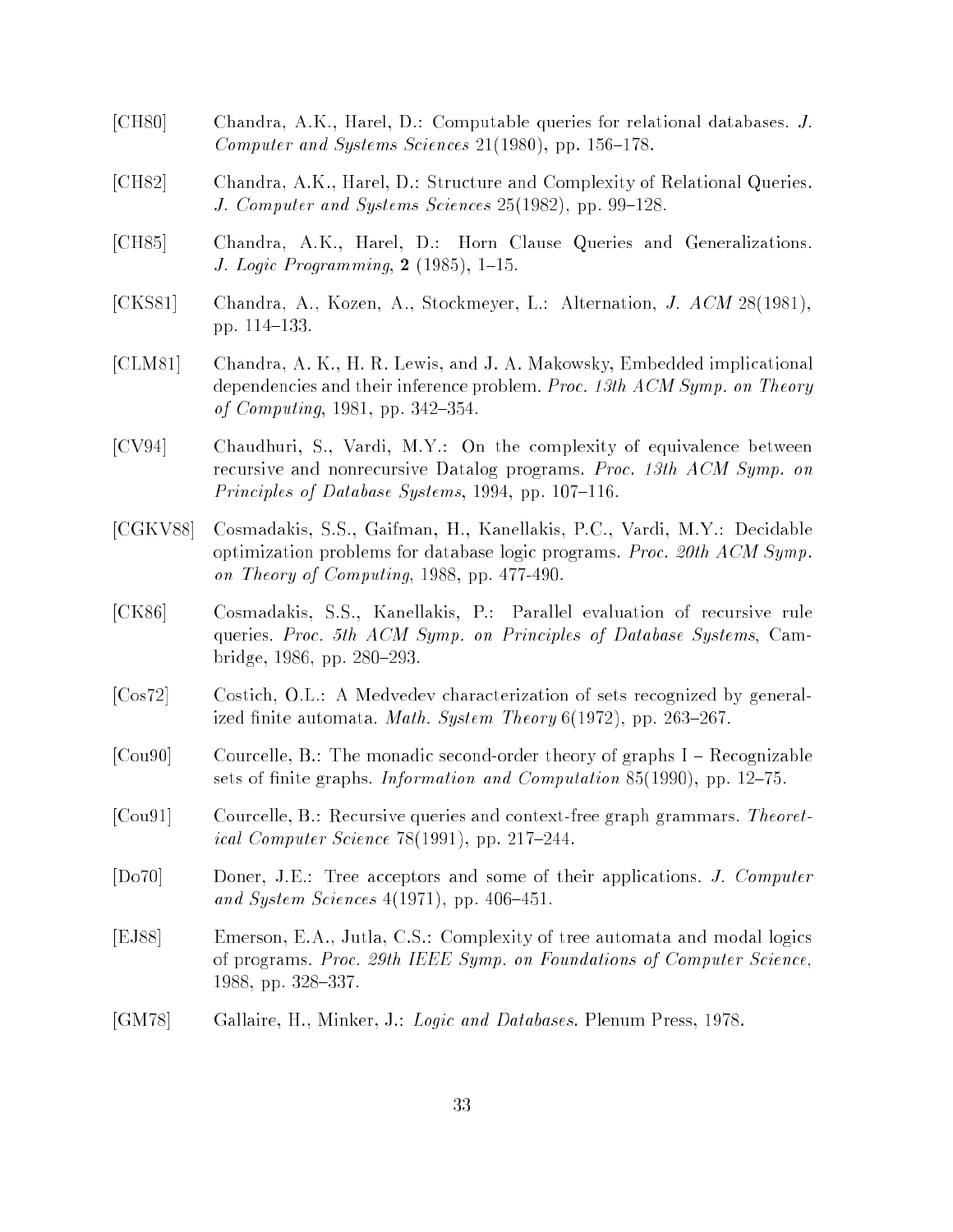- [GMSV93] Gaifman, H., Mairson, H., Sagiv, Y., Vardi M.Y.: Undecidable optimization problems for database logic programs. J.  $ACM$  40(1993), pp. 683–713.
- [HKMV91] Hillebrand, G.G., Kanellakis, P.C., Mairson, H.G., Vardi, M.Y.: Tools for Datalog boundedness. Proc. 10th ACM Symp. on Principles of Database Systems, May 1991, pp.  $1–12$ .
- [HKMV95] Hillebrand, G.G., Kanellakis, P.C., Mairson, H.G., Vardi, M.Y.: Undecidable boundedness problems for Datalog programs. To appear in J. Logic Program $ming.$
- [Im86] Immerman, N.: Relational queries computable in polynomial time. Information and Control  $68(1986)$ , pp.  $86-104$ .
- [Jo75] Jones, N.D.: Space-bounded reducibility among combinatorial problems. J. Computer and System Sciences  $11(1975)$ , pp. 68–85.
- [K90] Kanellakis P.C.: Elements of Relational Database Theory. *Handbook of The*oretical Computer Science, Vol. B, Chapter 17, J. van Leeuwen, A.R. Meyer, N. Nivat, M.S. Paterson, D. Perrin ed., North-Holland 1990.
- [KA89] Kanellakis, P., Abiteboul, S.: Deciding bounded recursion in database logic programs. SIGACT News 20:4, Fall 1989.
- [MUV84] Maier, D., Ullman, J.D., Vardi, M.Y.: On the foundations of the universal relation model. ACM Trans. on Database Systems  $9(1984)$ , pp. 283-308.
- [Mey93] van der Meyden, R.: Recursively indefinite databases. Theoretical Computer *Science*, 116(1993), pp. 151-194.
- [MF71] Meyer, A.R., Fischer, M.J.: Economy of description by automata, grammars, and formal systems. Proc. 21st IEEE Symp. on Switching and Au $tomata$  Theory, 1971, pp. 188-191.
- [MS72] Meyer, A.R., Stockmeyer, L.J.: The equivalence problem for regular expressions with squaring requires exponential time. Proc. 13th IEEE Symp. on Switching and Automata Theory, 1972, pp.  $125{-}129$ .
- [MP91] Mumick, I.S.,Pirahesh, H.: Overbound and right-linear queries. Proc. 10th  $ACM$  Symp. on Principles of Database Systems, 1991, pp. 127-141.
- [Mo74] Moschovakis, Y.N.: Elementary Induction on Abstract Structures. North Holland, 1974.
- [Na89a] Naughton, J.F.: Data independent recursion in deductive databases. J. Computer and System Sciences,  $38(1989)$ , pp.  $259-289$ .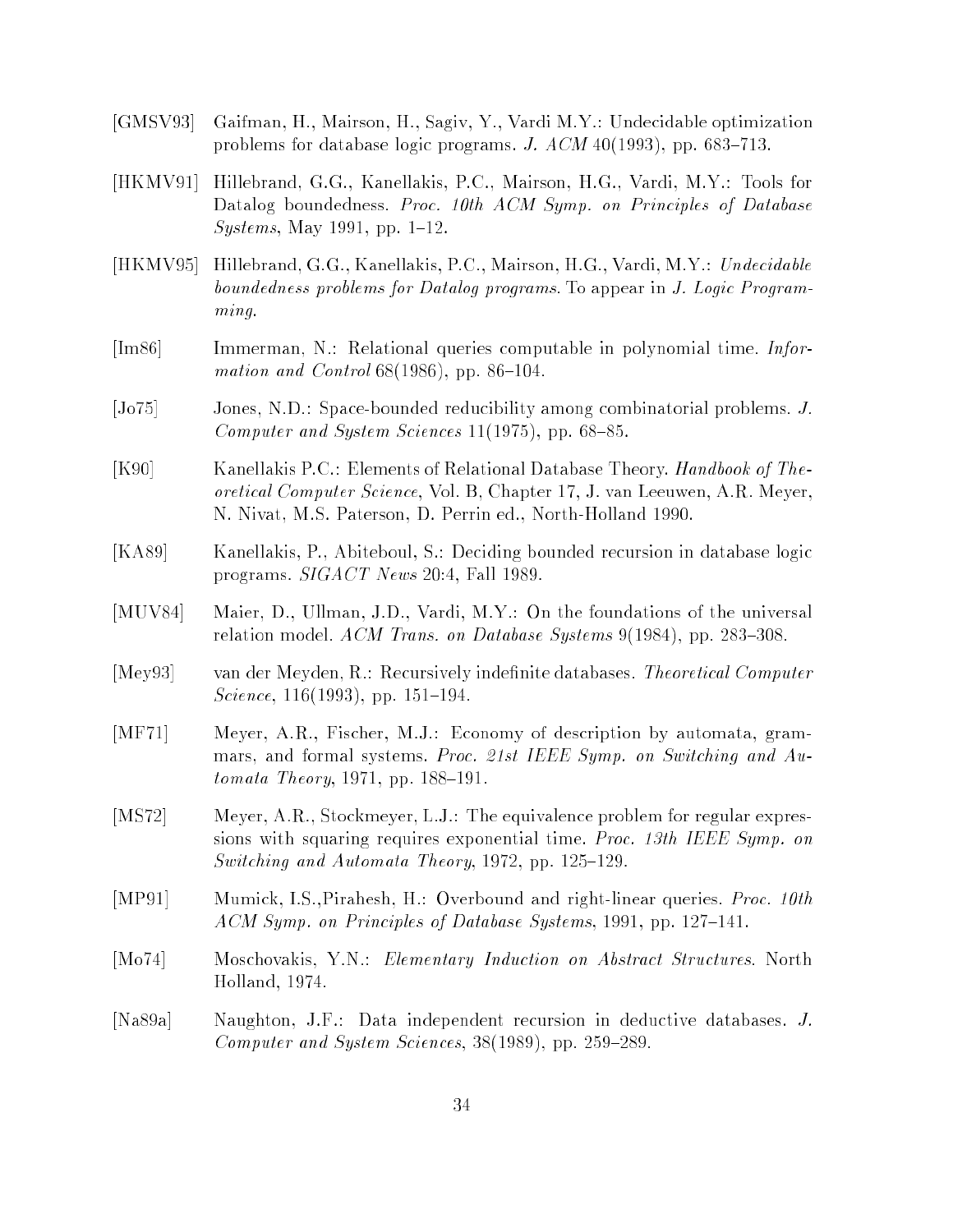- [Na89b] Naughton, J.F.: Minimizing function-free recursive denitions. J. ACM  $36(1989)$ , pp. 69-91.
- [NRSU89] Naughton, J.F., Ramakrishnan, R., Sagiv, Y., Ullman, J.D.: Efficient evaluation of right, left, and multilinear rules. Proc. ACM-SIGMOD Int'l Conf. on Management of Data, 1989, pp. 235–242.
- [Ra69] Rabin, M.O.: Decidability of second-order theories and automata on infinite trees. *Trans. AMS* 141(1969), pp. 1-35.
- [RS59] Rabin, M.O., Scott, D.: Finite automata and their decision problems. IBM J. Research and Development,  $3(1959)$ , pp.  $114–125$ .
- [RSUV93] Ramakrishnan, R., Sagiv, Y., Ullman, J.D., Vardi, M.Y.: Logical query optimization by proof-tree transformation. J. Computer and System Sciences  $47(1993)$ , pp.  $222-248$
- [SY81] Sagiv,Y., Yannakakis M.: Equivalences among Relational Expressions with the union and difference operators.  $JACM$ , 27:4, pp 633-655.
- [Sa88b] Sagiv, Y.: Optimizing Datalog programs. In Foundations of Deductive Databases and Logic Programming, J. Minker (ed.), Morgan Kaufmann Publishers, 1988, pp.  $659-698$ .
- [Se90] Seidl, H.: Deciding equivalence of finite tree automata. SIAM J. Computing  $19(1990)$ , pp. 424-437.
- [Shm87] Shmueli, O.: Decidability and expressiveness aspects of logic queries. Proc. 6th ACM Symp. on Principles of Database Systems, 1987, pp. 237-249.
- [TW68] Thatcher, J.W., Wright, J.B.: Generalized nite automata theory with an application to a decision problem of second-order logic. Mathematical System Theory 2(1968), pp. 57-81.
- [Ul88] Ullman, J.D.: *Principles of Database and Knowledge Base Systems*, Vol. 1, Computer Science Press, 1988.
- [Ul89] Ullman, J.D.: Principles of Database and Knowledge Base Systems, Vol. 2, Computer Science Press, 1989.
- [UV88] Ullman, J.D., Van Gelder, A.: Parallel complexity of logical query programs. Algorithmica 3(1988), pp.  $5-42$ .
- [Va82] Vardi, M.Y.: The complexity of relational query languages. *Proc. 14th ACM* Symp. on Theory of Computing, San Francisco, 1982, pp. 137–146.